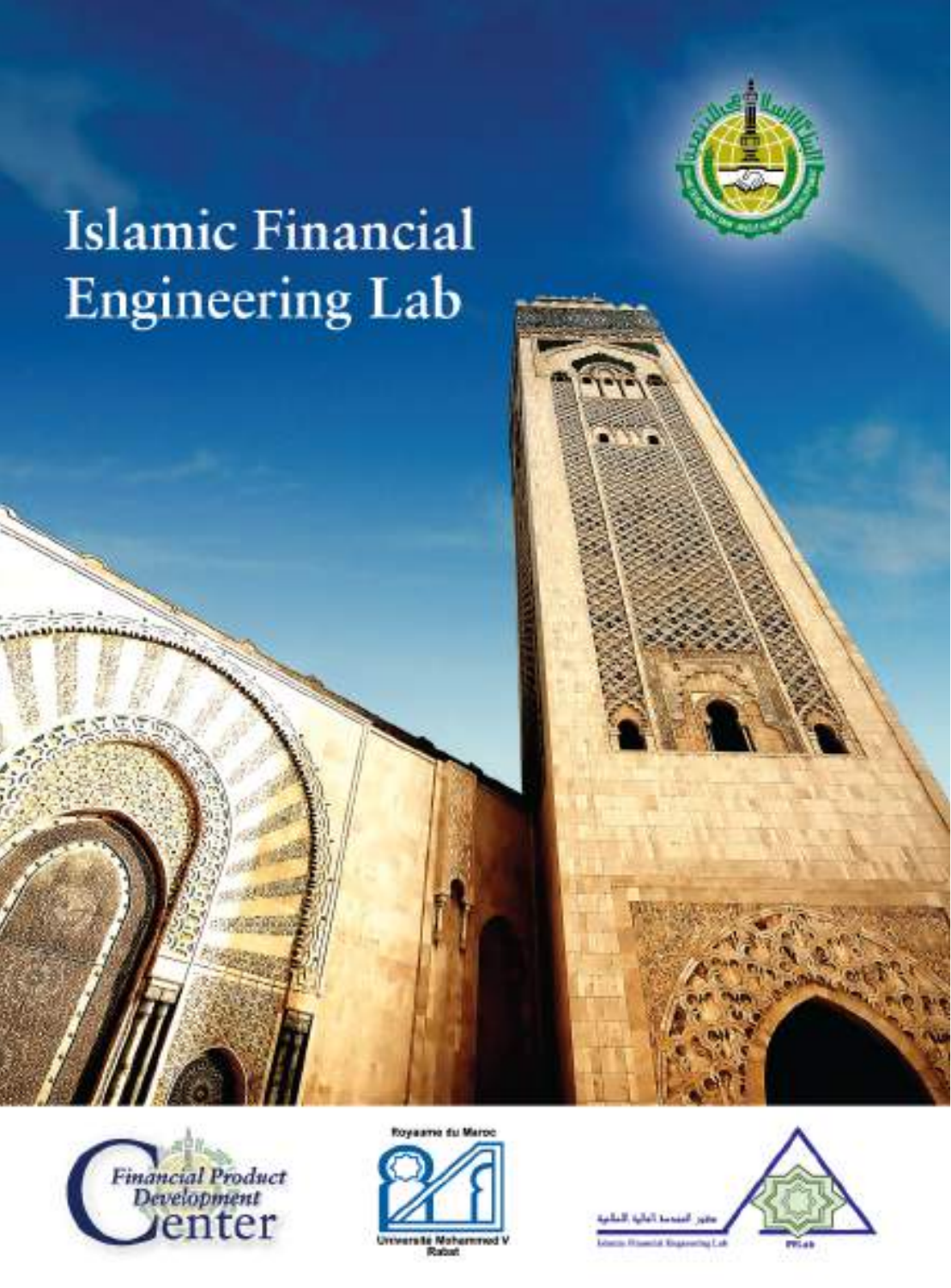#### **© Islamic Development Bank, 2016 King Fahd National Library Cataloging-in-Publication Data**

Islamic Development Bank Islamic financial engineering lab / Islamic Development Bank – Jeddah, 2016

ISBN: 9960-32-320-X

1-Financial engineering 2-Islamic Finance l-Title 332 dc 1437/7789

L.D. no. 1437/7789 ISBN: 9960-32-320-X

All rights reserved. No part of this publication may be reproduced or distributed in any form or by any means, or stored in a database or retrieval system, without the prior written permission of the Islamic Development Bank.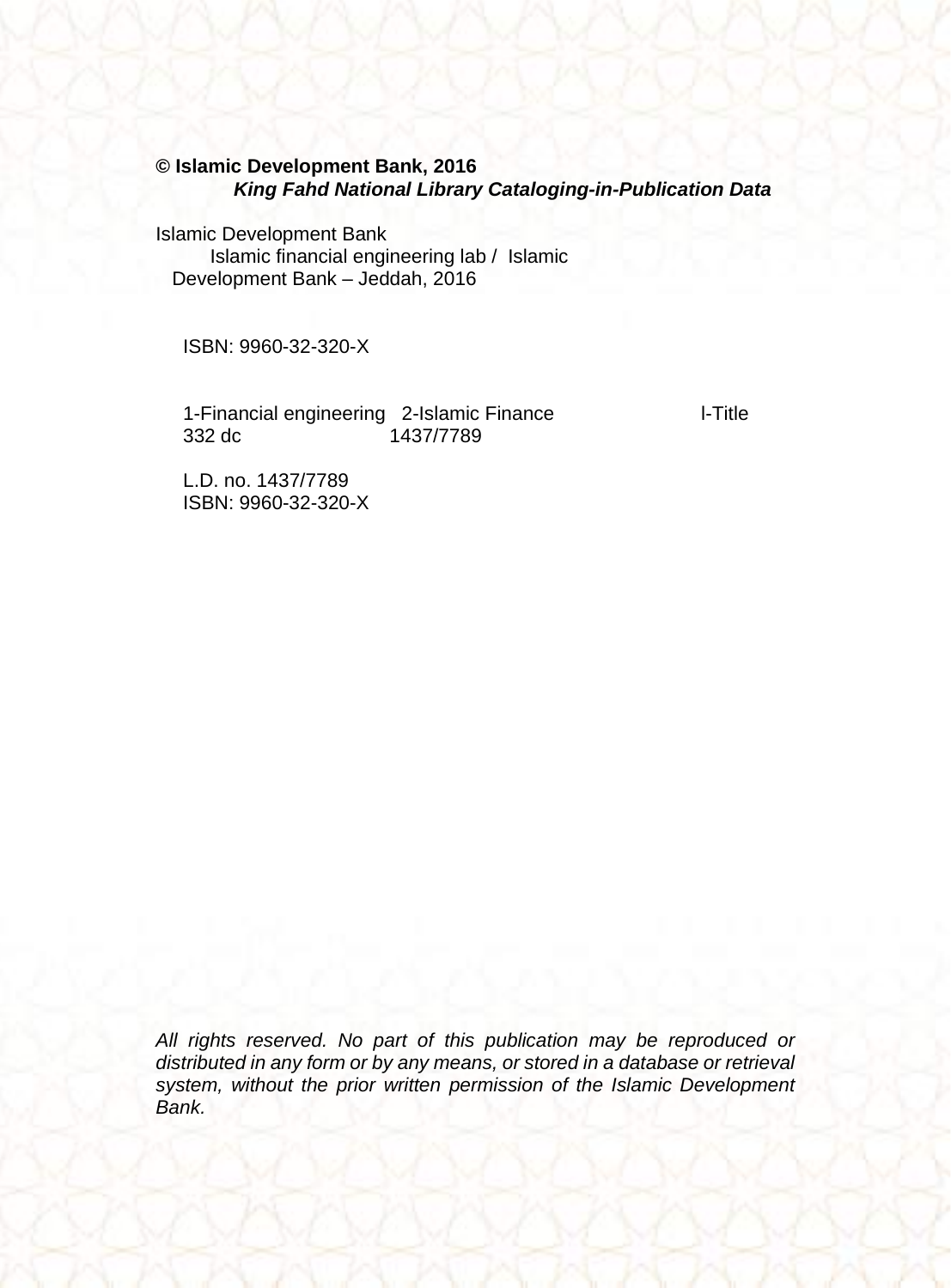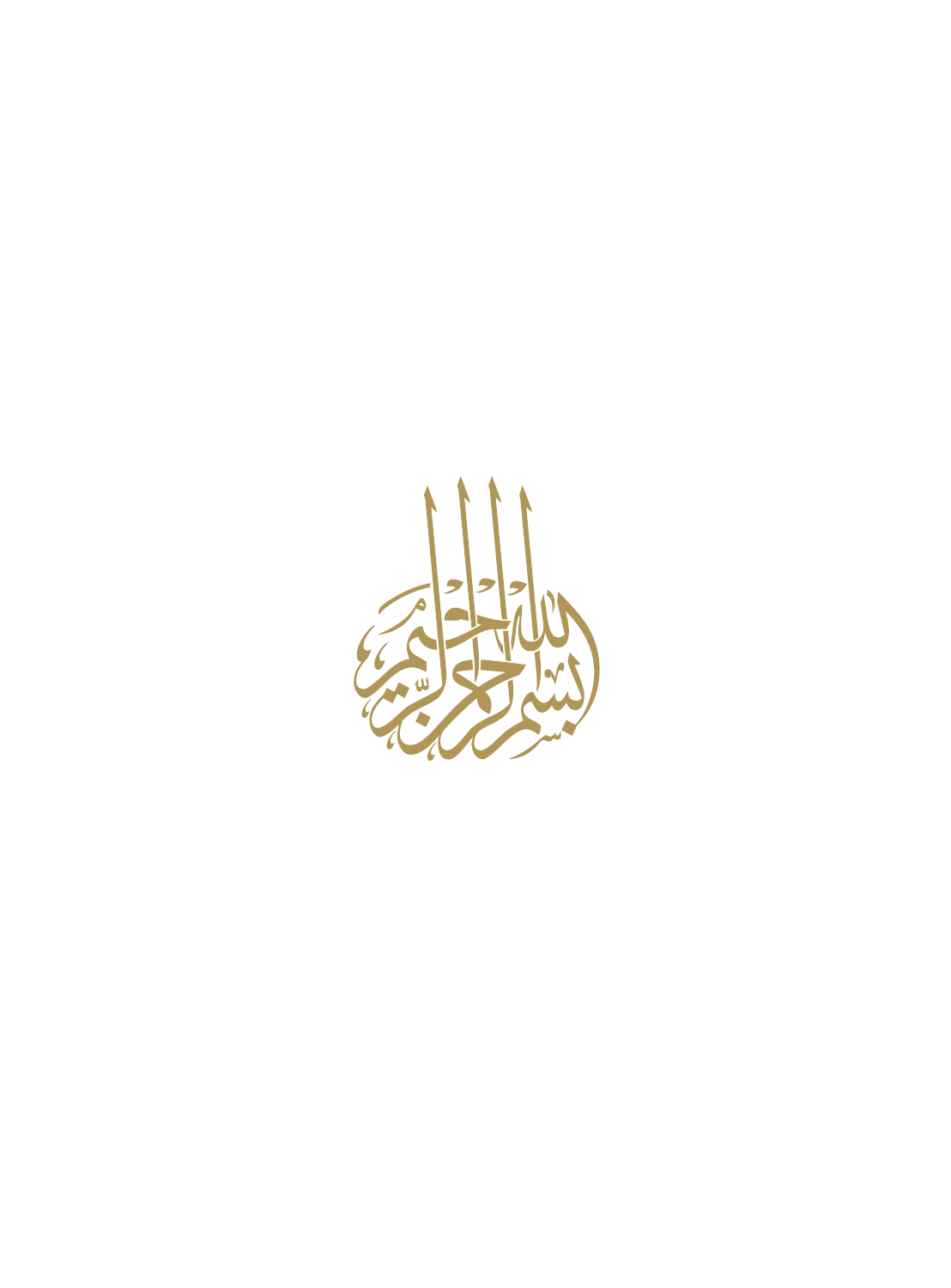Disclaimer: This booklet is for information only. The information contained herein is subject to change at the discretion of the Islamic Development Bank. Images on Cover Page and Pages xii,14 and 34: Shutterstock.com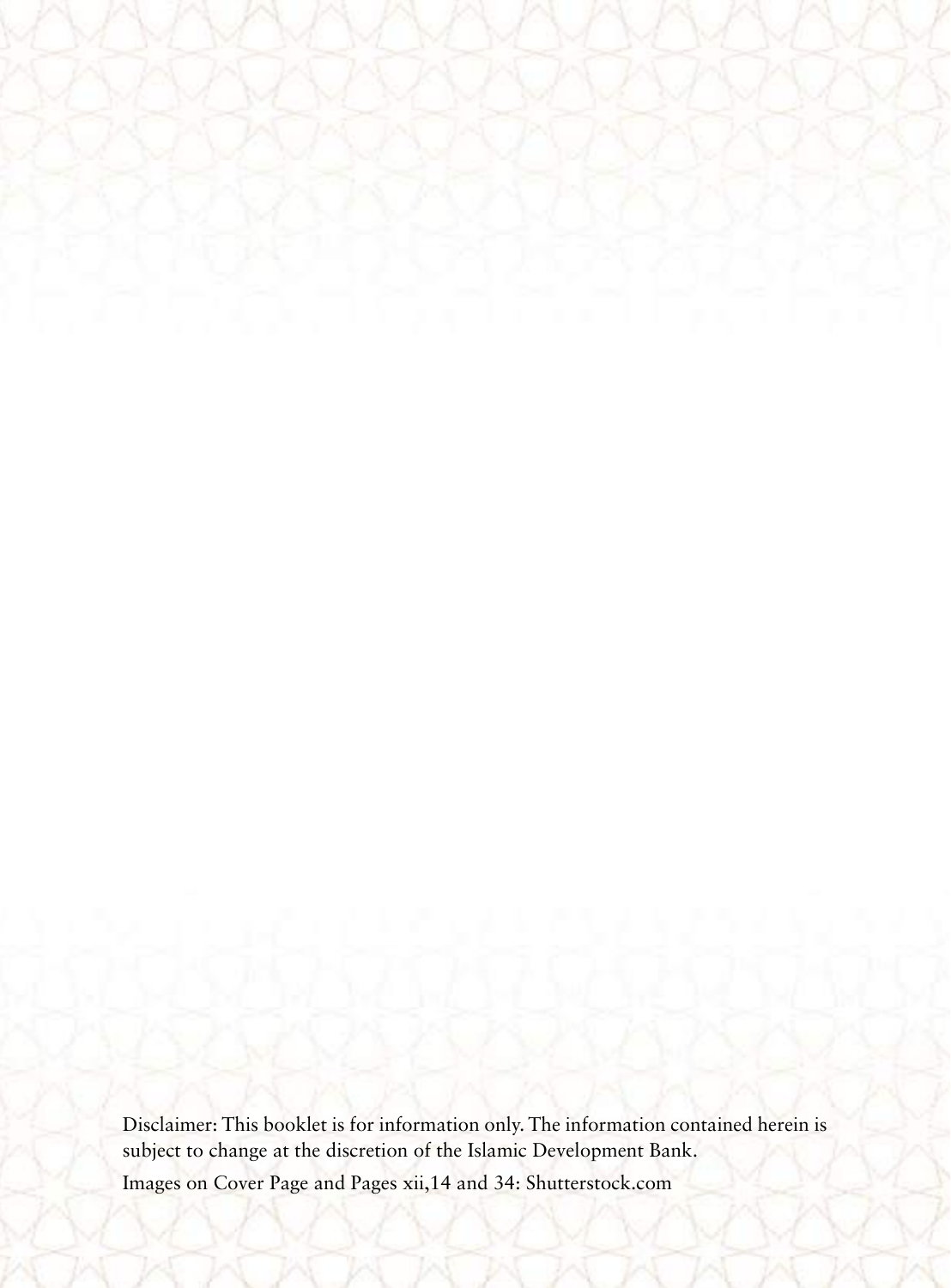# Contents

| $\mathfrak{t}$ . |  |
|------------------|--|
|                  |  |
|                  |  |
| 2.               |  |
|                  |  |
|                  |  |
|                  |  |
|                  |  |
|                  |  |
|                  |  |
|                  |  |
|                  |  |
|                  |  |
|                  |  |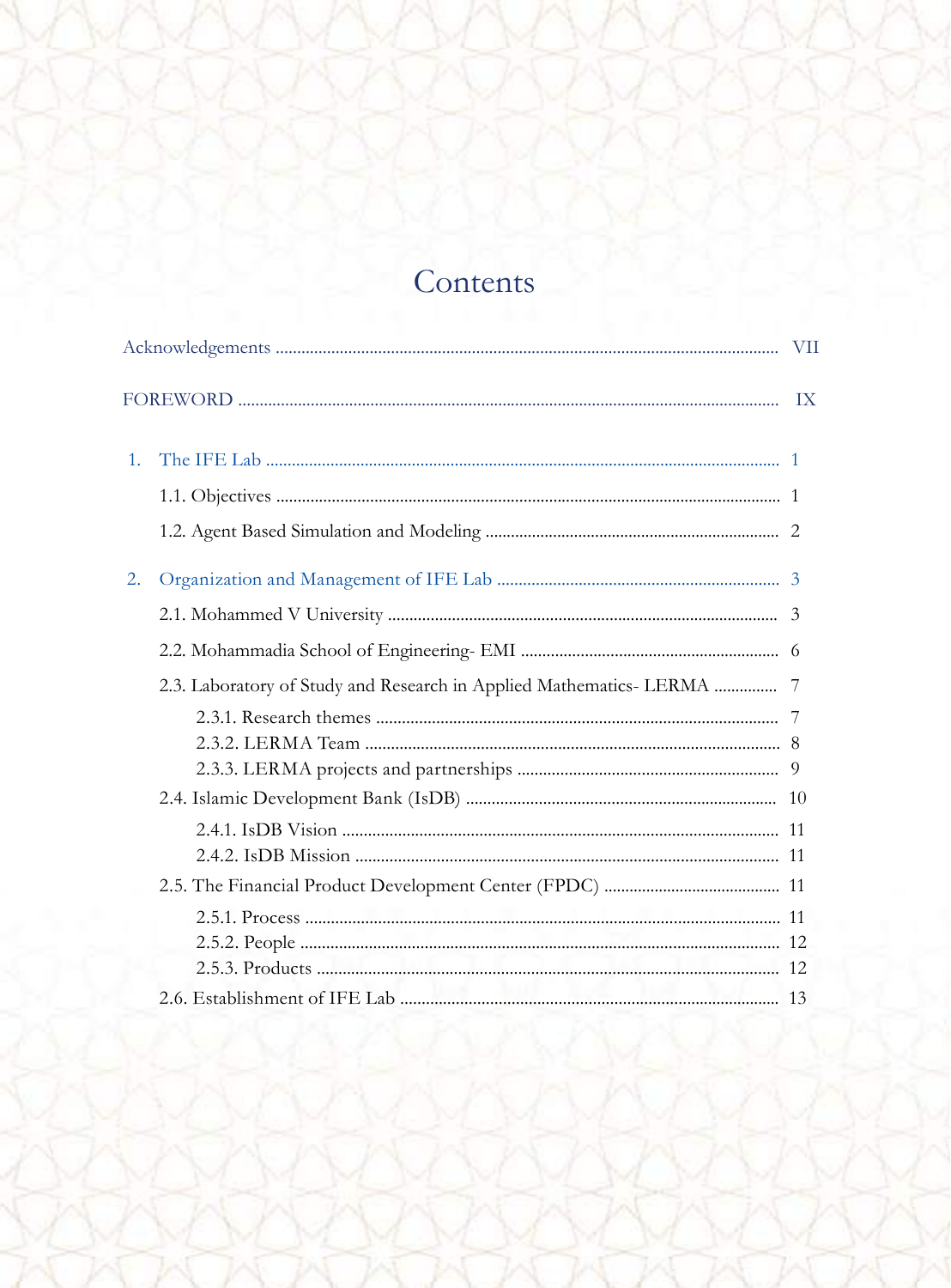| 4. |                                      |  |
|----|--------------------------------------|--|
|    |                                      |  |
|    |                                      |  |
|    |                                      |  |
|    |                                      |  |
|    |                                      |  |
|    |                                      |  |
|    |                                      |  |
|    |                                      |  |
|    |                                      |  |
|    |                                      |  |
|    | $a_{\cdot}$                          |  |
|    | h Dr Rachid Ellaia<br>$\frac{1}{24}$ |  |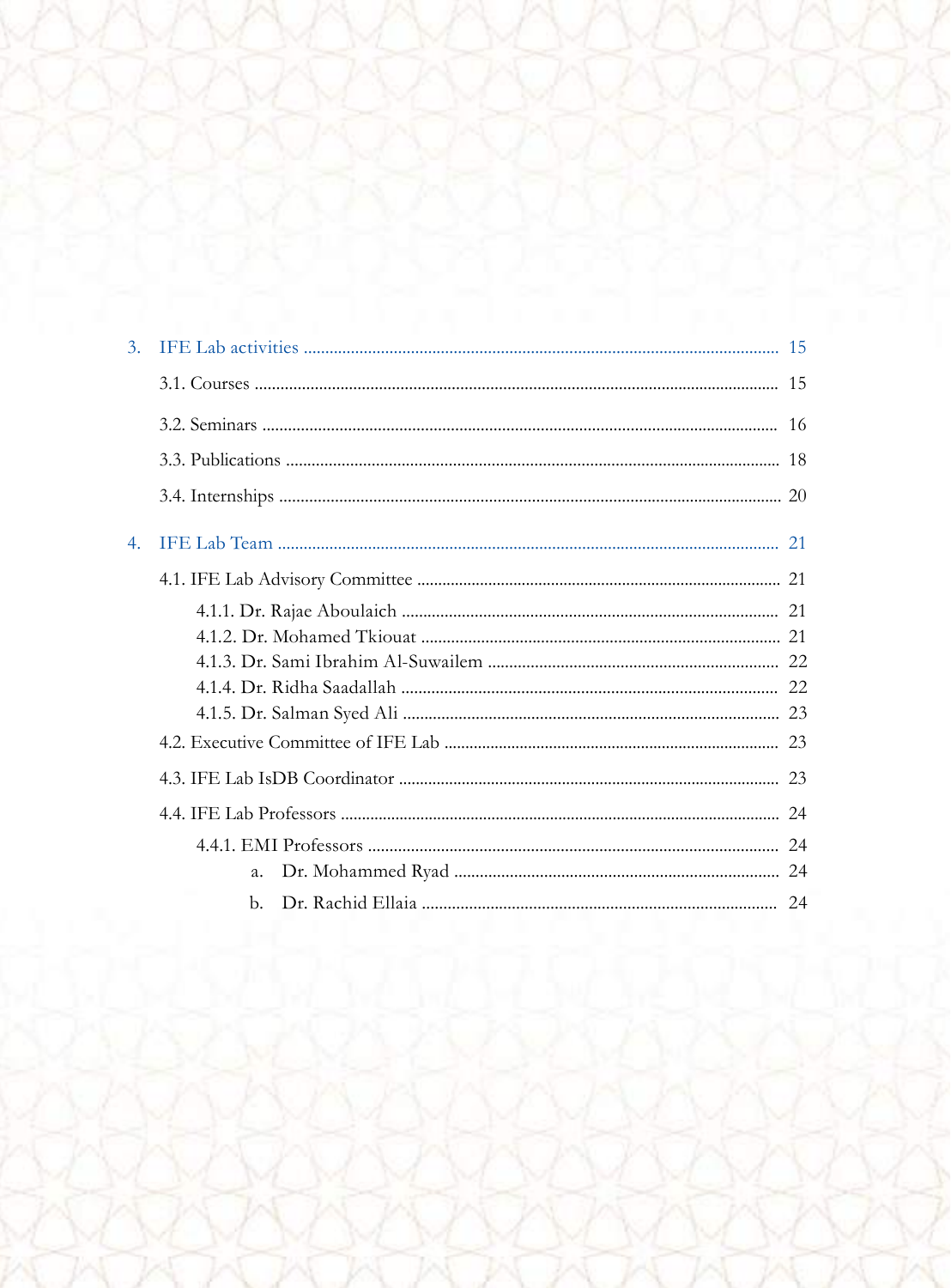| $\overline{a}$ . |    |
|------------------|----|
| b.               |    |
| $C_{\tau}$       |    |
| d.               |    |
| e.               |    |
| $f_{\rm c}$      |    |
| g.               |    |
| h.               |    |
| i.               |    |
| i.               | 28 |
| k.               | 29 |
| $\mathbf{1}$     |    |
|                  | 30 |
|                  |    |
|                  |    |
| In the media     | 35 |

 $5.$ 

6.

7.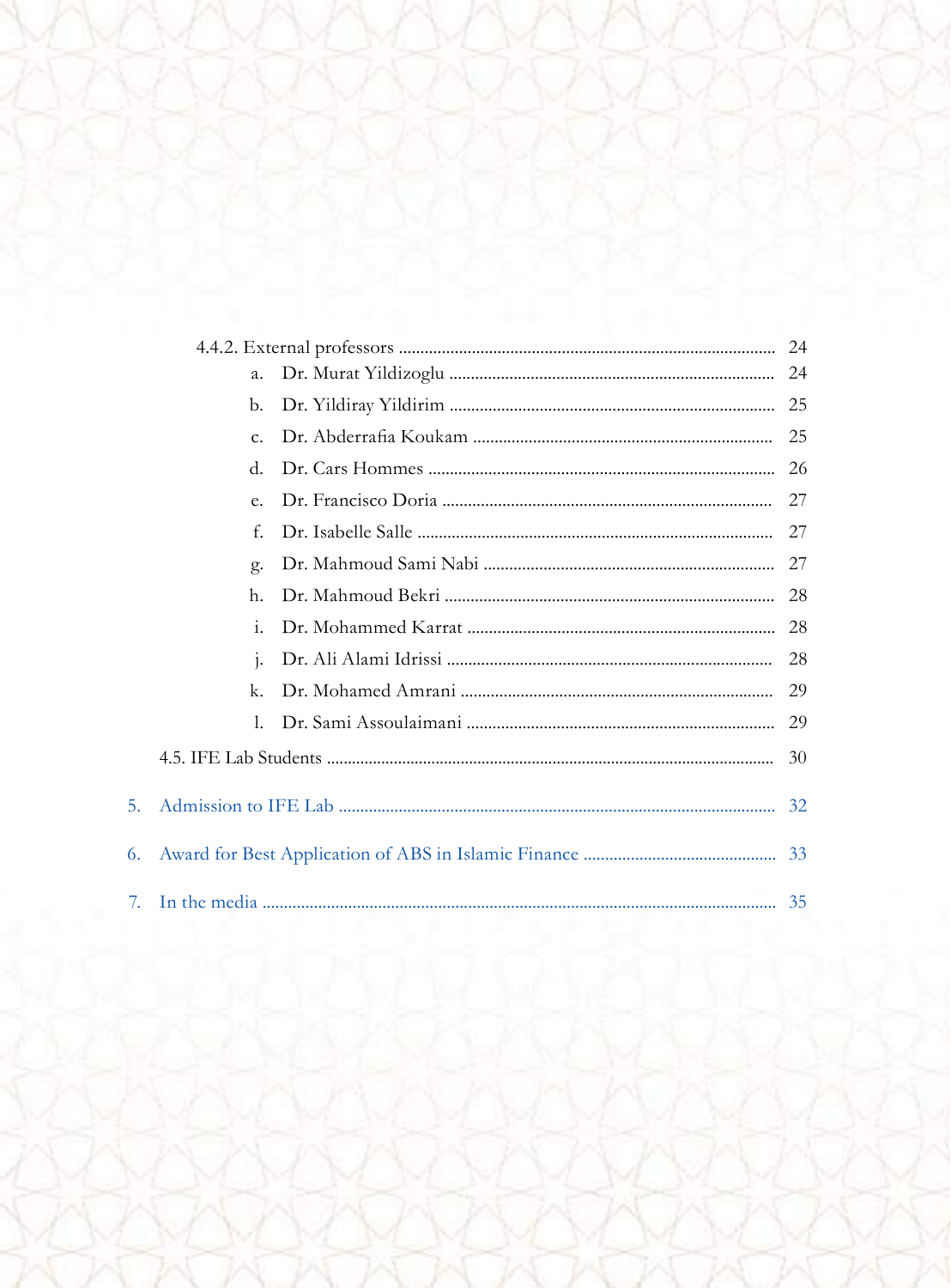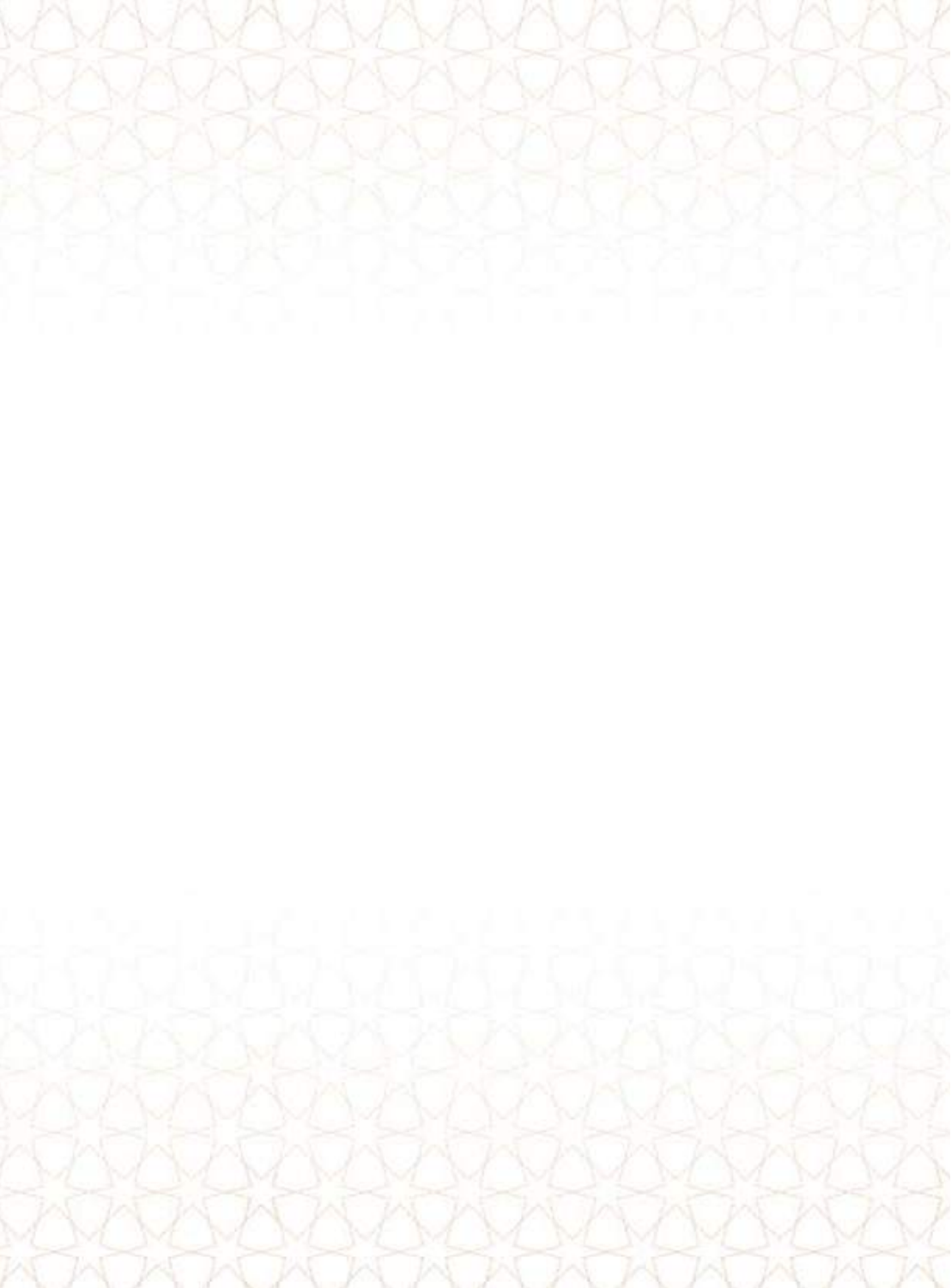# Acknowledgements

<span id="page-8-0"></span>The Financial Product Development Center (FPDC) would like to accord its sincere gratitude and appreciation to all the people who are attached with the Islamic Financial Engineering (IFE) Lab for their time and efforts to provide first-hand information of their own as well as the IFE Lab.

# **On behalf of the Center:**

**Houssem Eddine BEDOUI** – Product Development Specialist, FPDC

**Mohsin Sharif** – Senior Technical Assistant, FPDC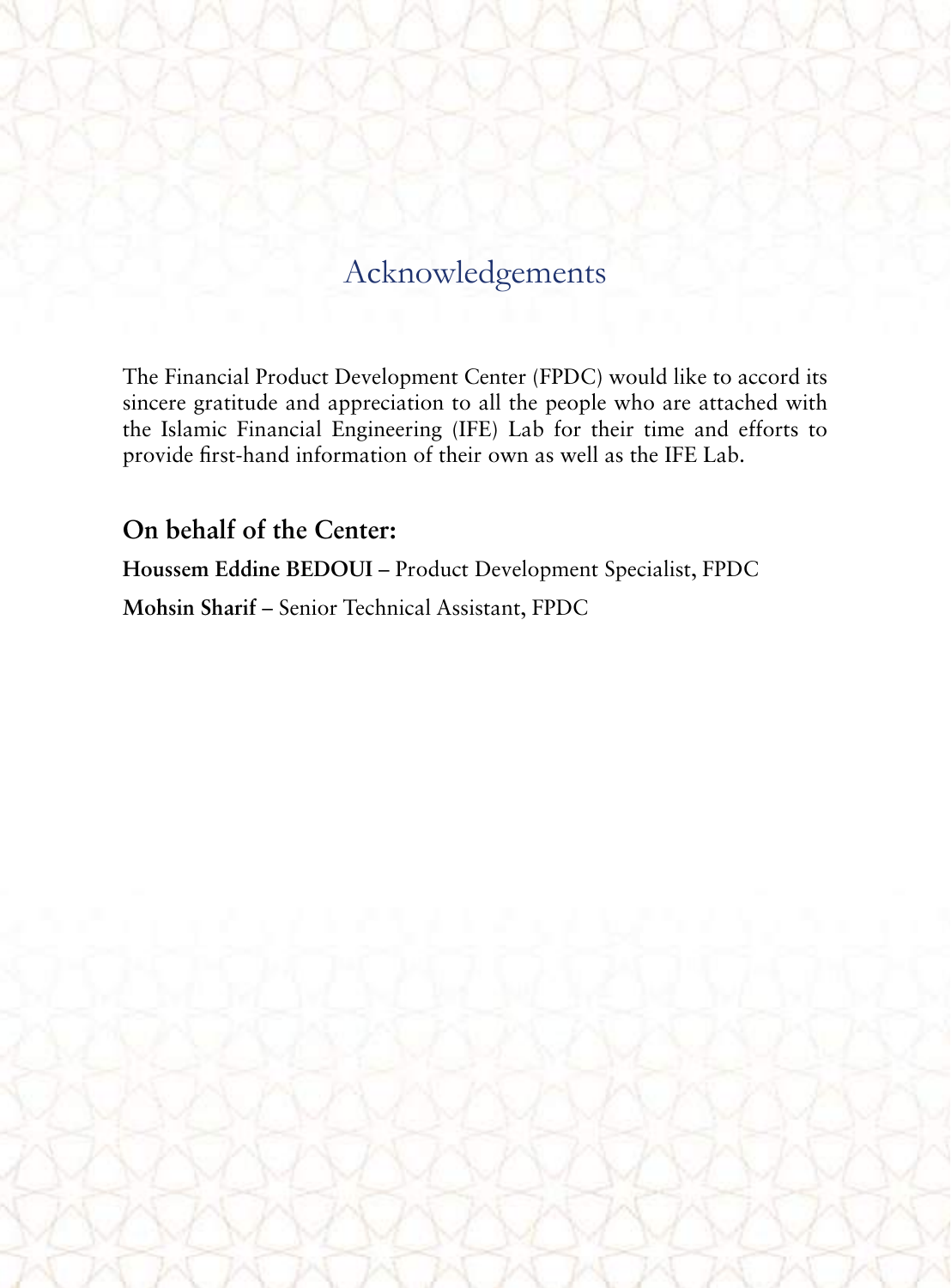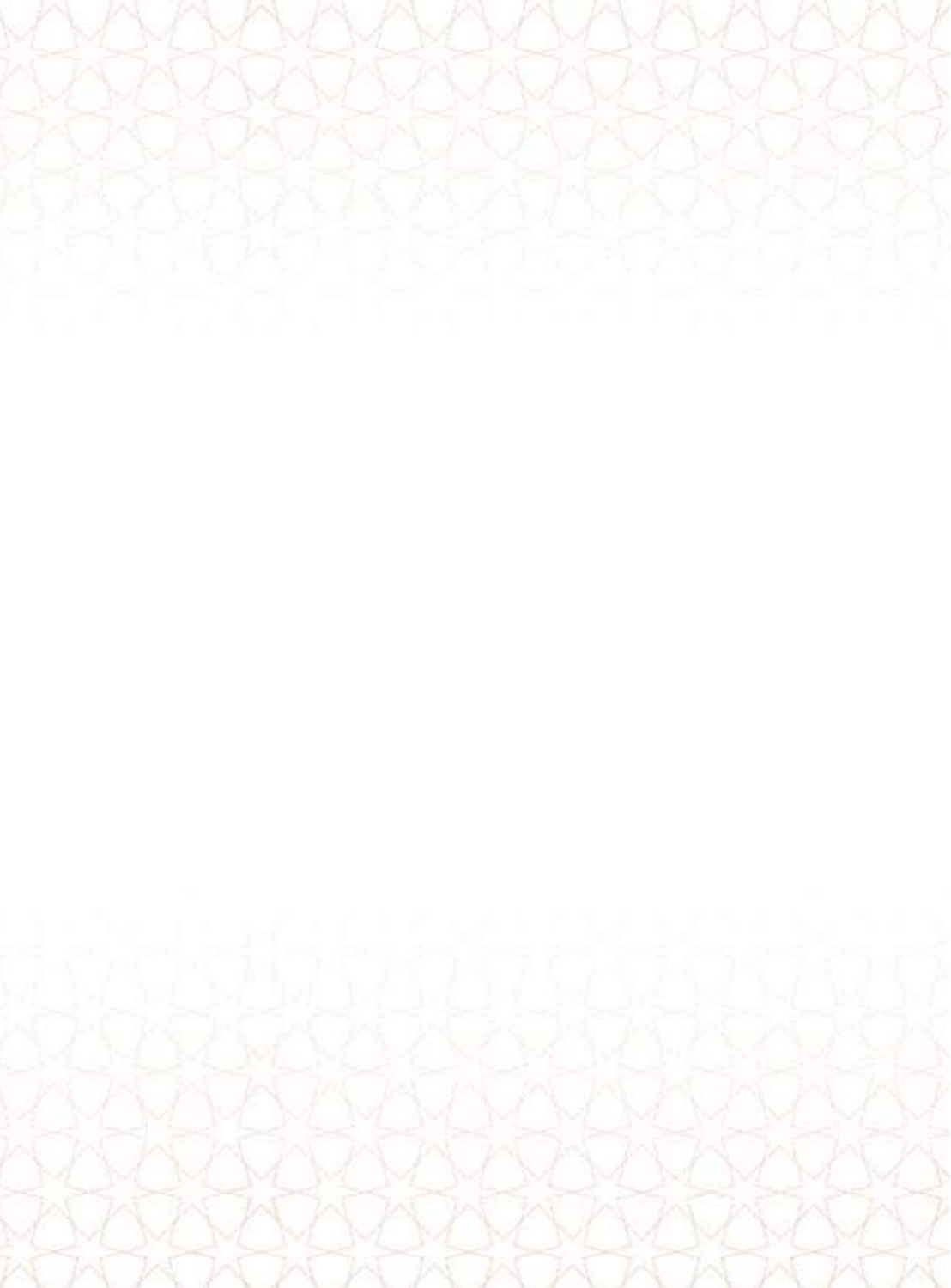# **FOREWORD**

<span id="page-10-0"></span>It gives us great pleasure to present this introductory booklet on the Islamic Financial Engineering (IFE) Lab, a one-of-its-kind in the Member Countries of the Islamic Development Bank (IsDB). The IFE Lab is a joint initiative of the Financial Product Development Center at IsDB, and the Mohammadia School of Engineering, at Mohammed V University, Rabat.

The IFE Lab engages in pioneering research in Islamic economics and finance using modern technology, which has hitherto remained untapped. The recently announced Award for Best Application of Agent-based Simulation in Islamic Finance extends the reach of the new techniques to students worldwide. This also serves the objective of the Islamic Development Bank to support Islamic finance on a global scale.

Applying modern technology to develop complex systems and generating models that can simulate products and markets based on principles of Islamic economics is a breakthrough approach embraced by the IFE Lab.

The novel efforts of all members and participants in the IFE Lab are highly commendable. We are looking forward to the exciting opportunities that the IFE Lab will present to the field of Islamic economics and finance and to the Islamic financial industry worldwide.

#### **Dr. Ahmet Tiktik**

Acting Vice President Finance, Islamic Development Bank

#### **Professor Rajaâ Cherkaoui El Moursli**

Vice President, Mohammed V University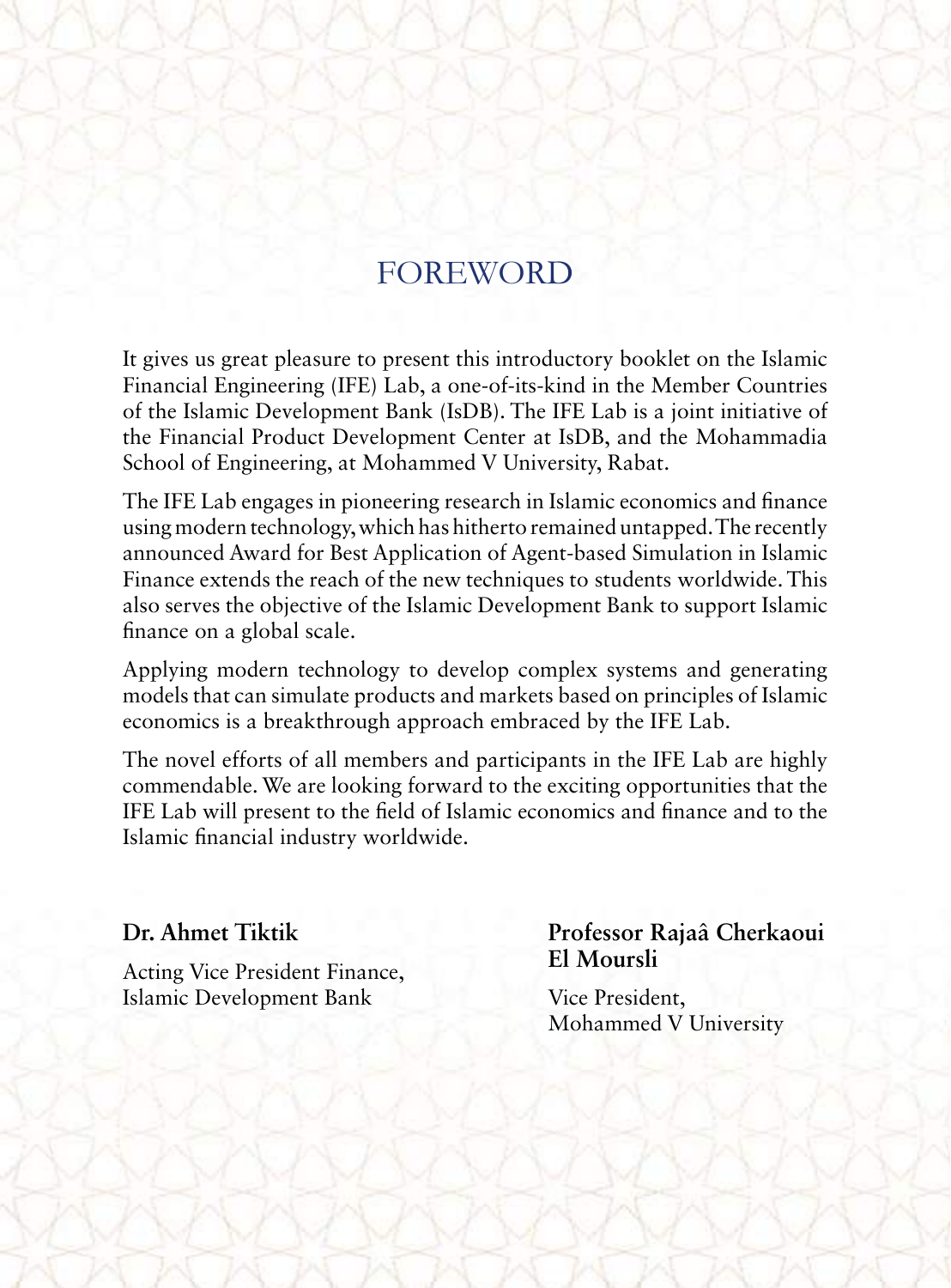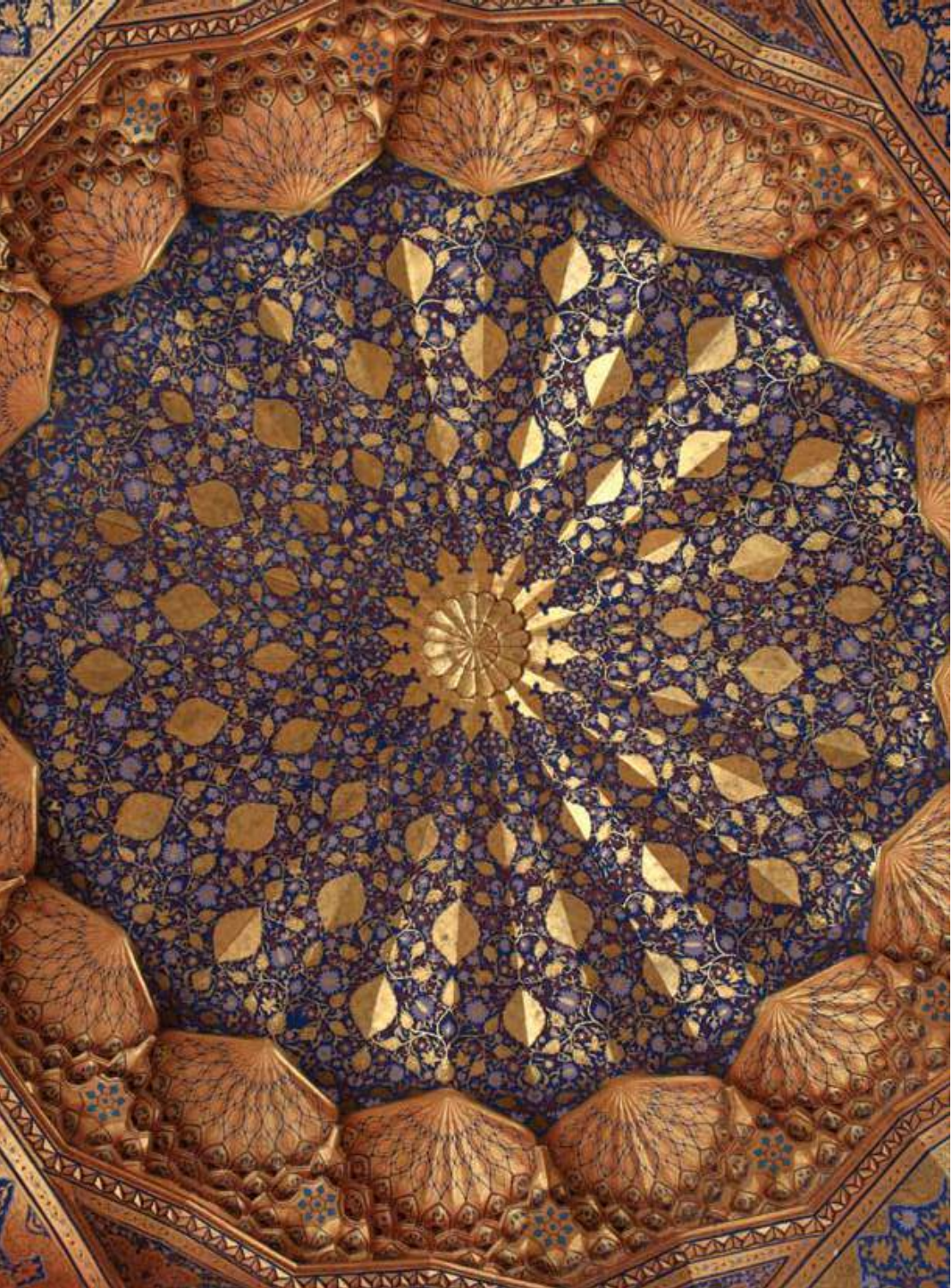# <span id="page-12-0"></span>1. The IFE Lab

The Islamic Financial Engineering (IFE) Lab is a pioneering effort to bring together modern technology and the principles of Islamic economics and finance. It is a first-of-its-kind research laboratory, which applies novel techniques to achieve implementation of these principles. The Lab is, therefore of high value for supporting the objectives of the Islamic Development Bank (IsDB) in expanding and leading the Islamic financial industry worldwide. Furthermore, it aims to build a new generation of financial engineers in Islamic finance to lead the industry in the 21st century.

As a 3-year Ph.D. program at the Mohammadia School of Engineering, the Lab aims towards building a generation of pioneers in financial engineering who succeed in applying modern techniques to implement the objectives of the Islamic economics through ethical financial innovation. Candidates of the Lab build models and contribute publishable work that identifies certain challenges of Islamic financial industry and how they can be practically solved.

The Lab capitalizes on the long-standing expertise of the Research Laboratory for Applied Mathematics (LERMA) at the Mohammadia School of Engineering, and the leading role of the Islamic Development Bank in Islamic banking and finance, as represented by the recently established Financial Product Development Center at IDB.

#### **1.1. Objectives**

The Lab aims to achieve the following objectives:

- \* To develop, evaluate and test new Islamic financial instruments and systems;
- $\cdot$  To find out how these models may be best implemented in real world scenarios;
- Assist the economic development of IsDB Member Countries (MCs) and the Islamic financial industry by:
	- ¾ developing Agent-Based Simulation (ABS) platforms and building reliable artificial markets and economies with many agent types, in order to conduct scenario simulations that approximate the reality.
	- $\triangleright$  building a new generation of Ph.D. candidates for the Islamic financial industry who will succeed in applying modern techniques to implement the objectives of Islamic economics by means of innovative financial instruments.
	- $\triangleright$  contributing publishable work that identifies challenges of the Islamic financial industry and how they can be practically solved.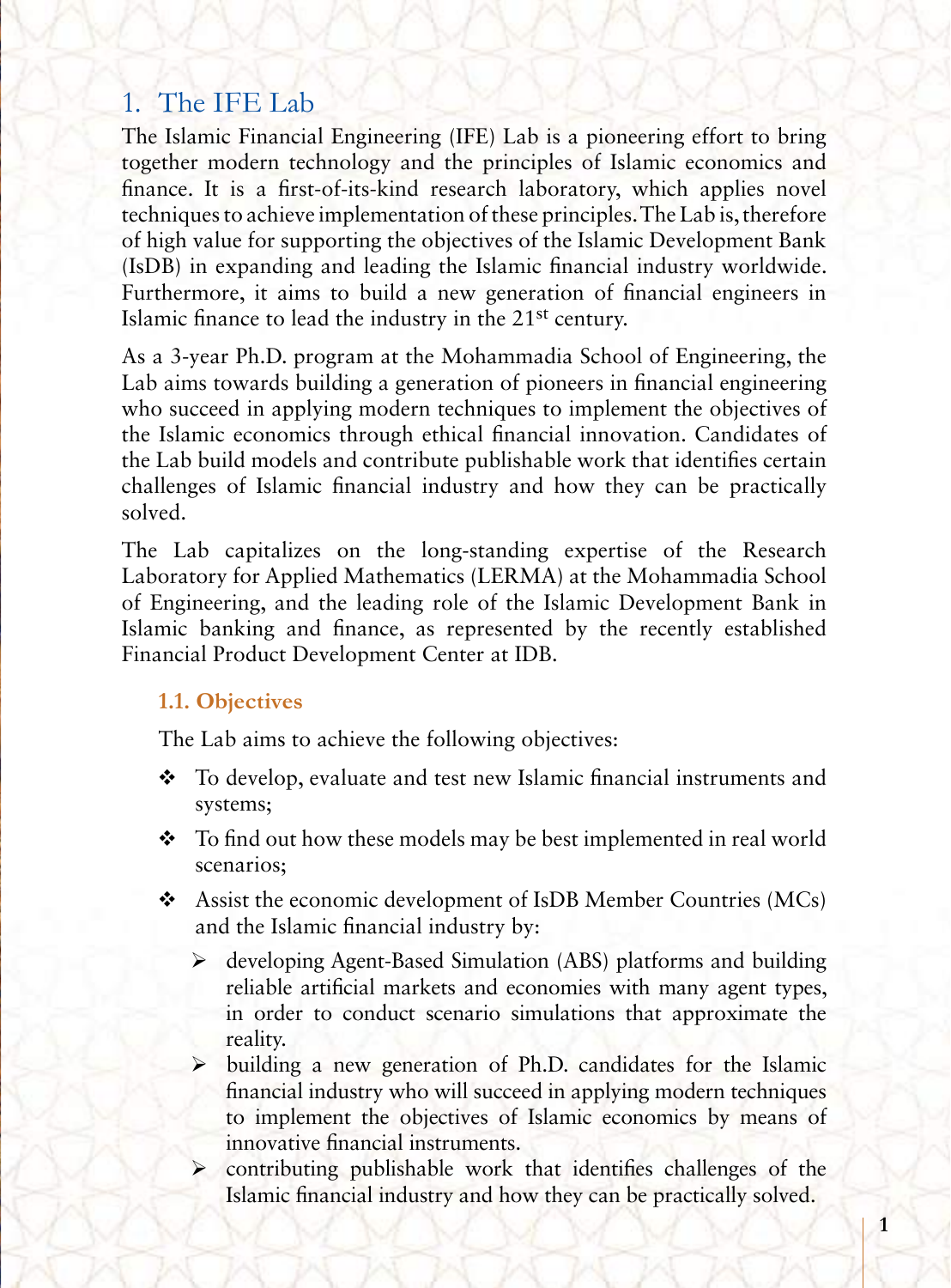#### **1.2. Agent Based Simulation and Modeling**

<span id="page-13-0"></span>Agent-Based Model (ABM) is a class of computational models for simulating the actions and interactions of autonomous agents (both individual and collective entities such as organizations or groups) with a view to assessing their effects on the system as a whole. It combines elements of game theory, complex systems, computer science, and is applied to almost all fields of knowledge, natural and social.

Agent-based models are a kind of micro-scale models that simulate the simultaneous operations and interactions of multiple agents in an attempt to re-create and predict the appearance of complex phenomena. The process is one of emergence from the lower (micro) level of systems to a higher (macro) level. As such, a key notion is that simple behavioral rules generate complex behavior.

Most agent-based models are composed of:

- a. Numerous agents specified with various properties
- b. Simple rules for decision-making
- c. Learning rules or adaptive processes
- d. An interaction environment between the agents

Agent-based models are typically implemented as computer simulations, either as custom software, or via ABM toolkits, and this software can be then used to test how changes in individual behaviors will affect a system's emerging overall behavior. Agent-based modelling can be very helpful in understanding how complex phenomena might arise from simple interactions.

For more information on Agent-based simulation and modelling, the following link provides a wealth of resources particularly for starters:

http://www2.econ.iastate.edu/tesfatsi/ace.htm

One of the most common software packages for Agent-based Simulation is NetLogo, which is easy to use and has plenty of applied models:

https://ccl.northwestern.edu/netlogo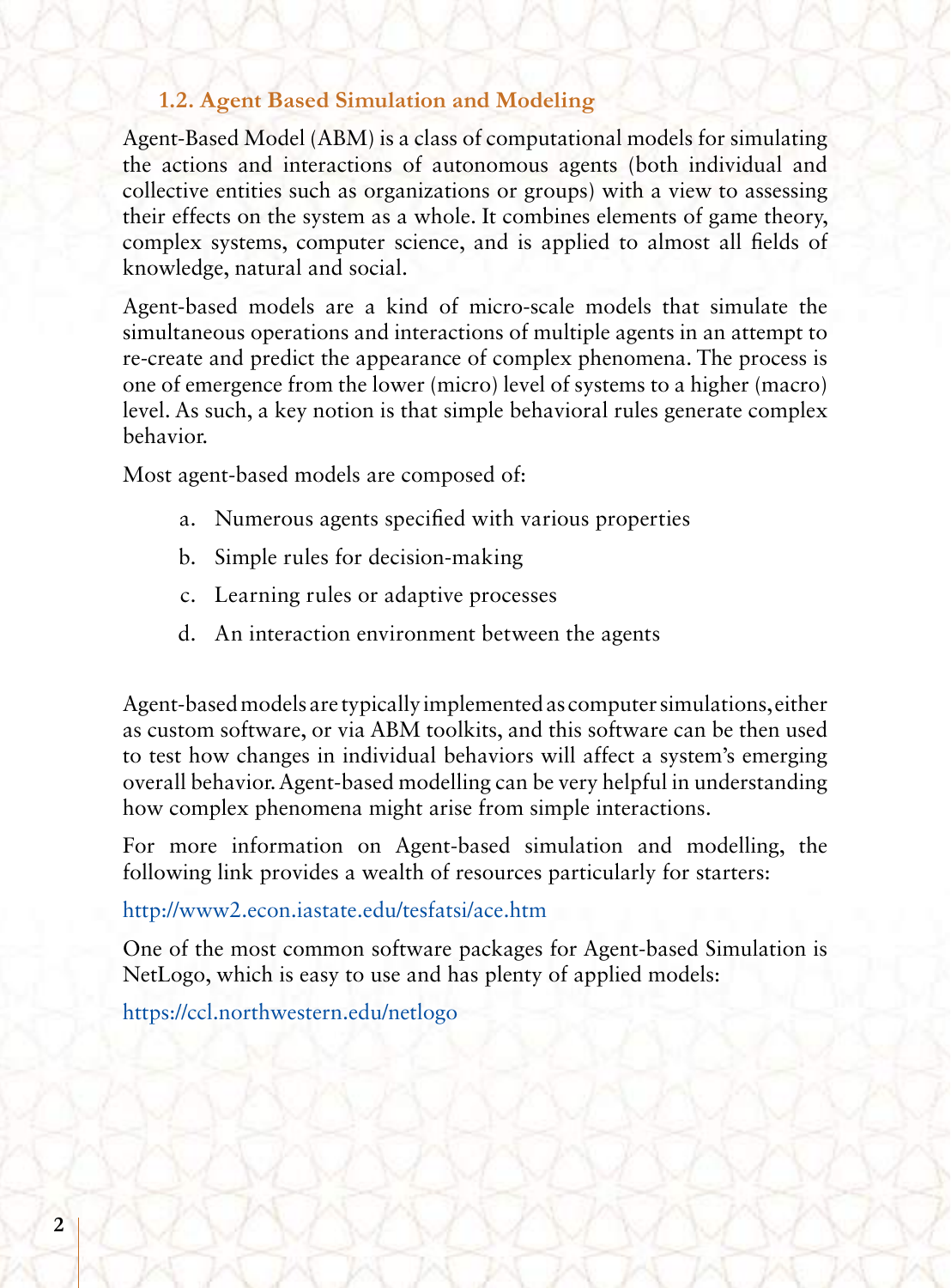# <span id="page-14-0"></span>2. Organization and Management of IFE Lab

The IFE Lab is hosted by the Laboratory of Study and Research in Applied Mathematics (LERMA) in the Mohammadia School of Engineering of Mohamed V University, Rabat, Morocco. It is managed by two teams: LERMA and the Financial Product Development Center of the Islamic Development Bank, Jeddah, Saudi Arabia.



#### **2.1. Mohammed V University**

Mohammed V University is the first university of Morocco after Al Karaouine in Fes. It is the first modern university of Morocco, founded in Rabat in 1957 and inaugurated two years later by the late King Mohammed V. It has the distinction of being the mother of Moroccan universities. Over the years, Mohammed V University established several branches in cities such as Casablanca, Fes, Kenitra, Tangiers, and Tetouan, which eventually became independent universities in



1975. A turning point in the history of Mohammed V University was 1993 when it was split into two independent universities, Mohammed V-Agdal University (UM5A) and Mohammed V-Souissi University (UM5S)

In 2015, Mohammed V University - Agdal and Mohammed V University - Souissi merged back into one University called **Mohammed V University.**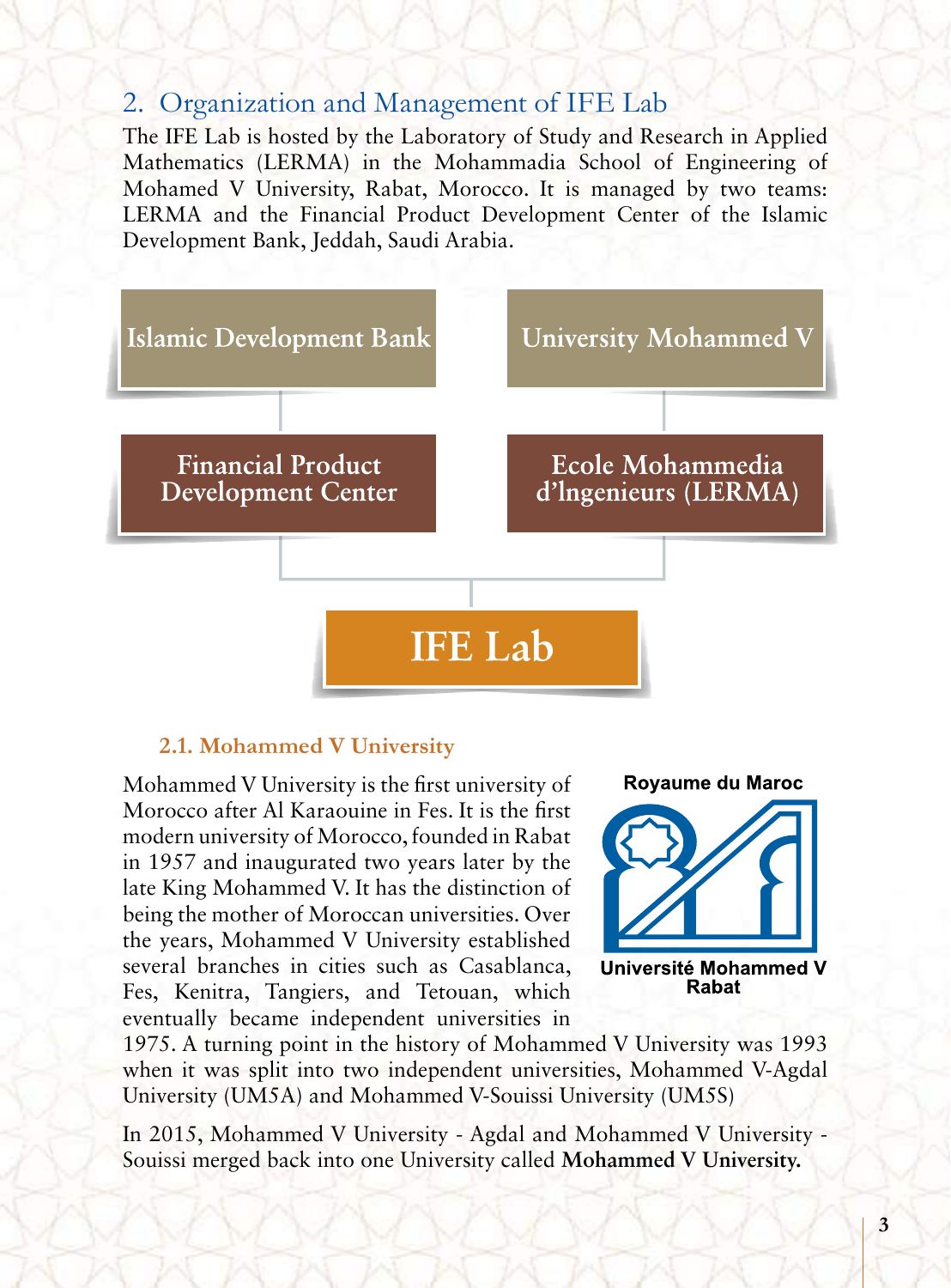Mohammed V University is a public university that provides high quality education to over 20,000 students annually. Its alumni include leading government officials, ambassadors, academics, engineers, lawyers and executives.

To align itself with the European higher education system adopted during the Bologna Process, the University's administrative and teaching faculty worked together, from 2003 to 2012, to implement the three cycles of qualifications system otherwise known as the "LMD System" (*"License", "Master*" et *"Doctorat"*; Bachelor, Master and Doctorate). This reform was in line with the University's vision and values:

- $\checkmark$  Offering its students and partners a myriad of high quality study programs, many of which lead to employment upon graduation;
- $\checkmark$  Maintaining high standards of teaching and research on par with the best universities in the world;
- $\checkmark$  Helping students reach their full potential;
- $\checkmark$  Strengthening international exchanges by developing ties and partnerships with foreign institutions;
- $\checkmark$  Responding to the socio-economic needs of the government and the community

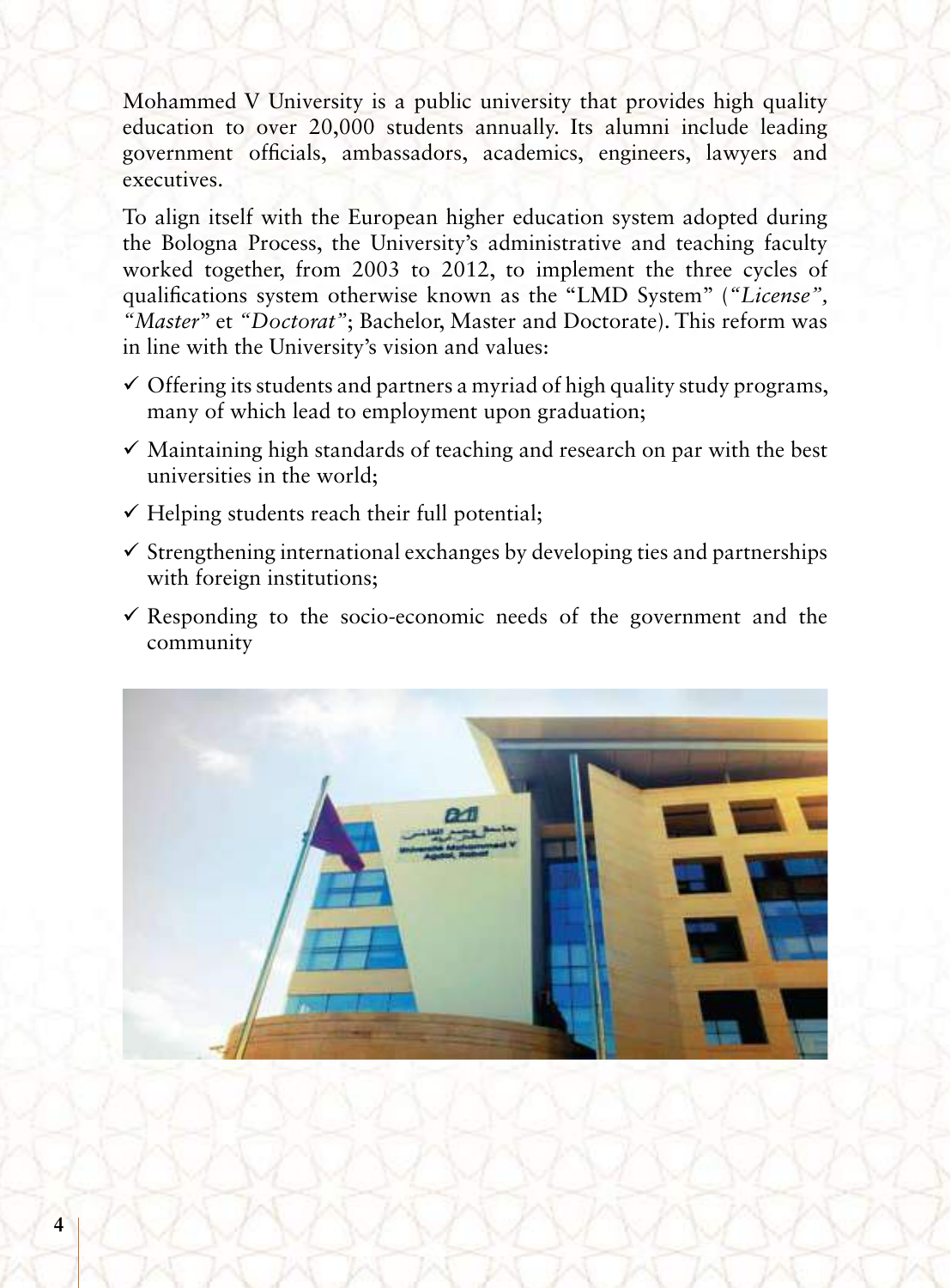

UM5A – Rabat offers a wide set of degrees both in the undergraduate and graduate levels. The university has the following schools:

- $\checkmark$  Mohammadia School of Engineering
- $\checkmark$  School of General Technology
- $\checkmark$  Teachers Training School
- $\checkmark$  Faculty of Letters and Human Sciences
- $\checkmark$  Faculty of Law, Economics and Social Sciences
- $\checkmark$  Faculty of Science
- $\checkmark$  Faculty of Medicine and Pharmacy of Rabat
- $\checkmark$  Faculty of Dentistry Rabat
- $\checkmark$  Faculty of Law, Economics and Social Sciences -Rabat-
- $\checkmark$  Faculty of Law, Economics and Social Sciences -Salé-
- $\checkmark$  National School of computer science and systems analysis
- $\checkmark$  Faculty of Educational Sciences
- $\checkmark$  Institute for the Study and Research for Arabization
- $\checkmark$  University Institute for Scientific Research
- $\checkmark$  Institute of African Studies
- $\checkmark$  Ecole Normale Superieure of technical Education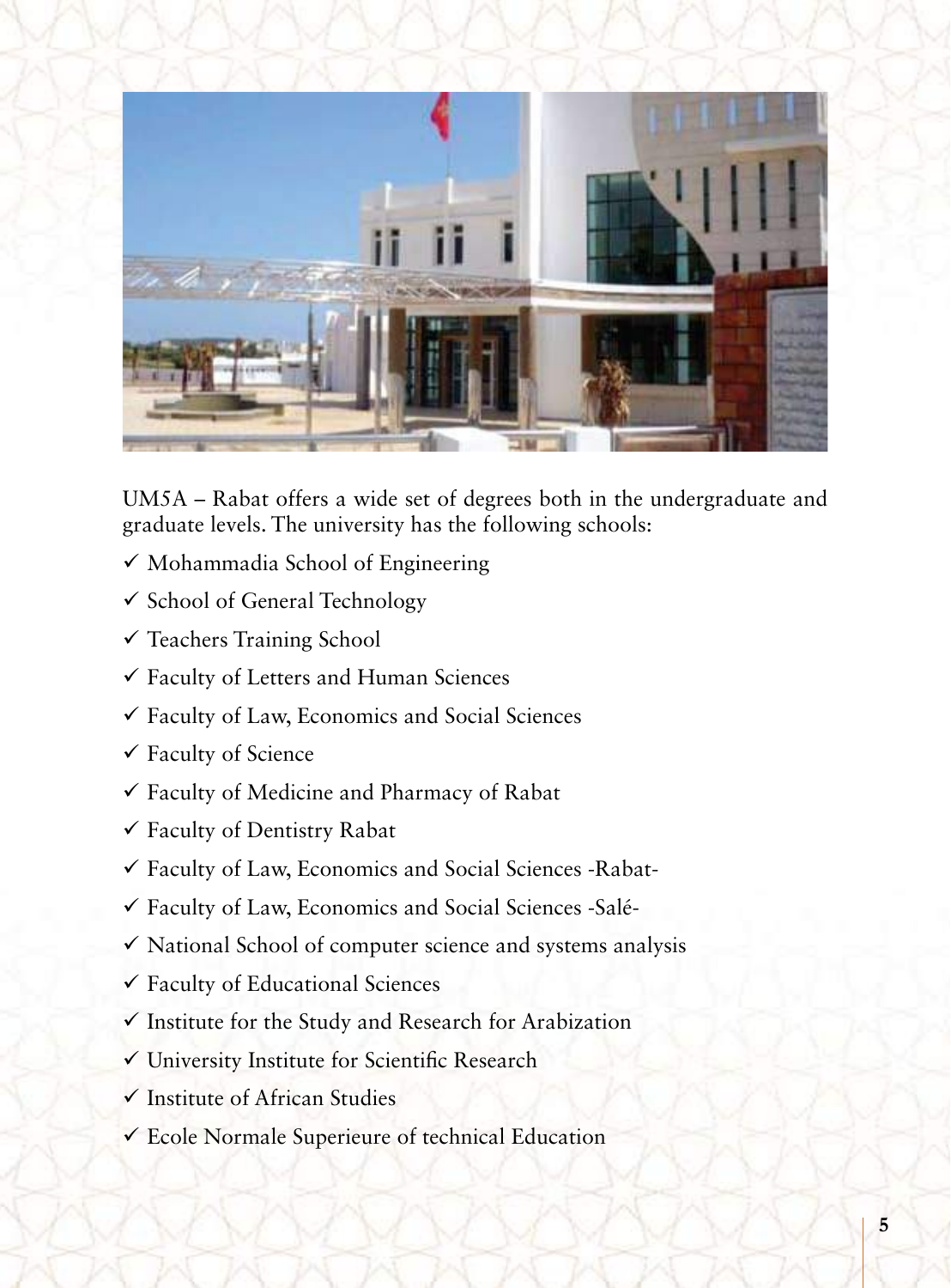#### **2.2. Mohammadia School of Engineering- EMI**

<span id="page-17-0"></span>The Mohammadia School of Engineering (Arabic: للمهندسين المحمدية المدرسة ; abbreviated EMI) is the oldest School of Engineering in Morocco. EMI was founded in 1959 by the late King Mohammed V as Morocco's first polytechnic. It is the largest institution of higher education in technology and one of the leading technical schools in Morocco.

In 1981, upon the order of the late King Hassan II, EMI became the first school combining academic and military education. Following the establishment of polytechnic schools in many European countries, schools in the early years of the 19th century were often based on the model of "*École Polytechnique*" of Paris in 1794.

After three years of studying, the students would be awarded with the 'Grandes Ecoles d'ingénieurs' degree, a *Bac*+5 in the French education System, and the equivalent of a Master degree. The students would be awarded a rank of Reserve Officer too.



The school offers a variety of fields in engineering organized into eight departments:

- **−** Department of Civil Engineering
- **−** Department of Electrical Engineering
	- Electrical Energy Engineering
	- Networks & Telecommunications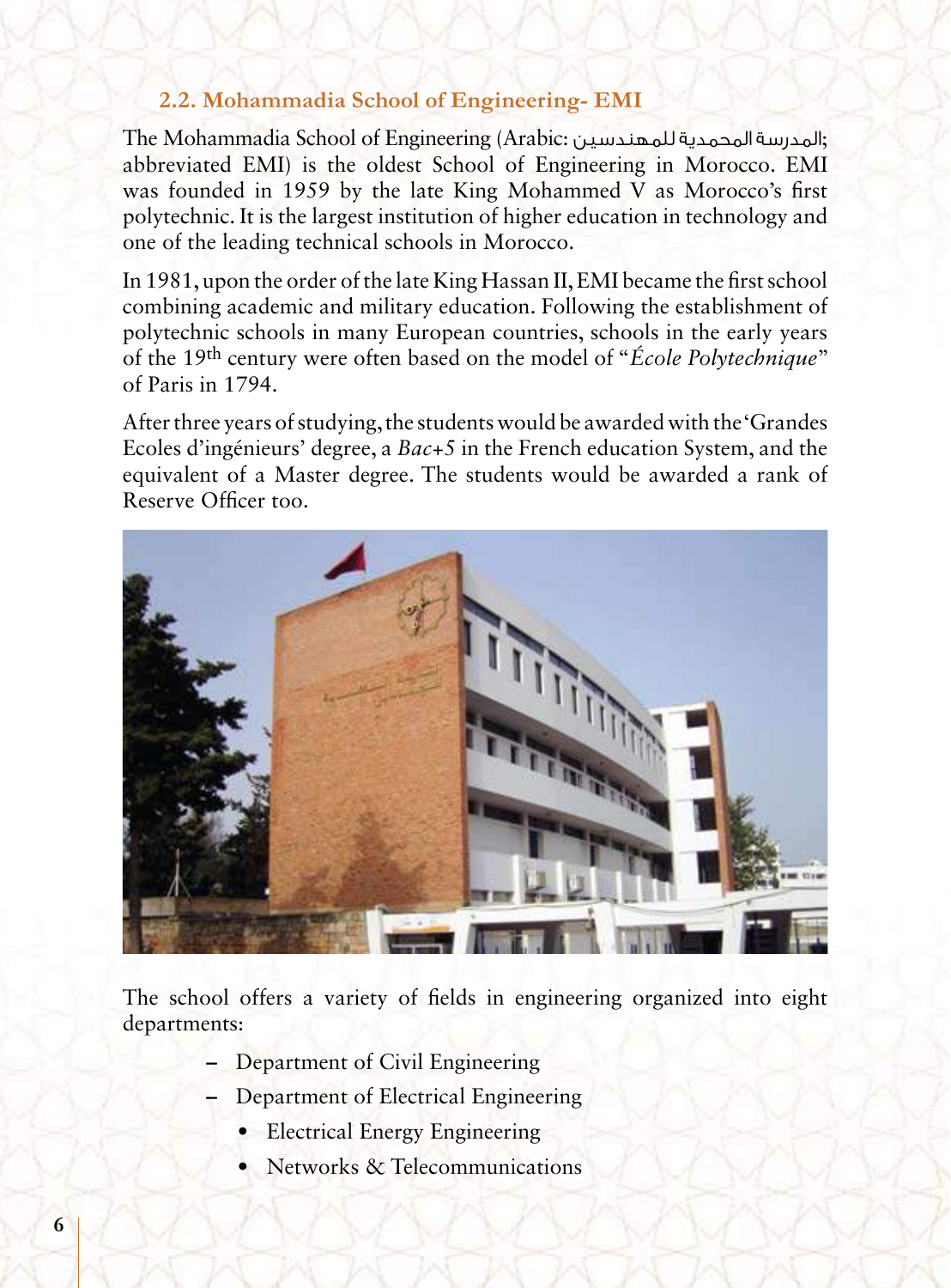- <span id="page-18-0"></span>**−** Department of Industrial Engineering
- **−** Department of Computer Science
- **−** Department of Mechanical Engineering
- **−** Department of Mineral Engineering
- **−** Department of Modelling and Scientific Computing
- **−** Department of Chemical and Process Engineering.

EMI has 30 research structures including LERMA (Laboratoire d'Etudes et Recherche en Mathématiques Appliquées) Laboratory of study and research in applied mathematics

#### **2.3. Laboratory of Study and Research in Applied Mathematics- LERMA**

Ever since its creation, the main objective of the LERMA (Laboratory of Studies and Research in Applied Mathematics) has been to monitor the work of the EMI's (Mohammadia School of Engineering) Applied Mathematics team and to establish a link between this team and the several disciplines using the mathematical and computer science methods.

The scientific objective of the LERMA is the development of mathematical methodologies and tools, starting from modeling that allows placing the studied application in an adequate mathematical framework, through the development of algorithms and heuristics that might initiate efficient and effective scientific software, and finally leading to the numeric calculus and the simulation of the studied phenomena.

The aim is to achieve accessible findings that can be easily used by the industry. This requires a strong interaction between the members of the LERMA and the researchers in other disciplines on one hand, and the socio-professional environment on the other. The LERMA is equipped with various scientific competences, which promises to promote and accept multidisciplinary research.

#### 2.3.1. Research themes

Since 2004, the research program of the LERMA is part of the common program of the networks in which the laboratory takes part. The main objective of the LERMA members is to develop adequate methods for the resolution of concrete problems. The developed research axes are essentially:

- **−** Partial differential equations and applications
- **−** Numerical methods and the optimization
- **−** Risk analysis and modeling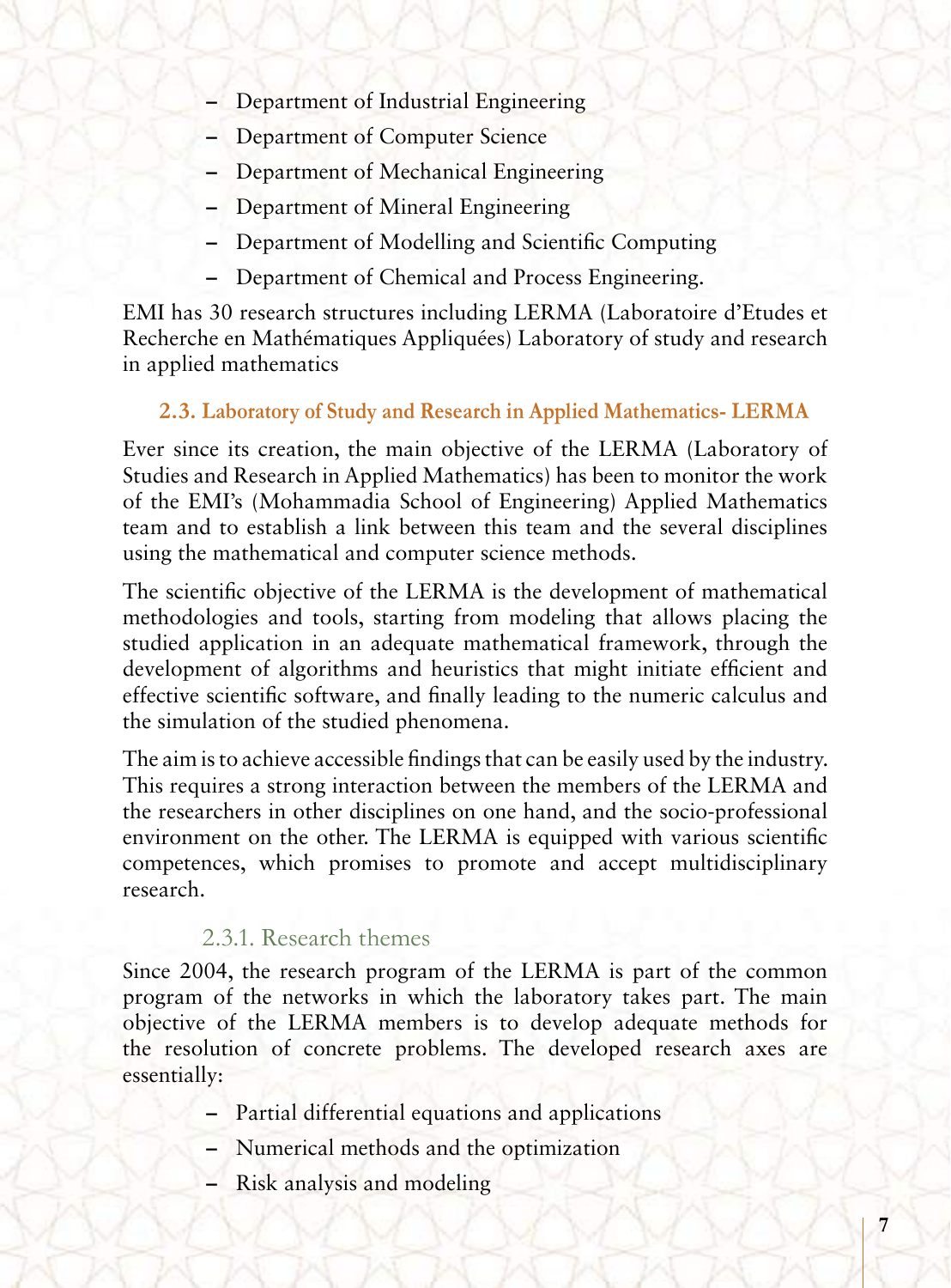**−** Operational research and logistics

<span id="page-19-0"></span>The targeted application domains are:

- **−** Image and medical imaging processing
- **−** Mathematical finance
- **−** Finance and Economic modeling
- **−** The flow in homogeneous and heterogeneous media
- **−** Reliability and maintenance management
- **−** Industrial and financial risks
- **−** Markov decision Processes (MDP)

#### 2.3.2. LERMA Team

The LERMA is a laboratory that consist of about fifty (50) researchers; twenty (20) of them are professors and the other thirty (30) are doctoral students. Some of these research professors are appointed at the EMI (Mohammadia School of Engineering) while others work in several other Moroccan institutions. About ten (10) of them are Assistant Professors preparing for their post-doctoral degree (in order to oversee research in the future).

Numerous national and international projects gather these researchers around specific themes.





#### LERMA team in numbers:

- **−** 20 senior researchers, members and associate members
- **−** 10 researchers preparing for "habilitation1"
- **−** More than 45 Ph.D. Students
- **−** 3 habilitations
- **−** 65 Ph.Ds so far

 $1$  Habilitation is the highest academic qualification a scholar can achieve by his or her own pursuit; it requires that the **8** candidate write a professorial thesis.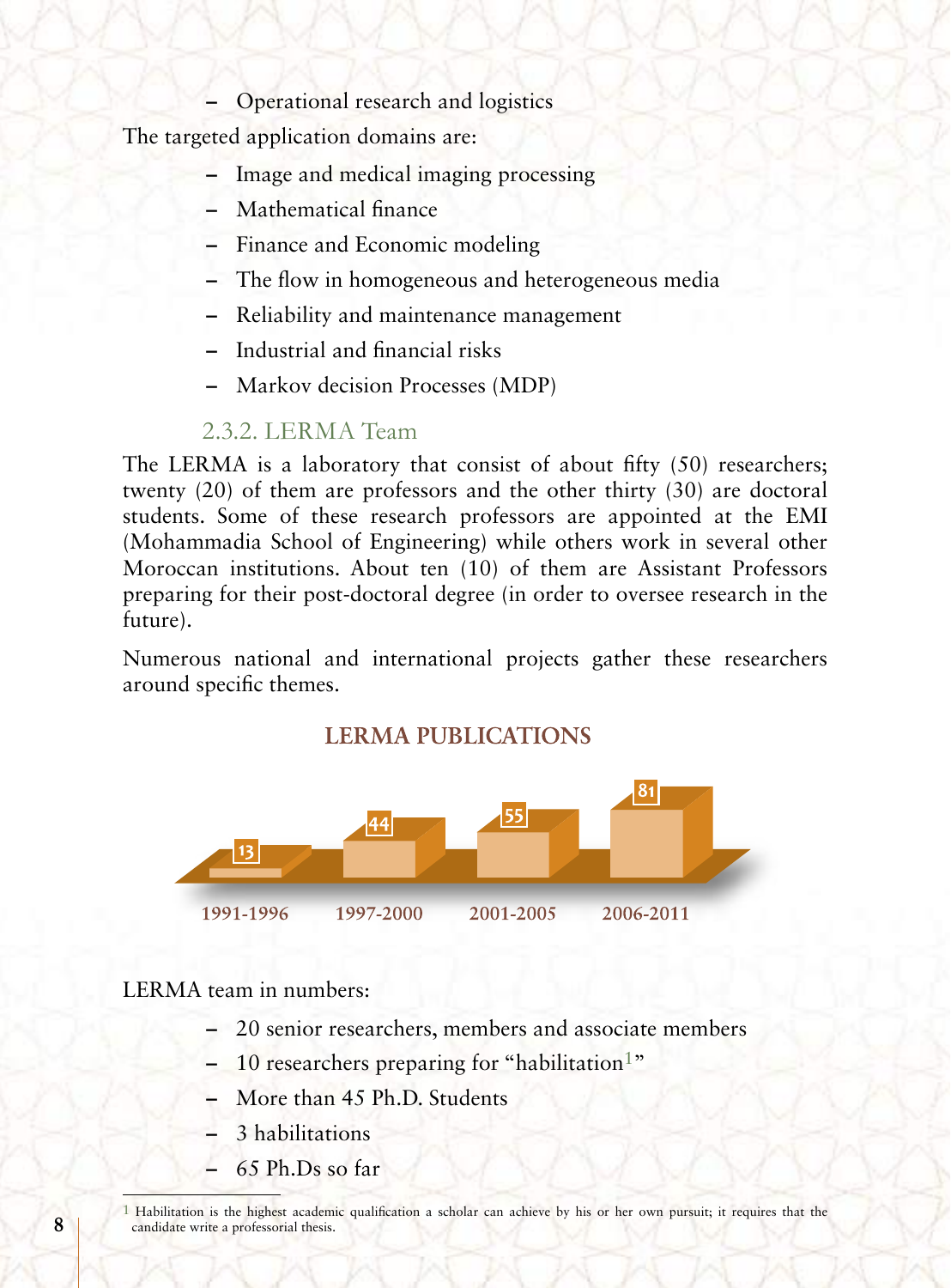#### 2.3.3. LERMA projects and partnerships

<span id="page-20-0"></span>LERMA members are members of numerous networks and international projects, including the LIRIMA, an international laboratory for IT and applied mathematics research, the LEM2I, the Euro-North-African laboratory for mathematics and its interactions, and the IFE Lab.

Researchers of LERMA are working on numerous national and international projects around specific themes, in modeling and simulation in several areas including finance and Islamic finance.

LERMA consists of three international laboratories:

- LIRIMA: an international Euro-African laboratory for IT and applied mathematics research, with INRIA – France. It was created in November 2009, with the head office based in the University Yaounde I, bringing together researchers from nine (9) countries of sub-Saharan Africa and the Maghreb with French researchers to work on common projects, modelled as INRIA (France) project teams.
- LEM2I: (*Laboratoire Euro-Maghrébin de Mathématiques et leurs Intéractions*) An Euro-North-African laboratory for mathematics and its interactions at the National Center for Scientific Reseach (CNRS), France. It was created in September 2009. It involves more than 200 researchers in applied mathematics from France, Spain, Italy, Algeria, Morocco, and Tunisia. The aim of the LEM2I is to develop research programs and mathematical publications in collaboration between the partners.
	- $\triangleright$  It is funded by the CNRS and from each partner institution in France, Italy, Spain, Algeria, Morocco and Tunisia.
	- ¾ LEM2I organizes international conferences, thematic workshops, schools on high performance calculus and develops an exchange program between researchers.
	- ¾ LEM2I is involved in the creation of the Master Méditerranéen de Mathématiques (submitted to the Erasmus Mundus program of the EACEA agency of the European Commission). It is also involved in the creation of a high-level PhD training program in Mathematics for the whole Mediterranean area. (Theses with 2 advisors on both sides, south and north, of the Mediterranean area).
- IFE Lab: Islamic Financial Engineering Lab, with IsDB.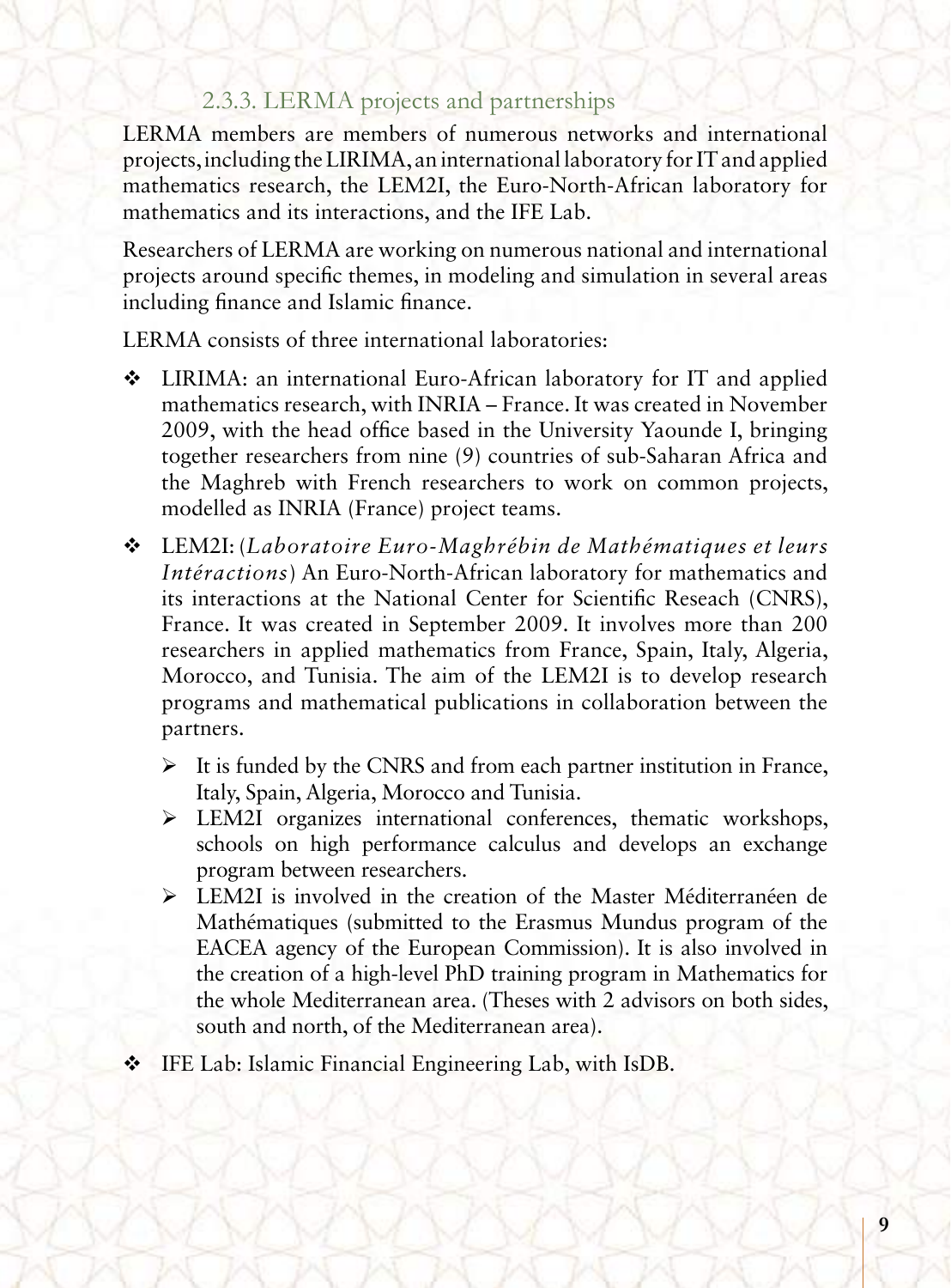<span id="page-21-0"></span>LERMA members are also part of several bilateral and international projects:

- **−** Euro-Mediterranean projects (3 + 3): Scientific Computing and Multidisciplinary Optimization "SCOMU" 2009-2013, this project brings together researchers from (France, Italy, Morocco and Tunisia).
- **−** Inverse problems in hydrogeology "Hydromed" 2009 2013 and "Hydrinv" 2013 - 2015. This project brings together researchers from Spain, France, Algeria, Morocco and Tunisia.
- **−** Team Inverse Problems in cardiac electrophysiology: « EPICARD » is an associate team of the Carmen project at INRIA, regrouping researchers from INRIA, LAMSIN – ENIT, LERMA – EMI, Mohammed V University and from Université Technologique de Compiègne.
- **−** The overarching goal of these laboratories and projects is to develop new mathematical approaches and models for solving different considered problems.

#### **2.4. Islamic Development Bank (IsDB)**

The Islamic Development Bank (IsDB) (Arabic: اللينك الإسلامي للتنمية is a multilateral development financing institution located in Jeddah, Saudi Arabia. It was founded in 1973 by the Finance Ministers at the first Organization of the Islamic Conference (now called the Organization of Islamic Cooperation) with the support of the late King Faisal of Saudi Arabia, and began operating on 20 October 1975. The purpose of the Bank is to foster the economic development and social progress of



member countries and Muslim communities individually as well as jointly in accordance with the principles of Shari'ah i.e., Islamic Law.

The functions of the Bank are to participate in equity capital and grant loans for productive projects and enterprises besides providing financial assistance to its Member Countries in other forms for economic and social development. The Bank also establishes and operates special funds for specific purposes including a fund for assistance to Muslim communities in non-member countries, in addition to setting up trust funds. The Bank is authorized to accept deposits and to mobilize financial resources through Shari'ah-compatible modes. It is also charged with the responsibility of assisting in the promotion of foreign trade especially in capital goods, amongst Member Countries; providing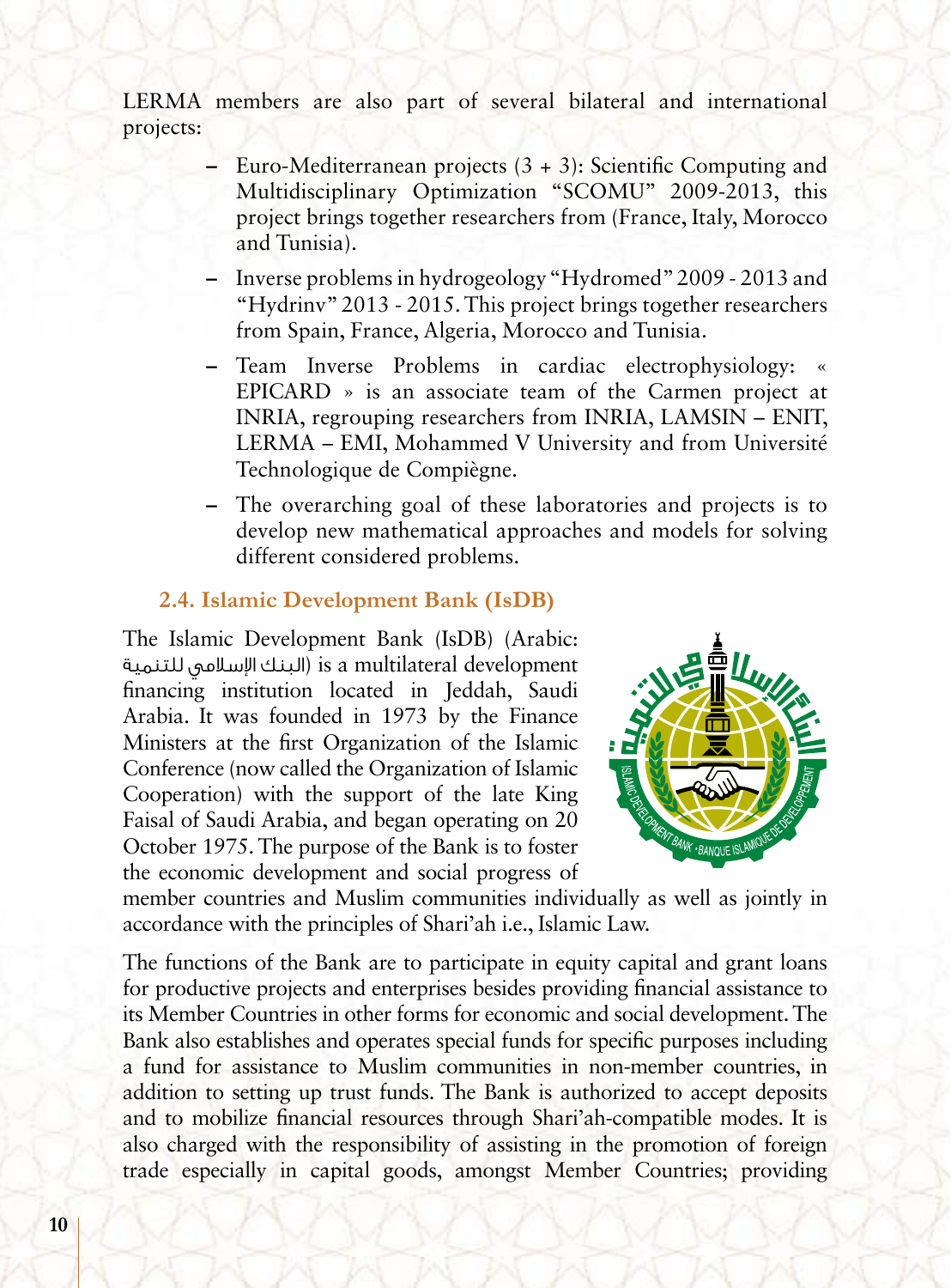<span id="page-22-0"></span>technical assistance to member countries; and extending training facilities for personnel engaged in development activities in Muslim countries to conform to the Shari'ah.

#### 2.4.1. IsDB Vision

*"To be the leader in fostering socio-economic development in member countries and Muslim communities in non-member countries in conformity with Sharia. "*

#### 2.4.2. IsDB Mission

*"The IsDB Group is committed to alleviating poverty; promoting human development; science and technology; Islamic economics; banking and finance; and enhancing cooperation amongst member countries, in collaboration with our development partners."*

#### **2.5. The Financial Product Development Center (FPDC)**

The Financial Product Development Center was established in Muharram 1432H (December 2010). Its main purpose is to enhance the leadership of the Islamic Development Bank Group (IDBG) in the development and promotion of innovative Islamic financial products within the framework



of the Maqasid al-Shari'ah, while securing and further strengthening the financial soundness and relevance of the IsDB Group.

The Center is the focal point for the development of new and innovative financial instruments in the IsDB Group, and for this purpose, it also collaborates with various institutions in the Islamic financial industry.

The Center has three major strategic objectives:

- a. Developing Business Process for new product development
- b. Building capacity of product developers
- c. Designing new financial products

These three objectives are summarized by the "3Ps" that the Center works along: Process, People, and Products.

#### 2.5.1. Process

Formulating the Business Process (BP) of developing new products is vital to determine the requisite steps for product development. The BP will be used as a framework for all other activities for product development.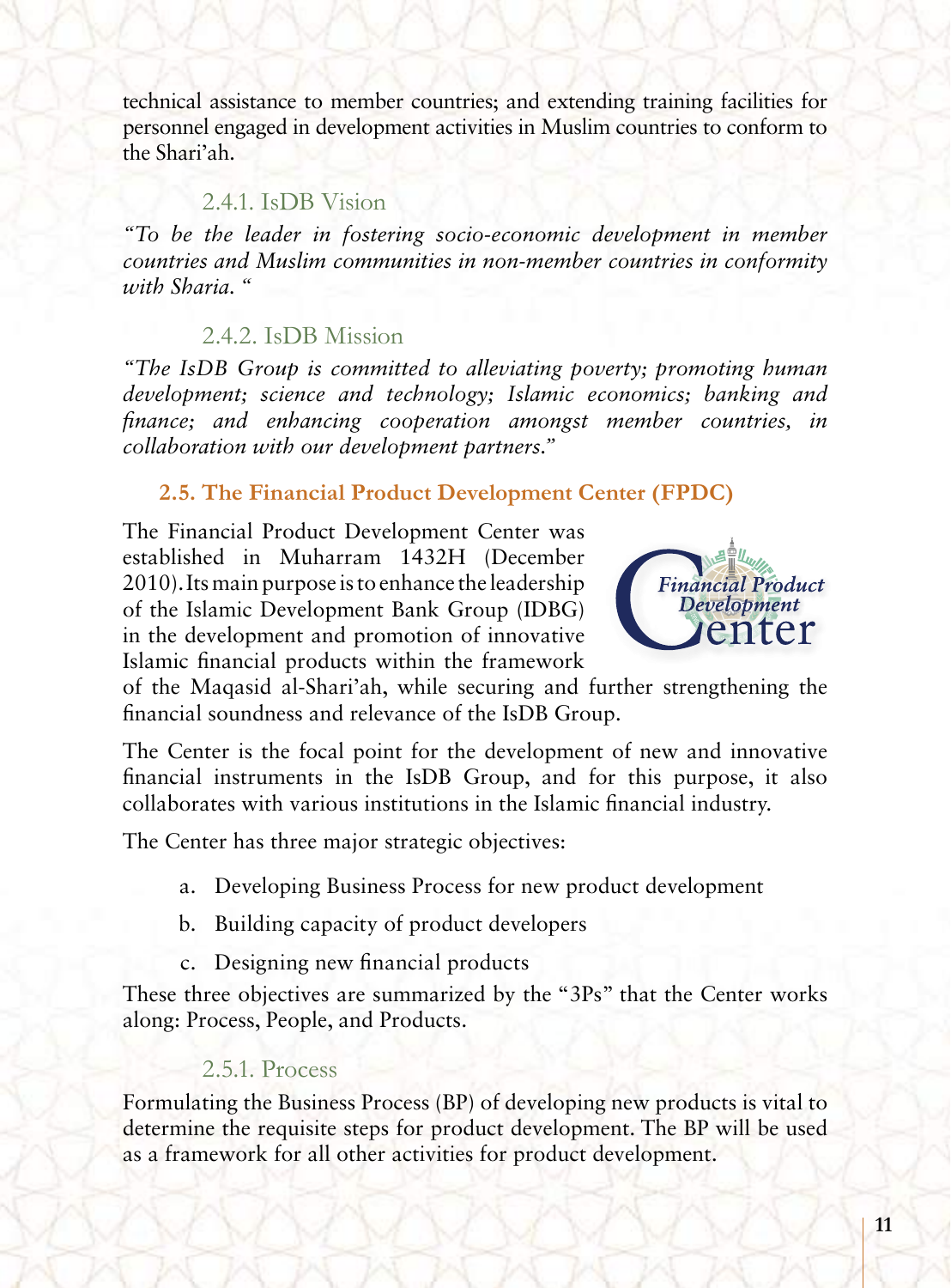<span id="page-23-0"></span>The Center has already completed the general Business Process Matrix for IsDB Group, and is working to develop the detailed processes of each step in the BP. The Center is also moving ahead to implement the processes. The steps for this include:

- a. Identifying product gaps with respect to the needs of investors and customers, both on the assets side and liabilities side.
- b. Developing tools and techniques for generating and evaluating new product ideas.
- c. Producing Manuals of Islamic Financial Products

#### 2.5.2. People

For the process to be effective there has to be a good number of product developers who are equipped with the skills and knowledge needed for product development. This objective is achieved mainly through:

- a. Capacity building and training programs.
- b. Establishing networks with experts in the IsDB Group and in the industry, to:
	- i. Identify gaps within each department or entity.
	- ii. Stimulate new idea generation.
	- iii. Share information on existing products.
	- iv. Coordinate product development process.
	- v. Organize periodic seminars and conferences by inviting experts and scholars to enrich and enhance developing new products.

#### 2.5.3. Products

With an effective process and the right people, the stage is set for designing new products to fill the gaps between customers' and investors' needs on one hand, and the existing products on the other. Accordingly, the Center carries out the following activities:

- a. Carry out periodic surveys of existing Islamic and conventional products.
- b. Respond to the needs of the IsDB Group entities for new products.
- c. Work closely with the Advisory Panel and the Working Group for idea generation and evaluation.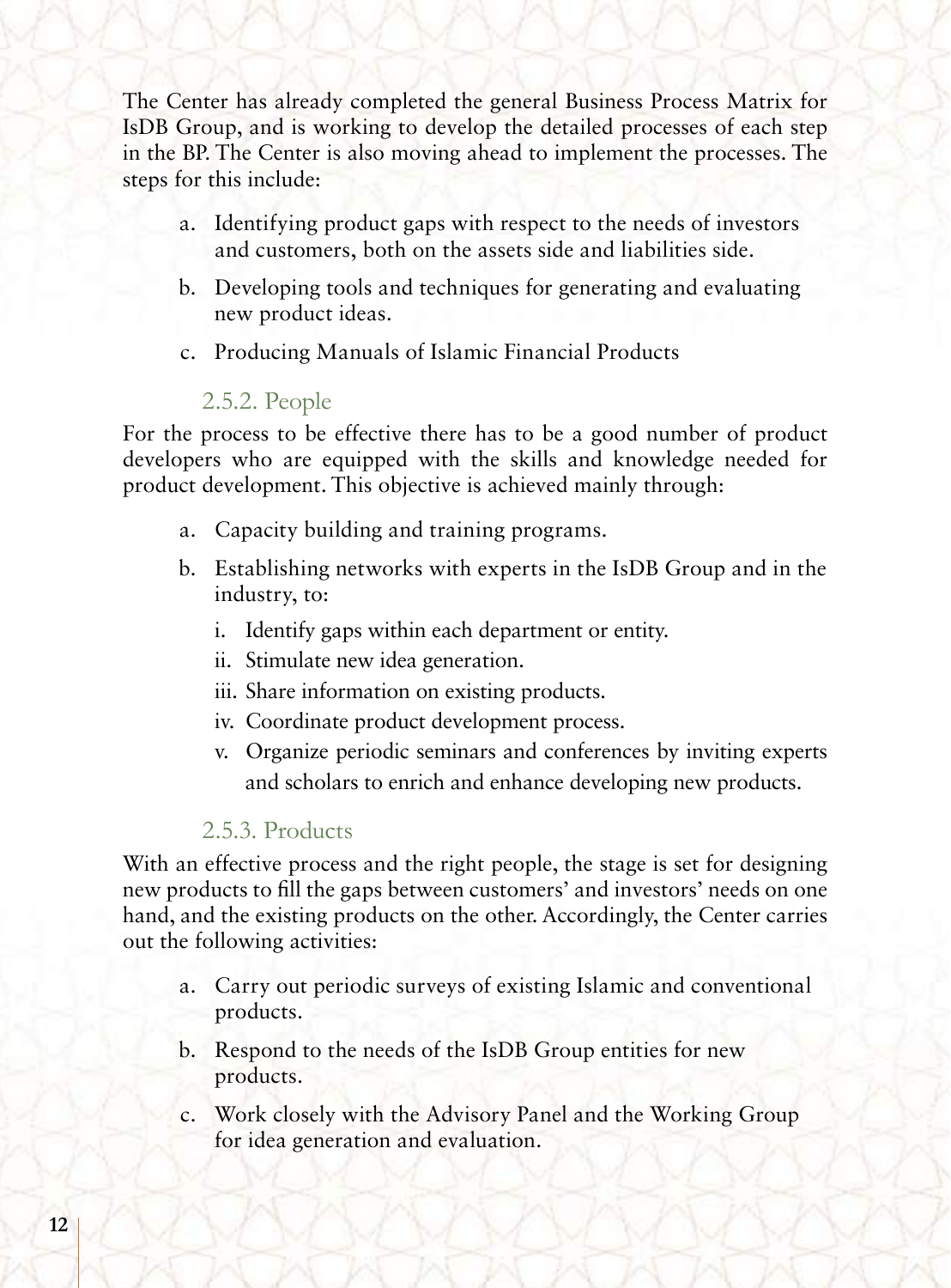- <span id="page-24-0"></span>d. Collaborate with the concerned departments and entities for due approval and implementation.
- e. Arrange pilot experiments for testing new products

#### **2.6. Establishment of IFE Lab**

Following preliminary meetings between the Center and LERMA during the summer of 2013, the IsDB and Mohammed V University signed an agreement to establish the Islamic Financial Engineering (IFE) Lab in November 2013. The Lab officially started operating by the beginning of the year 2014.

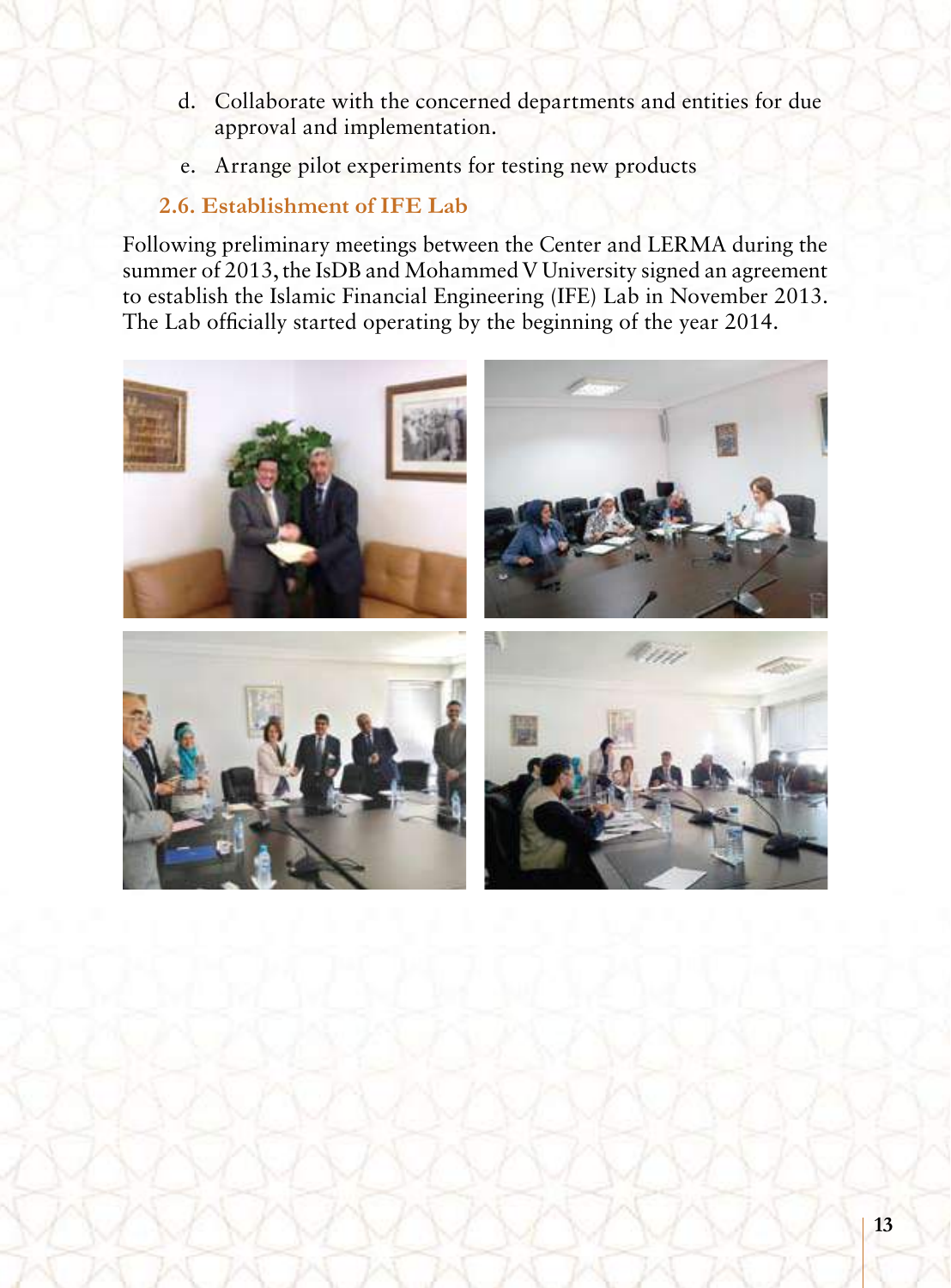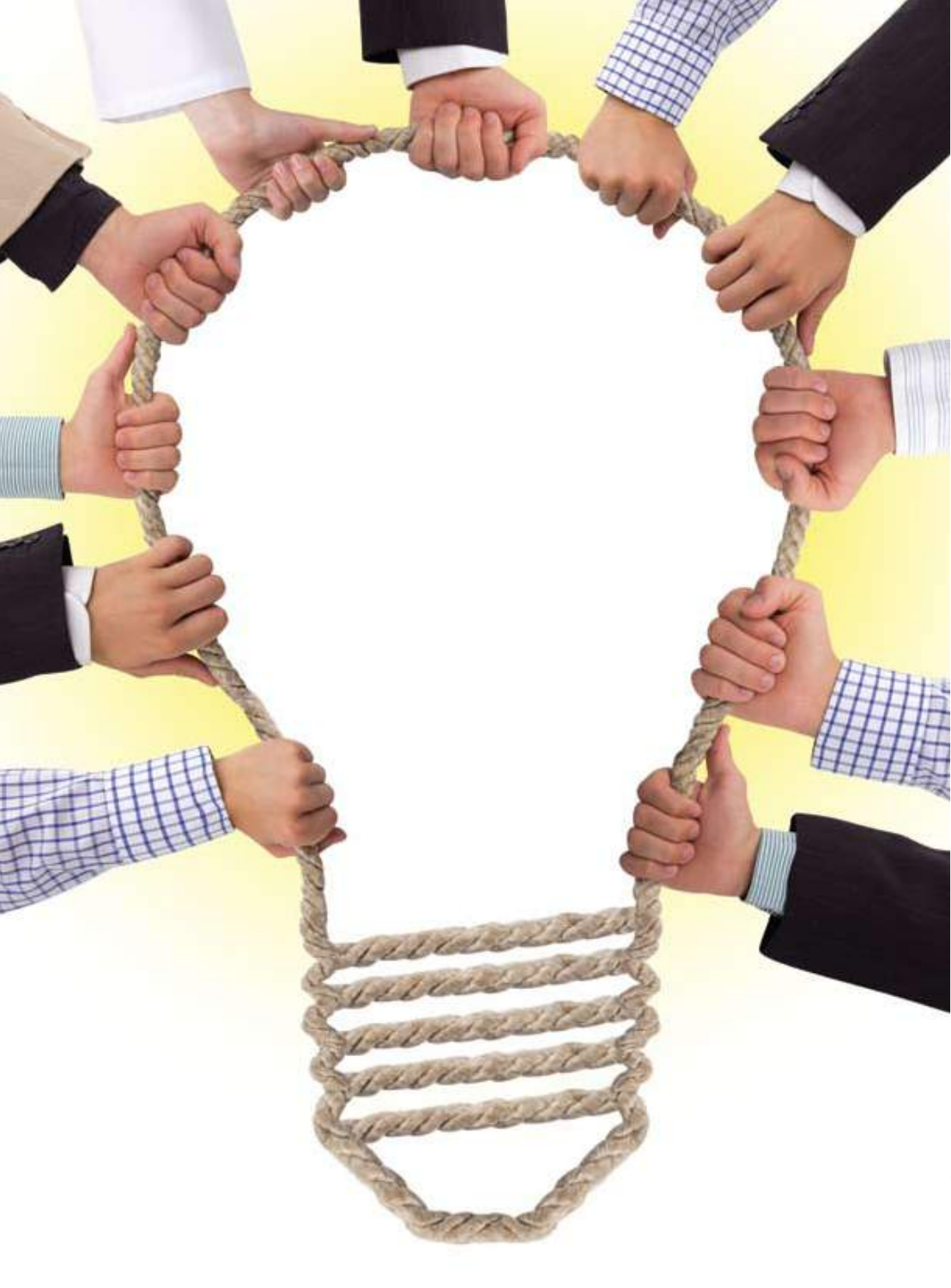# <span id="page-26-0"></span>3. IFE Lab activities

Since its inception, the Lab has been actively working to achieve its objectives. The tables below summarize the main activities up to date (June 2015).

|                | Academic Year 2013/14        |                                                       |                                                                                                         |  |  |  |
|----------------|------------------------------|-------------------------------------------------------|---------------------------------------------------------------------------------------------------------|--|--|--|
| #              | Date                         | <b>Course Title</b>                                   | Instructor                                                                                              |  |  |  |
| $\mathbf{1}$   | 24 - 26 February<br>2014     | NetLogo Programming<br>and Applications in<br>Finance | Professor Murat Yildizoglu,<br>University of Bordeaux                                                   |  |  |  |
| $\overline{2}$ | 20 - 22 March 2014           | <b>Fundamentals of Islamic</b><br>Finance             | Dr. Ridha Saadallah, President of the<br>Tunisian Association of Islamic finance                        |  |  |  |
| 3              | 26 - 30 May 2014             | Game Theory (Part I)                                  | Professor Mohamed Tkiouat, EMI                                                                          |  |  |  |
| $\overline{4}$ | 4 - 5 June 2014              | Game Theory (Part II)                                 | Dr. Salman Ali Sayed, IRTI                                                                              |  |  |  |
|                | Academic Year 2014/15        |                                                       |                                                                                                         |  |  |  |
| 5              | 15 to 18 October<br>2014     | <b>Real Estate Finance</b>                            | Dr. Yildiray Yildirim, Syracuse University                                                              |  |  |  |
| 6              | 23 November 2014             | Multi-agent systems                                   | Prof. Abderrafiaa Koukam, University of<br>Technology of Belfort-Montbéliard                            |  |  |  |
| 7              | 26 - 28 February<br>2015     | <b>Economics of Sharing</b><br>Contracts              | Dr. Mahmoud Sami Nabi, Head,<br>Economics Department at Tunisia<br>Polytechnic School                   |  |  |  |
| 8              | 31 March and 1 April<br>2015 | <b>Financial transactions</b><br>jurisprudence        | Dr. Mohammed Karrat                                                                                     |  |  |  |
|                |                              | Academic Year 2015/16                                 |                                                                                                         |  |  |  |
| #              | Date                         | <b>Course Title</b>                                   | <b>Instructor</b>                                                                                       |  |  |  |
| 9              | 1-3 June 2015                | Hedging in Islamic<br>Finance                         | Dr. Sami Al-Suwailem, IsDB                                                                              |  |  |  |
| 10             | 18-19 September<br>2015      | <b>Introduction to MATLAB</b>                         | Pr. Rajae Aboulaich, LERMA<br>8z<br>Pr. El Mahdi El Garmah. Morrocan<br>Royal Air School                |  |  |  |
| 11             | 5-7 October 2015             | <b>Introduction to Sukuk</b>                          | Dr. Ridhaa Saadallah, President of the<br>Tunisian Association of Islamic finance                       |  |  |  |
| 12             | 20-22 November<br>2015       | Real Estate and Corporate<br>Finance                  | Dr. Yildiray Yildirim,<br>Chair, William Newman Department of<br>Real Estate, Baruch College, CUNY, USA |  |  |  |

### **3.1. Courses**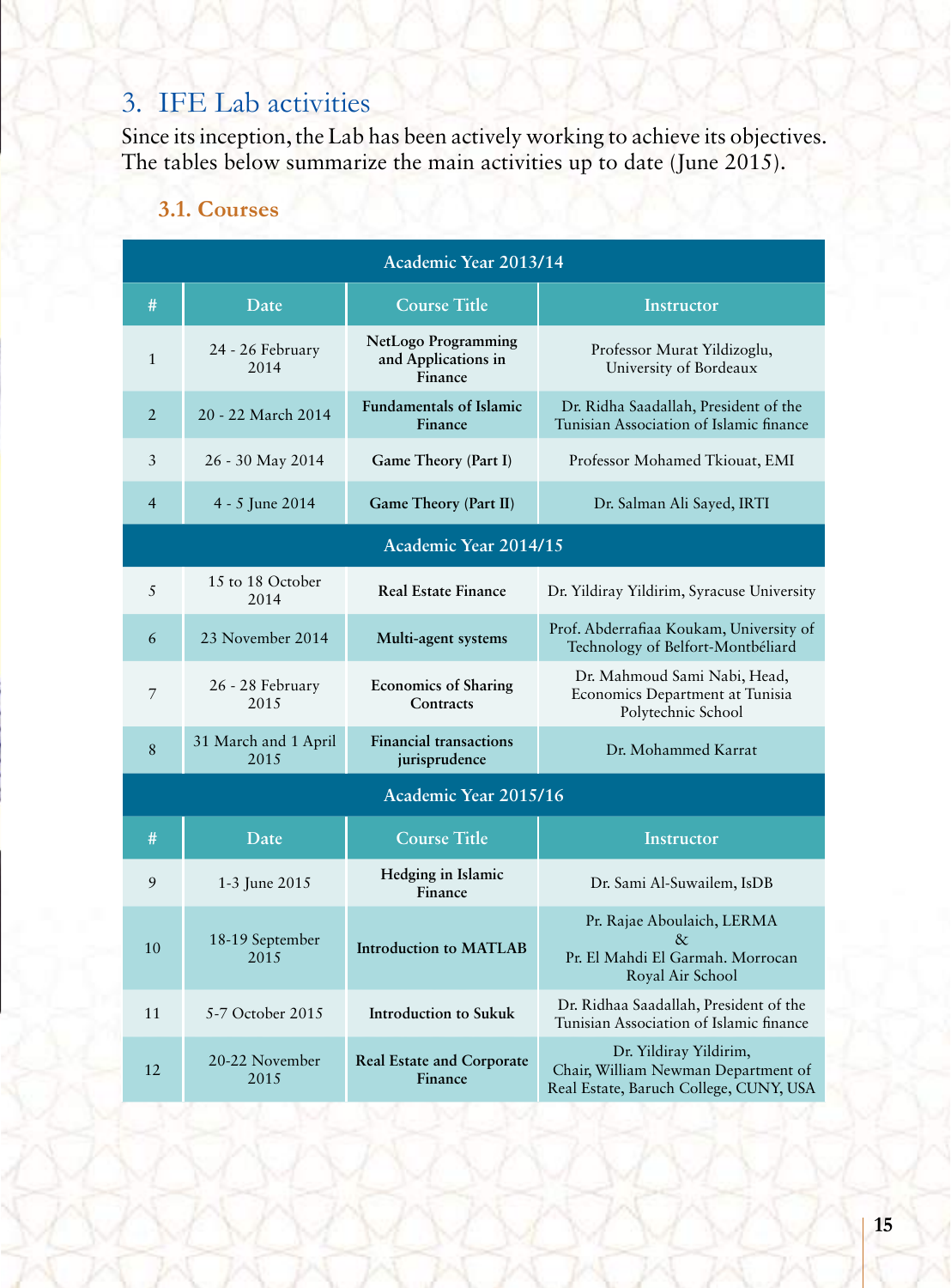# <span id="page-27-0"></span>**3.2. Seminars**

| Academic Year 2013/14 |                          |                                                                                                                            |                                                                  |  |
|-----------------------|--------------------------|----------------------------------------------------------------------------------------------------------------------------|------------------------------------------------------------------|--|
| #                     | Date                     | <b>Seminar Title</b>                                                                                                       | Presenter                                                        |  |
| 1                     | 10 October 2013          | <b>Agent-Based Simulation in</b><br><b>Islamic Finance</b>                                                                 | Dr. Sami Al Suwailem, IsDB                                       |  |
| $\overline{2}$        | 2 December 2013          | Introduction to Multi-<br><b>Agent Simulation</b>                                                                          | Pr. Karim Bouzoubaa, EMI                                         |  |
| 3                     | 13 & 24 December<br>2013 | <b>Introduction to Netlogo</b>                                                                                             | Mohamed Amine Souissi & Wail<br>Aaminou, PhD Students at IFE Lab |  |
| $\overline{4}$        | 6 January 2014           | Complexity and<br>endogenous instability                                                                                   | Dr. Sami Al Suwailem, IsDB                                       |  |
| 5                     | 16 January 2014          | <b>Financial transactions</b><br>jurisprudence                                                                             | Dr. Mohammed Karrat                                              |  |
| 6                     | 28 January 2014          | Modeling a Logistic<br>platform using Netlogo                                                                              | Mr. Samir Tetouani                                               |  |
| 7                     | 4 February 2014          | Macroeconomic<br>computable general<br>equilibrium models                                                                  | Ms. Salima Mansouri,<br>Ph.D. student at IFE Lab                 |  |
| 8                     | 18 February 2014         | Strategic behavior and<br>economics of climate<br>change: A Differential<br><b>Game Theory Approach</b>                    | Pr. Hassan Benchekroun,<br>McGill University                     |  |
| 9                     | 12 May 2014              | Conference: Challenges and<br>operational problems for<br>the establishment of Islamic<br>banks in the Moroccan<br>context | Dr. Ali Alami Idrissi,<br>Optima Finance Consulting              |  |
| 10                    | 13 May 2014              | Conference: Functioning of<br>the Moroccan stock market                                                                    | Dr. Mohamed Amrani,<br>CEO, BMCI Asset Management                |  |
| 11                    | 7 June 2014              | <b>Time Series Modeling</b>                                                                                                | Pr. Youssef Benghabrit,<br><b>ENSAM Méknes</b>                   |  |
| 12                    | 21 June 2014             | <b>Genetic Algorithms</b>                                                                                                  | Pr. Hanaa Hachimi,<br><b>ENSA Kenitra</b>                        |  |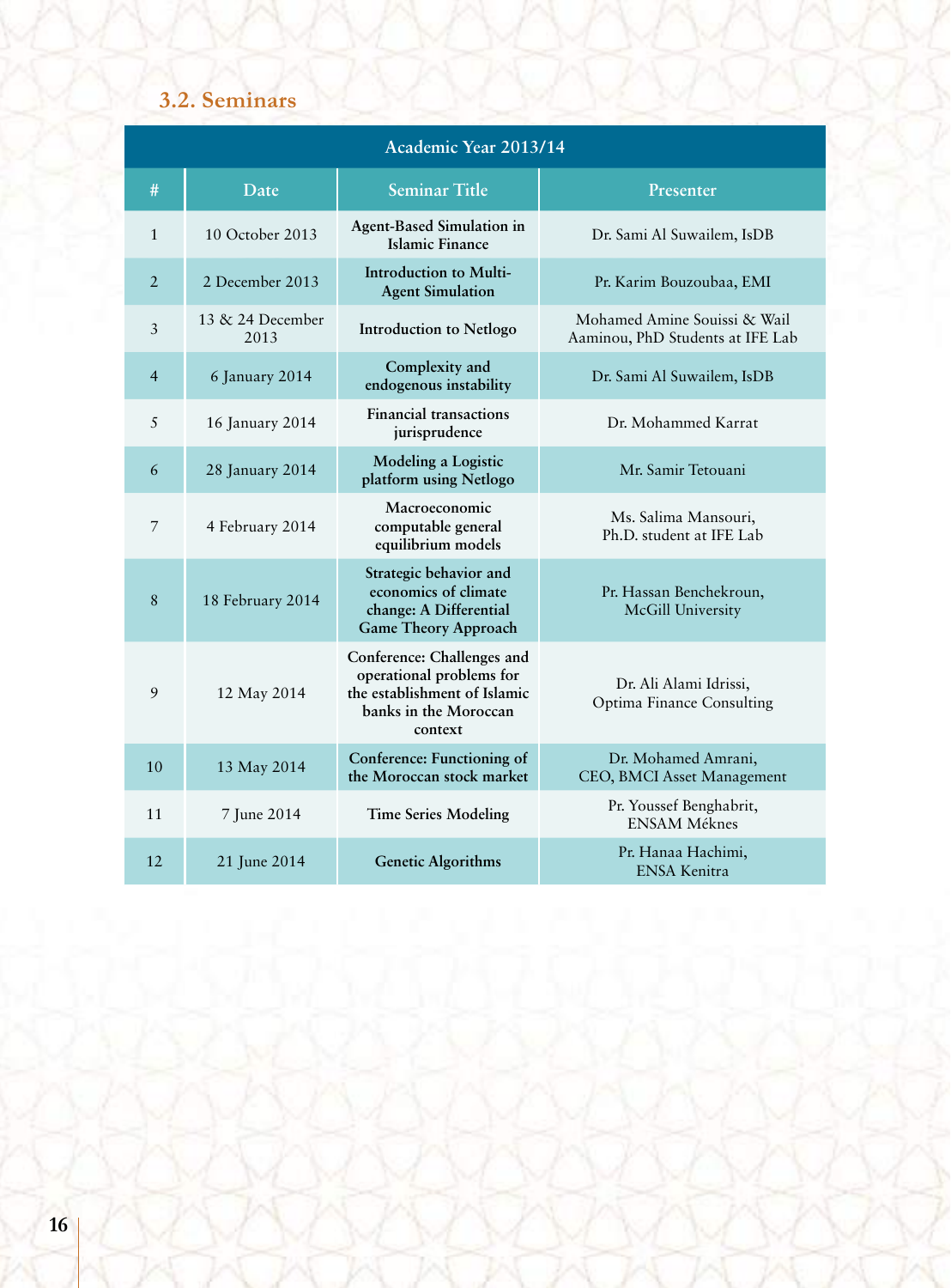| Academic Year 2014/15 |                  |                                                                    |                                                          |  |
|-----------------------|------------------|--------------------------------------------------------------------|----------------------------------------------------------|--|
| #                     | Date             | <b>Seminar Title</b>                                               | Presenter                                                |  |
| $\mathbf{1}$          | 24 November 2014 | Modeling and multi-agent<br>simulation in<br>economics and finance | Dr. Sami Al Suwailem, IsDB                               |  |
| $\overline{2}$        | 12 March 2015    | Islamic financial investment<br>techniques                         | Mr. Mohammed Wail Aaminou, Ph.D.<br>Student at IFE Lab   |  |
| 3                     | 19 March 2015    | Corporate Valuation                                                | Mrs. Ilham Boularhmane,<br>Ph.D. Student at IFE Lab      |  |
| $\overline{4}$        | 26 March 2015    | <b>Islamic Financing</b><br>Techniques                             | Mrs. Khadija El Hachami,<br>Ph.D. Student at IFE-Lab     |  |
| 5                     | 1 April 2015     | Applications of Magasid<br>Shari'ah in Economics                   | Mr. Houssem Eddine Bedoui                                |  |
| 6                     | 14 April 2015    | Islamic Economics and<br>Microfinance                              | Mr. Nawfal Naciri,<br>Ph.D. Student at IFE Lab           |  |
| 7                     | 23 April 2015    | Islamic Portfolio<br>Management                                    | Mrs. Fatima Zohra Elihssini,<br>Ph.D. Student at IFE Lab |  |
| 8                     | 14 May 2015      | Conference: Economic<br>Empowerment                                | Mr. Anas Hasnaoui,<br>Director, IBF Group Consulting     |  |

#### **3.3. Publications**

The IFE Lab students have published papers and communiques (brief reports) about their research in various outlets. These include:

#### *Communications*

W. Aaminou and R. Aboulaich: **Modeling consumer behavior, case of Islamic finance**, Published at the 10<sup>th</sup> edition of Numerical Analysis and Optimization conference (Essaouira, Morocco) October 2013.

W. Aaminou and R. Aboulaich: **Consumer behavior in Islamic Finance:**  Literature review, Published at the 1<sup>st</sup> edition International Symposium on Islamic Finance: Applications, Challenges and Prospects (Agadir, Morocco) October 2013.

M. A. Souissi and M. Tkiouat: **State of the art on Sukuk, The Numerical Analysis and Optimization Days** The 10th edition of Numerical Analysis and Optimization conference Essaouira-Morocco (Oct. 2013).

I. Boularhmane and R. Aboulaich: **Valuing Investments through Principles of Islamic Finance: a Modeling Solution**, 10th edition of Numerical Analysis and Optimization conference Essaouira-Morocco (Oct. 2013).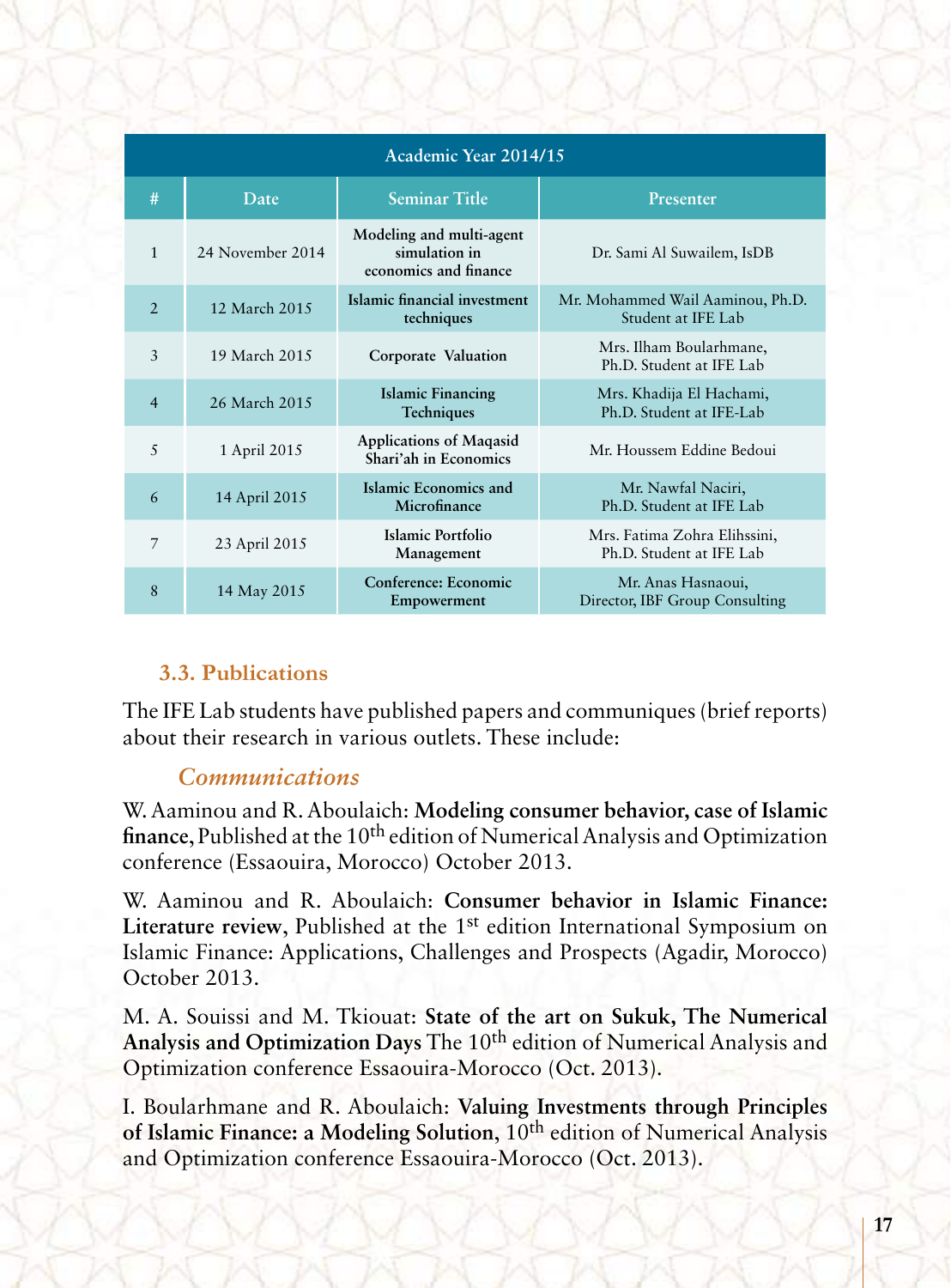<span id="page-29-0"></span>I. Boularhmane and R. Aboulaich: **Valuation model of socially responsible companies from an Islamic point of view**, 6th Islamic Banking Accounting and Finance Conference, Nilai-Malaysia (Sept. 2014).

A. Dchieche and R. Aboulaich: « **Islamic Contingent Premium Options** ». Le premier congrès international en finance éthique et islamique sous le thème: Finances altérnatives et crise: finance éthique, responsable, participative, islamique. 2014, October, 30-31 Cadi Ayyad University, Marrakech, Morocco.

M. A. Souissi and M. Tkiouat: **Introduction of Sukuk in Morocco, Challenges and Risks**, Le premier congrès international en finance éthique et islamique, 2014, October, 30-31 Cadi Ayyad University, Marrakech, Morocco..

F. Z. Elihssini and M. Tkiouat: **Vers un MASI et un MADEX islamiques sur la bourse de Casablanca**, Le premier congrès international en finance éthique et islamique, 2014, October, 30-31 Cadi Ayyad University, Marrakech, Morocco.

N. Naciri and M. Tkiouat: **Complex systems Overview,** Second World Conference on Complex Systems, Agadir- Morocco (Oct. 2014).

N. Yachou and R. Aboulaich: **Mortgage loan in Islamic and conventional finance**, Conference on "Islamic Economy from crises to solidarity institutions", Beni Mellal, Morocco, 11-12 May 2015

N. Yachou and R. Aboulaich: **Principle of Sharing Of Profits and Losses within Islamic institutions, "Musharaka Contract"**, 3rd International Congress of Islamic Finance, Islamic Banks and Companies Financing: Practices and Theoretical Challenges " Marrakech, Morocco, 25-26 May 2015.

W. Aaminou, R. Aboulaich, Fadwa Chaker and Abdellah El Manouar: **CSR Dynamics under Peer Pressure and Green Confusion: a Multi-Agent Simulation Approach.** 10<sup>th</sup> International conference on intelligent systems: Theories and applications (SITA), Oct 2015.

K. El Hachami and M. Tkiouat: **The Agent-Based Modeling of the Macroeconomic Behavior of Sharia-Compliant Companies**; International Congress on Islamic Economics and Finance; Sakarya-Turkey. 2015, October.

Amina Dchieche and Rajae Aboulaich: «**Pricing of Waad Bil mourabaha**» au Premier Colloque International en Finance sous le thème, Finance Islamique modèle alternatif de développement de la finance mondiale. 2015, December 10-11, Université Ibn Tofail, ENCG Kénitra.

K. Dahani et R. Aboulaich: **Modélisation macroéconomique dans le cadre de l'économie islamique**: I-DSGE, Première édition du colloque international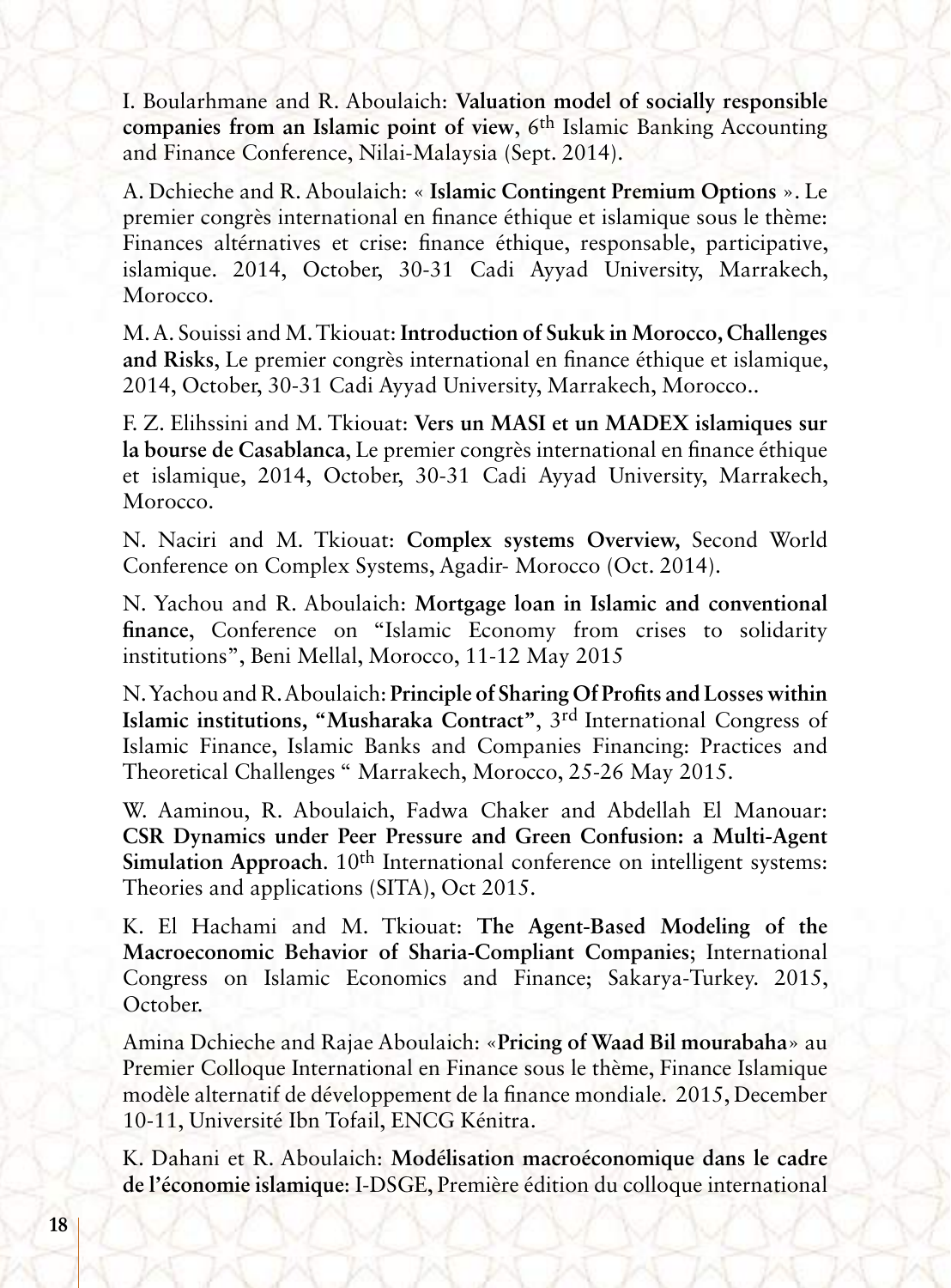en finance, 2015, December10-11, 2015, December 10-11, Université Ibn Tofail, ENCG Kénitra.

Amina Dchieche and Rajae Aboulaich: «**Pricing of profit and loss sharing contract new approach to model Salam**» Accepted in 18th International Conference on Information and Financial Engineering, 2016, April 25-26 World Academy of Science Engineering and Technology in Paris.

#### *Published papers*

Siham Omrana and Rajae Aboulaich: **"Bai Al Arboun" A Shariah Compliant Alternative to Conventional Call Options**. International Research Journal of Finance and Economics. ISSN 1450-2887. Issue 115 October, 2013

Nawfal Naciri and Mohamed Tkiouat: **Understanding Complexity in Economic Systems with Agent Based Modeling**, International Journal of Latest Research in Science and Technology, Volume 4, Issue 3: Page No.28- 31, May-June 2015.

Naciri Nawfal and Tkiouat Mohamed: "**Complex systems: state of the art**" International Journal of Advances in Management and Economics (IJAME), 2015.

Naciri Nawfal and Tkiouat Mohamed: **Multi Agent Systems: theory and applications; survey**. International Journal of Intelligent Systems Technologies and Applications. Inderscience Publishers Ltd.

Naciri Nawfal and Tkiouat Mohamed: **Agent-Based Platforms:** Review and Comparison. International Journal of Applied Engineering Research (IJAER). Volume 10, Number 14 (2015) pp 34224-34229.

Rajae Aboulaich and Amina Dchieche: **Pricing of Waad Bil Mourabaha**", Asian journal of applied sciences, Vol 3, No 3 (2015), June 2015

Siham Omrana, Rajae Aboulaich, Ali Alami Idrissi: **Modelling "Bai Al Arboun**" **Using Binomial Model,** International Journal of Business, 20(3), Fall 2015.

Adil El Fakir and Mohamed Tkiouat: **An Incentive Mechanism Game Theory Approach to Musharakah Contracts,** Asian journal of applied sciences, [Vol](http://www.ajouronline.com/index.php?journal=AJAS&page=issue&op=view&path%5B%5D=133)  [3, No 4 \(2015\)](http://www.ajouronline.com/index.php?journal=AJAS&page=issue&op=view&path%5B%5D=133)

Adil El Fakir and Mohamed Tkiouat: **« New Projects Sharing Ratios under Musharakah Financing: A Repeated Game Theoretical Approach Using an Output versus a Proposed Effort Based Contract »,** American Journal of Applied Sciences, 12 (9): 654.662, 2015.

Rajae Aboulaich and Amina Dchieche: "**Participating Contingent Premium Option**"**,** Review of Pacific Basin Financial Markets and Policies, accepted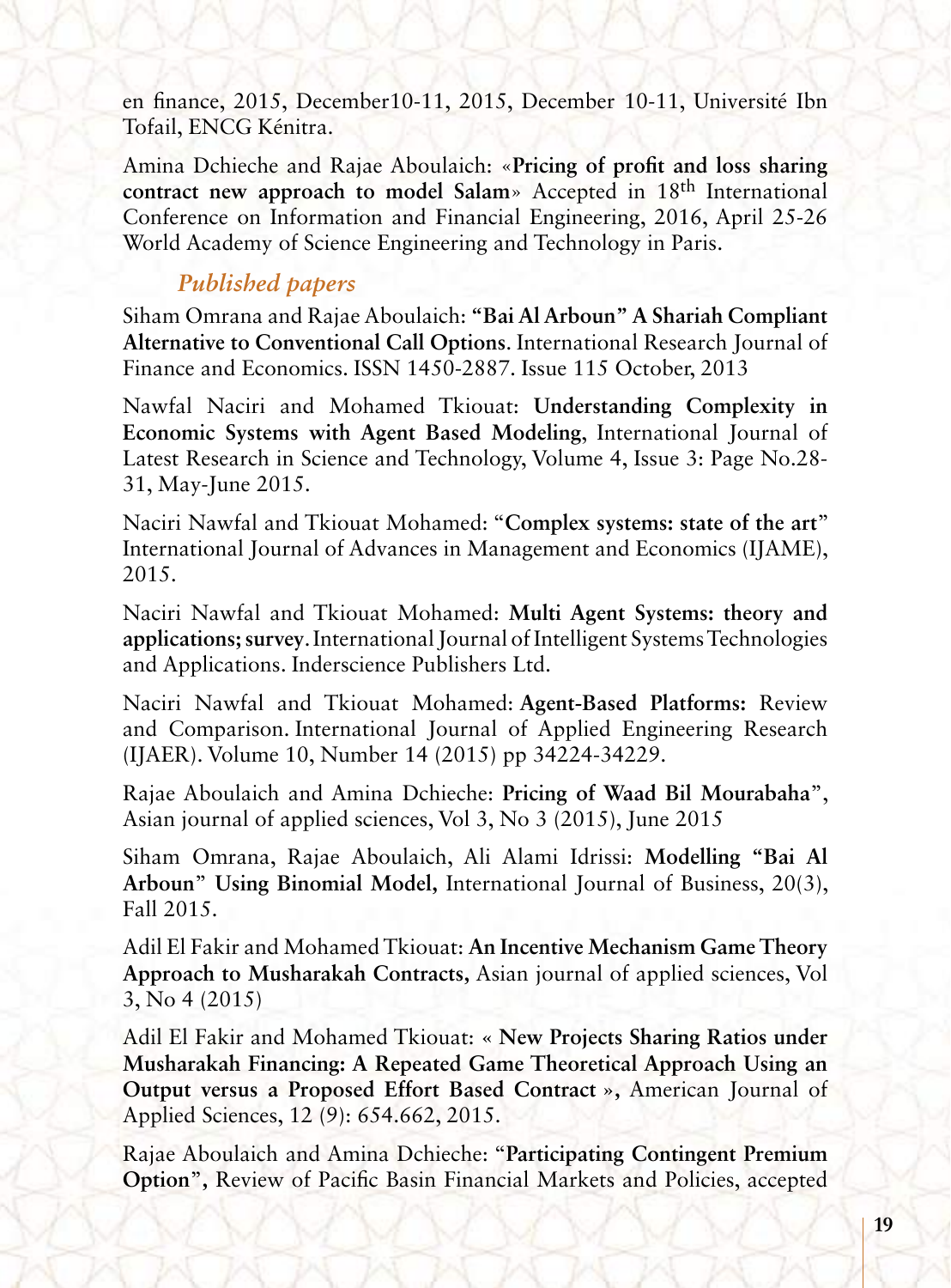#### <span id="page-31-0"></span>on October 2015.

Amina Dchieche and Rajae Aboulaich, **"New approach to model Salam Contract for profit and loss sharing",** International Journal of Applied Engineering Research, accepted on November 2015.

#### *Submitted Papers*

W. Aaminou and R. Aboulaich: "**Simulating consumers' behavior in new dual banking markets**". Review of Pacific Basin Financial Markets and Policies, submitted in February 2015.

R. Aboulaich, S. Badraoui, K. Bensaid, A. Mouad El Haloui: **Impact of qualitative characteristics on market equilibrium; Simulation with agentbased modeling**, Review of Quantitative Finance and Accounting, submitted in June 2015.

I. Boularhmane, R. Aboulaich: **Valuation of Quarterly Stock Prices: Applying Ethical Principles to Discounted Cash Flow Method**, Research in Finance, submitted in Research In Finance, submitted in June 2015.

#### **3.4. Internships**

As part of the IFE Lab program, students undertake brief internships at Islamic financial institutions to enhance their research. This includes:

- a. Wail Aaminou, Mohamed Amine Souissi Islamic Development Bank, April-May 2014
- b. Siham Omrana, Wail Aaminou Malaysia, June 2014
- c. Ilham Boulrahmane Malaysia and Bahrain, September October 2014
- d. Nawfal Naciri, Khalid Bensaid, Ahmed Mouad Elhaloui Islamic Development Bank, December 2014 – January 2015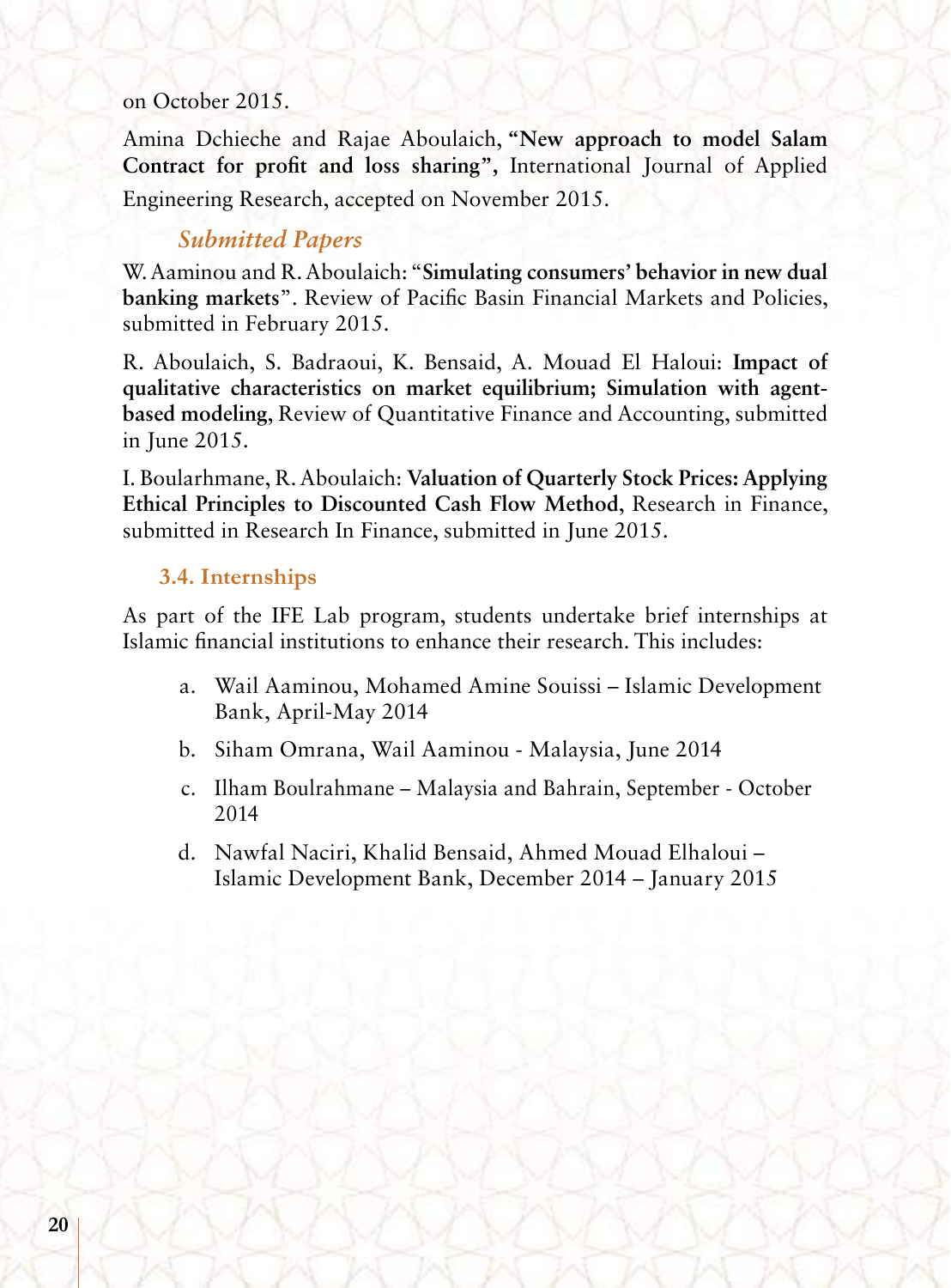# <span id="page-32-0"></span>4. IFE Lab Team

# **4.1. IFE Lab Advisory Committee**

The Advisory Committee oversees the plans and objectives of the Lab. It is composed of the following scholars.

From LERMA:

- Dr. Rajae Aboulaich
- Dr. M. Tkiouat

From IsDB:

- Dr. Ridha Saadallah
- Dr. Salman Syed Ali
- Dr. Sami Al-Suwailem

# 4.1.1. Dr. Rajae Aboulaich

Dr. Rajae Aboulaich is a professor at EMI (Mohammadia School of Engineering) Her research is focused on "Partial Differential Equations: Analysis, Resolution and Applications, Optimization." The application of her research is Fluid mechanics, Image processing, Biomathematics, Finance, etc.

- Ph.D. in Mathematics and Numerical Analysis, University of Laval, Canada
- Master & Ph.D. in Analysis and Probability, Muhammad V University, Rabat
- Associate Director, LIRIMA 2009 present
- $\div$  Head of LERMA, 1991 present

### 4.1.2. Dr. Mohamed Tkiouat

Dr Mohamed Tkiouat is a professor at EMI (Mohammadia School of Engineering)

- Ph.D. in Mathematical Sciences in the field of Markov decision processes and applications at the Université libre de Bruxelles. Mention: Summa cum Laude, 1991
- Ph.D. in Mathematics, Faculty of Sciences Rabat. Mention: Laude, 1984



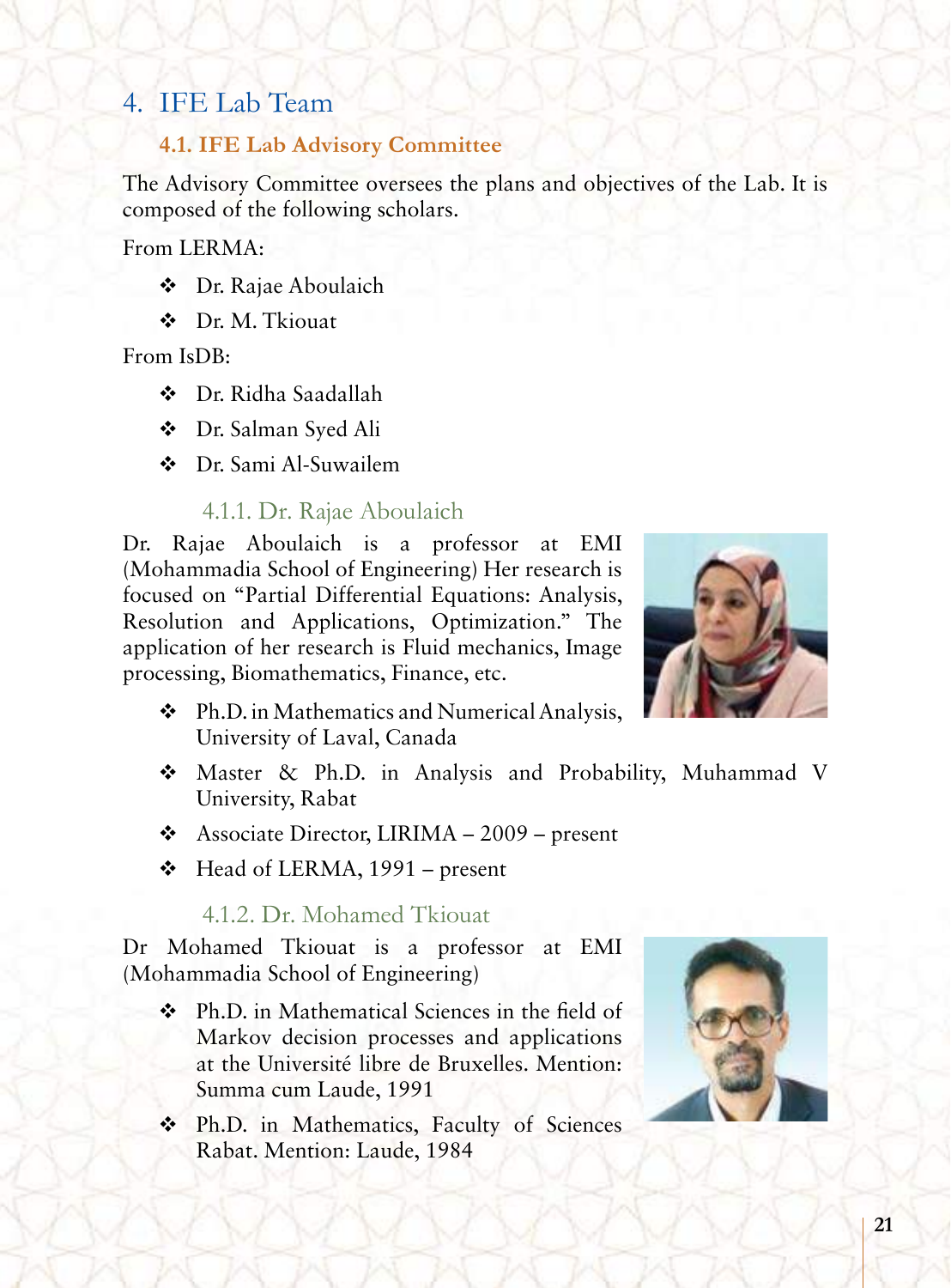#### 4.1.3. Dr. Sami Ibrahim Al-Suwailem

<span id="page-33-0"></span>Dr. Al-Suwailem is currently Head of Financial Product Development Centre at the Islamic Development Bank. He was previously Deputy Director of Islamic Research and Training Institute at the IDB Group. Before joining IRTI in 2004, Dr. Al-Suwailem managed the Research and Development Center of the Shari'ah Group at Al-Rajhi Bank, Riyadh, Saudi Arabia. He worked at Institute of Islamic and Arabic Sciences in



America, Virginia, Southern Illinois University, Carbondale, Illinois, USA, and King Saud University, Riyadh.

He authored many books and published several papers on Islamic economics and finance. Dr. Al-Suwailem held membership in several professional committees, including the Technical Committee of the Islamic Financial Services Board; Economic Committee of Awqaf at the Ministry of Islamic Affairs in Riyadh; Academic Committee in Islamic Fiqh Academy of Muslim World League; Executive Committee of the Islamic International Foundation for Economics and Finance; Liquidity Risk Management Working Group for IFSB; and Task Force for Islamic Finance and Global Financial Stability.

He obtained his M.A from Southern Illinois University in 1990, and his Ph.D. from Washington University, St. Louis, Missouri, in 1995.

#### 4.1.4. Dr. Ridha Saadallah

A member of IRTI Board of Trustees.

 Doctorat d'Etat in Economics - Tunis University, 1980

With Distinction and Highly Commended (*Mention Très honorable avec les félicitations du jury*)



 Diplôme de Statisticien Economiste (Postgraduate degree in Statistics and Economics)

National School of Statistics and Economic Administration (French *Grande Ecol*e). Paris, 1973

- D.E.S in Econometrics (Master Degree) University of Paris I, 1972
- B.A. in Economics (Licence es Sciences Economiques) Distinction Tunis University, 1970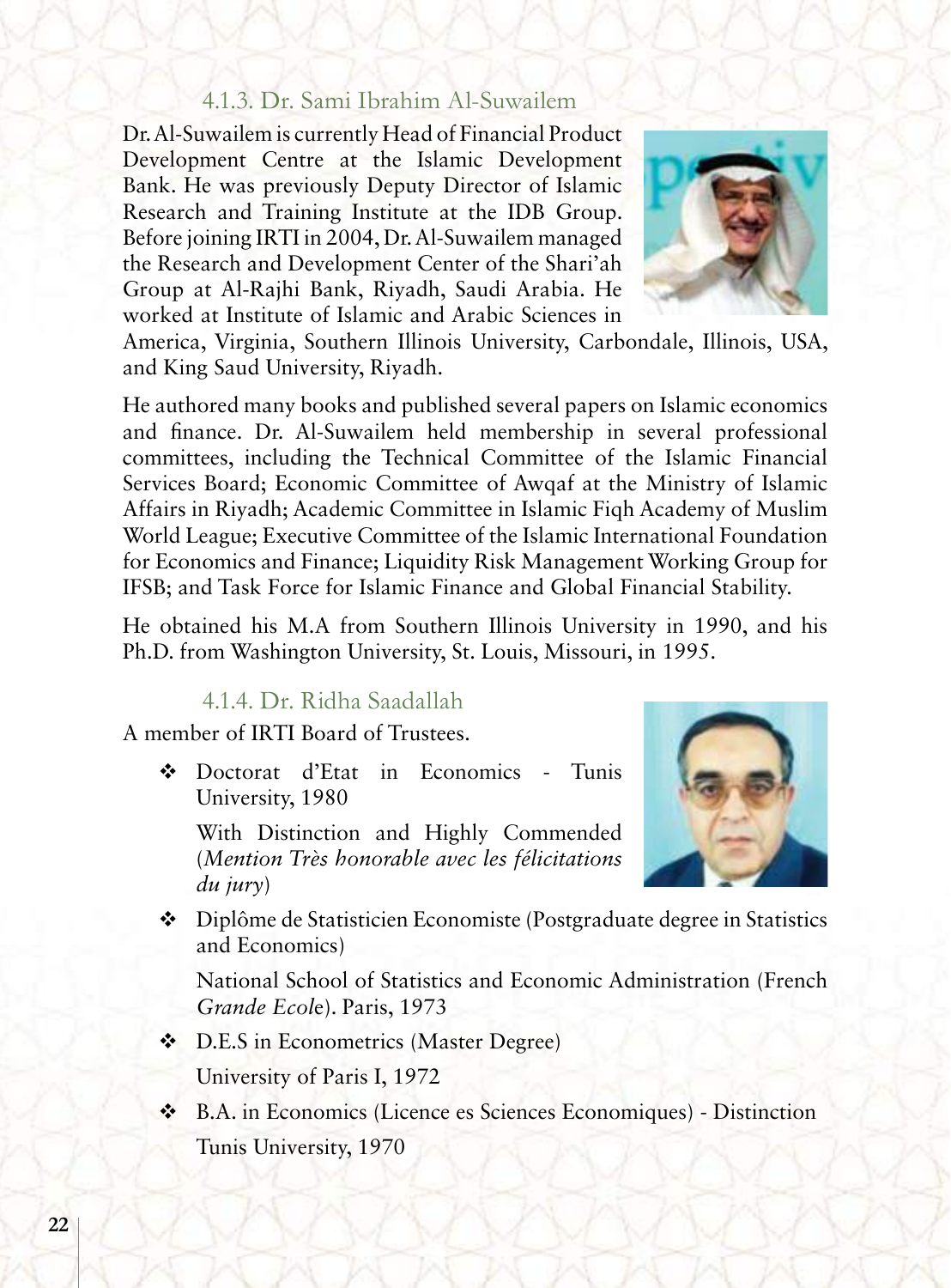#### 4.1.5. Dr. Salman Syed Ali

<span id="page-34-0"></span>Dr Salman Syed Ali is a senior economist at IRTI (Islamic Research and Training Institute), IsDB Group.

- Ph.D. in Economics, University of Pennsylvania, U.S.A., 1995
- B.Sc. (Hons.) & M.Sc. in Economics, International Islamic University, Islamabad, Pakistan
- Editor of Journal: Islamic Economics Studies
- ◆ Served as Director of Research and Training, International Institute of Islamic Economics (IIIE), Pakistan.

#### **4.2. Executive Committee of IFE Lab**

The Executive Committee is responsible for implementation of the IFE Lab's plans and programs and oversees its daily activities. It is composed of:

- e. Prof. Rajae Aboulaich, Director of IFE Lab. and LERMA, EMI, Mohammed V University
- f. Prof. Mr. Tkiouat, LERMA. Member of the IFE Lab. and LERMA, EMI, Mohammed V University

#### **4.3. IFE Lab IsDB Coordinator**

From IsDB, Br. Houssem Bedoui is the focal point for coordinating the activities of the IFE Lab with IsDB.

Br. Houssem is a financial engineer and Product Development Specialist in Islamic Development Bank. He is a Ph.D. student at the ENS (Ecole Normale Superieure, France). He develops scientific work on Islamic Finance. Before joining IsDB, he had a career



as a consultant in management advisory and ethical/sustainable finance. He has worked with different think tanks to develop Islamic Finance in France. As a part of FPDC, he is contributing to innovative products, and creating processes to develop new financial products. He manages the IFE lab as part of his target to work on People as a main component of financial innovation and product development.

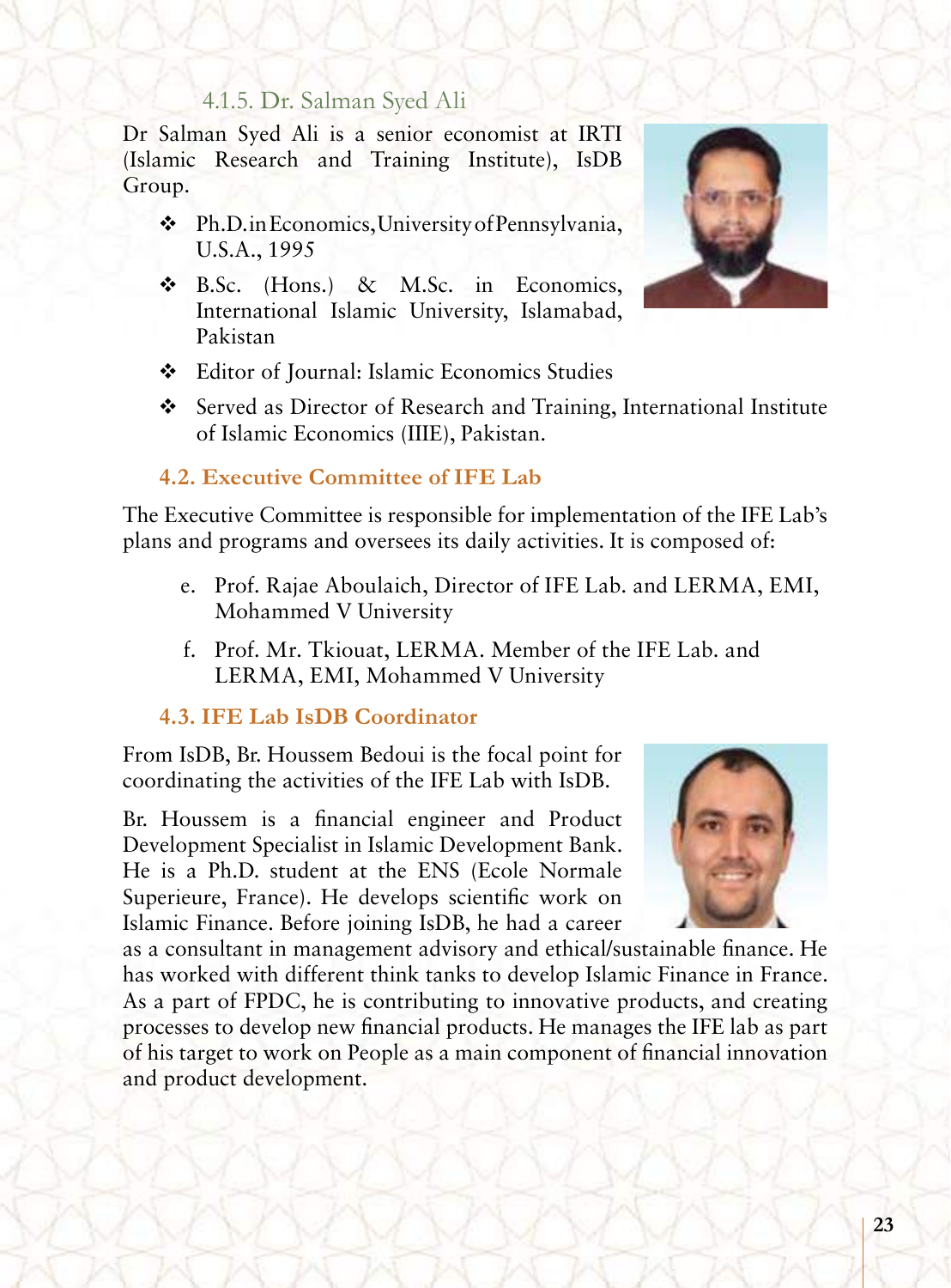#### **4.4. IFE Lab Professors**

<span id="page-35-0"></span>The Lab collaborates with a large network of highly qualified and internationally recognized professors in various fields related to its area.

#### 4.4.1. EMI Professors

#### **a. Dr. Mohammed Ryad**

Dr Mohammed Ryad is an Economist at the EMI (Mohammadia School of Engineering). He holds a Ph.D. in Economics (Option: economic strategies and economy companies) from the Faculty of Social Sciences, Law and Economics, Rabat. His area is on economics (macro and microeconomics).

#### **b. Dr. Rachid Ellaia**

Dr Rachid Ellaia is a professor at the EMI in Applied Mathematics. He has published papers in the field of optimization, probability transformation etc.

#### 4.4.2. External professors

#### **a. Dr. Murat Yildizoglu**

- Professor of Economics, Bordeaux University
- Member of GREThA (UMR 5113)
- Associate member of BETA (UMR 7522 du CNRS), Université Louis Pasteur de Strasbourg.

Previous Positions:

*2008-2011*: Professor, Aix Marseille University, GREQAM (UMR CNRS 6579)

2000-2008: Professor, Bordeaux University, GREThA (UMR CNRS 5113)

1992-2000: Assistant profesor, Strasbourg University, BETA (UMR CNRS 7522)

1989-1992: IEP Strasbourg, Ph.D. student and teaching assistant (ALER)

**Research interests**: Industry Dynamics, Economics of Innovation, Economic





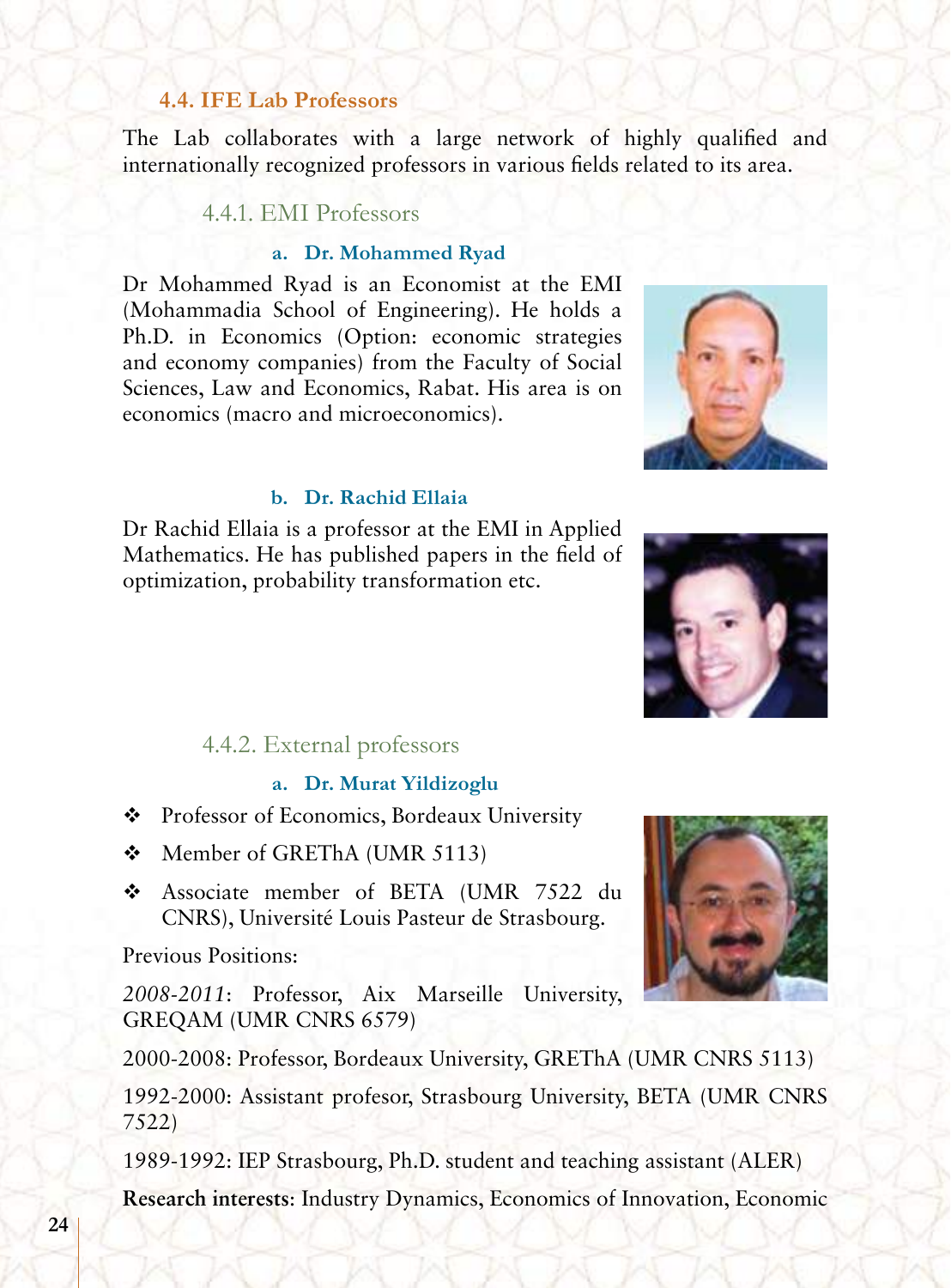<span id="page-36-0"></span>Growth, Learning, Industrial Organization, Computational economics, Agent Based Models, Evolutionary modelling.

Technical competencies: Microeconomic modelling, Game theory, Computational economics, Agent based evolutionary modelling, Genetic Algorithms, Classifier systems, Artificial neural networks, Basic econometric modelling.

#### **b. Dr. Yildiray Yildirim**

- William Newman Real Estate Chair, Professor
- Chair, William Newman Department of Real Estate
- Director, Steven L. Newman Real Estate Institute
- Ph.D., Cornell University

His main research interests are in real estate, in particular securitization and commercial leasing,



credit risk, fixed income securities, inflation modeling, and structured finance. He was a visiting scholar at Princeton University, Office of Comptroller of the Currency, and Borsa Istanbul. He has provided consultancy at the U.S. Department of Housing regarding issues concerning multi-family mortgage default and foreclosure, and most recently received a grant from JP Morgan Chase on commercial mortgage origination and tenant risk. He developed the undergraduate real estate program at Syracuse University in 2009. He has taught finance and real estate courses, including real estate finance and investment, real estate capital markets, case studies in real estate investment, fixed income securities, and corporate finance. He graduated from Yildiz Technical University with a B.Sc. in Computer Science and Engineering. He received both his M.A. in Economics and Ph.D. in Statistics at Cornell University.

#### **c. Dr. Abderrafia Koukam**

Pr. Dr. Abderrafia Koukam is a Professor at the "Université de Technologie de Belfort-Montbéliard" (UTBM). He obtained his doctorate at the "Université de Nancy 1" and his Research Direction Habilitation at the "Université de Bourgogne". He was Director of the "Laboratoire Systèmes et Transports", Vice President of the Scientific Council of UTBM, Director of Computer Science Department and the founder



of the team Multi-agent Systems and Optimization. His research focuses on multi-agent systems: modeling, simulation, verification. He assumed the coordination of two European projects (TRASCOM 2002-2004, SURE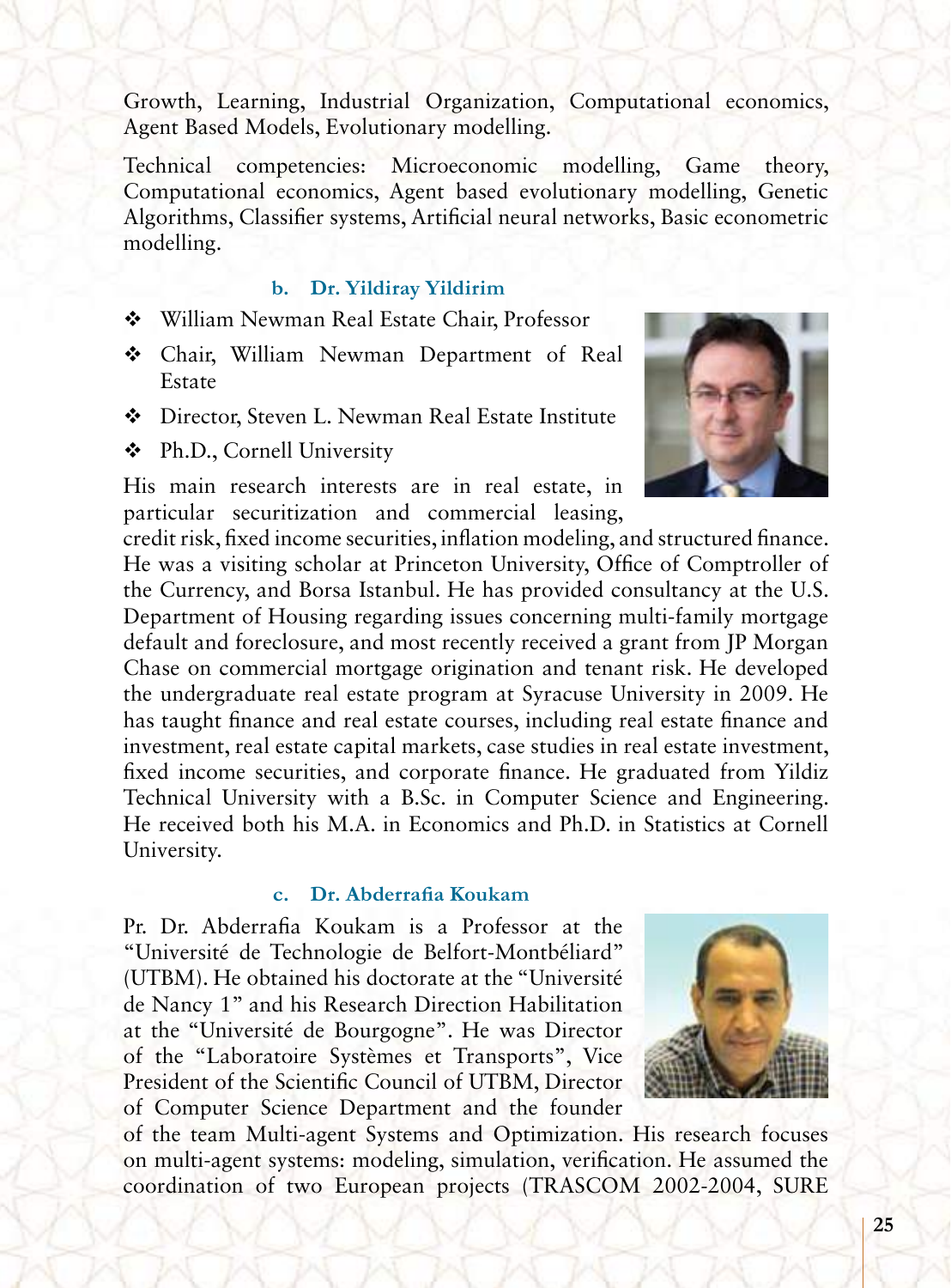<span id="page-37-0"></span>2003-2005), several national projects (CRISTAL, ANR SafePlatoon,...), and contracts with industry in the areas of transportation planning, mobile networks, traffic flow simulation in industrial sites, and intelligent vehicle.

#### **Research activities:**

The Multi-agent Group is involved in the following research activities:

- **−** Agent-based Simulation
- **−** Agent Software Engineering
- **−** Agent Architecture
- **−** Platooning
- **−** Cooperative Design Process and Knowledge Management
- **−** Optimization

#### **d. Dr. Cars Hommes**

- Professor of Economic Dynamics, University of Amsterdam
- Director Center for Nonlinear Dynamics in Economics and Finance (CeNDEF)
- ❖ Institute New Economic Thinking, member of task force for systemic risk and Agent-based Modeling, led by Nobel laureate Joseph Stiglitz



- Visiting Professor, Department of Economics, University Wisconsin, **I**ISA
- Ph.D. in Mathematical Economics, University of Groningen (1991)

Dr. Cars Hommes is one of the pioneers in complexity economics. His work develops an alternative complexity paradigm based on agent-based behavioral complexity models.

The Center for Nonlinear Dynamics in Economics and Finance (CeNDEF), which he founded in 1998, is a multi-disciplinary research center in complexity economics. CeNDEF has not only developed an alternative theory of complex economic systems, but has also tested this alternative paradigm successfully in laboratory experiments with human subjects and estimated complexity models using financial and macroeconomic datasets.

Dr. Cars has published more than 100 articles in leading international journals and book chapters and has authored and edited four books.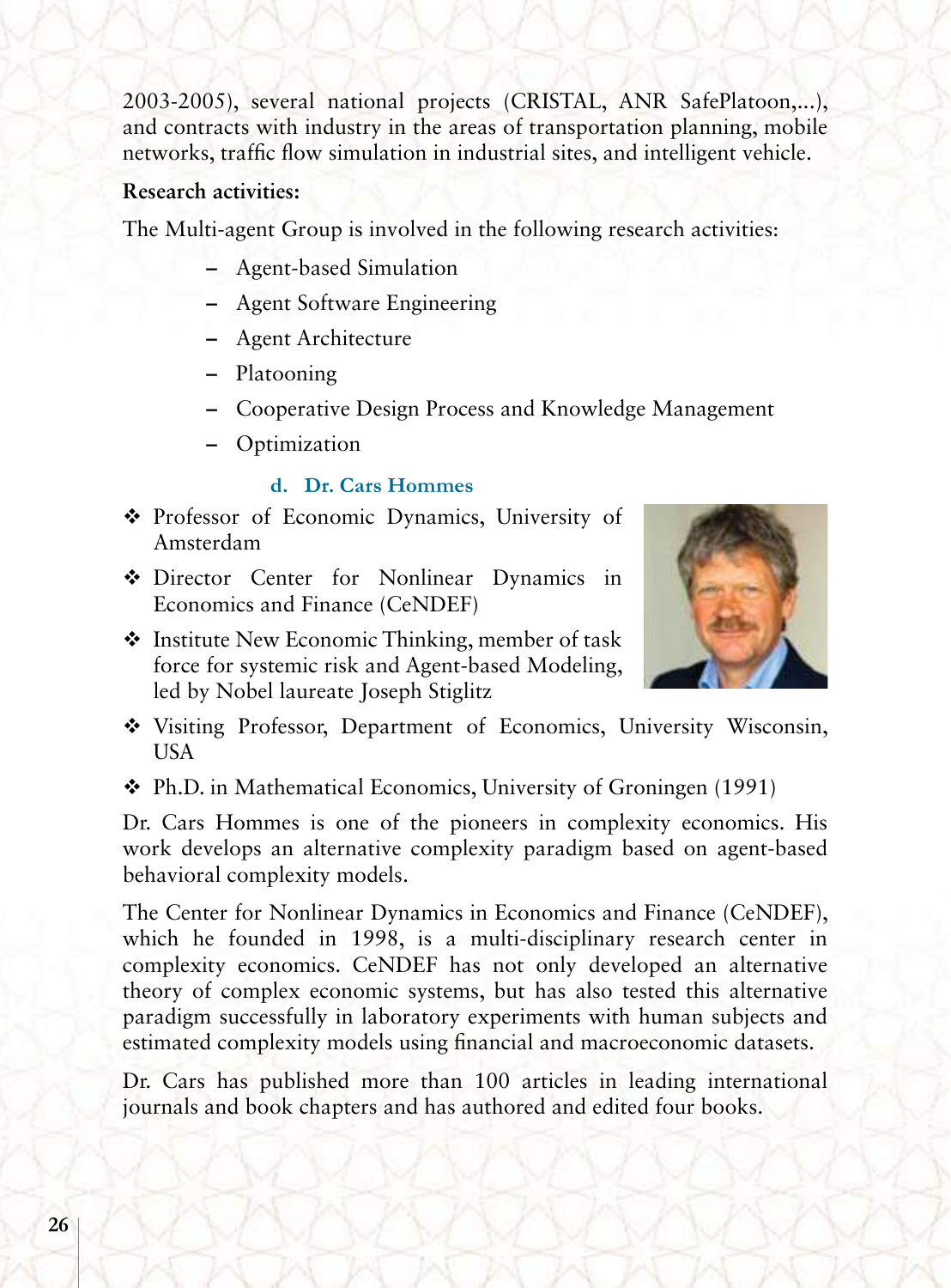#### **e. Dr. Francisco Doria**

<span id="page-38-0"></span>Francisco Antonio Doria was born in Rio (Brazil) in 1945. Received a B.Sc. in chemical engineering from the Federal University at Rio in 1968 and a Ph.D. in mathematical physics in 1977 (Brazilian Center for Research in Physics) under the guidance of Leopoldo Nachbin. Published around 80 papers on theoretical physics, foundations of physics and of the mathematical sciences. Proved that chaos theory,



if axiomatized, is undecidable and Gödel incomplete, and (with N. C. A. da Costa and M. Tsuji) proved that Nash games are similarly undecidable and incomplete.

#### **f. Dr. Isabelle Salle**

Isabelle L. Salle obtained her Ph.D. from the University of Bordeaux (France) in 2012 on "Learning, heterogeneity and monetary policy: an application to inflation targeting regimes". She then worked as a Junior Economist at the research department of the International Labor Office, a UN agency based in Geneva, and joined the University of Amsterdam in September 2013 as a post-doc researcher to work on

several European projects. Her research interests include (macro) economics, with an emphasis on behavioral and experimental approaches, and agentbased modelling.

#### **g. Dr. Mahmoud Sami Nabi**

Dr. Mahmoud Sami NABI is an Associate Professor of Economics and Head of the Economics Department at Tunisia Polytechnic School (TPS).

He occupied the position of Senior Research Economist at the Research Division of IRTI (Institute of the Islamic Development Bank) from 2011 to 2013 and served as Vice-Director of the Sousse Business School from 2008 to 2011.



Dr. Nabi holds an Engineering Diploma from TPS, and a Ph.D. in Economics from University of Paris I- Pantheon Sorbonne. Thesis title: "*Economic Development, Banking Intermediation and Crises: Theoretical Essays*". Mention: Highest distinction.

**27**

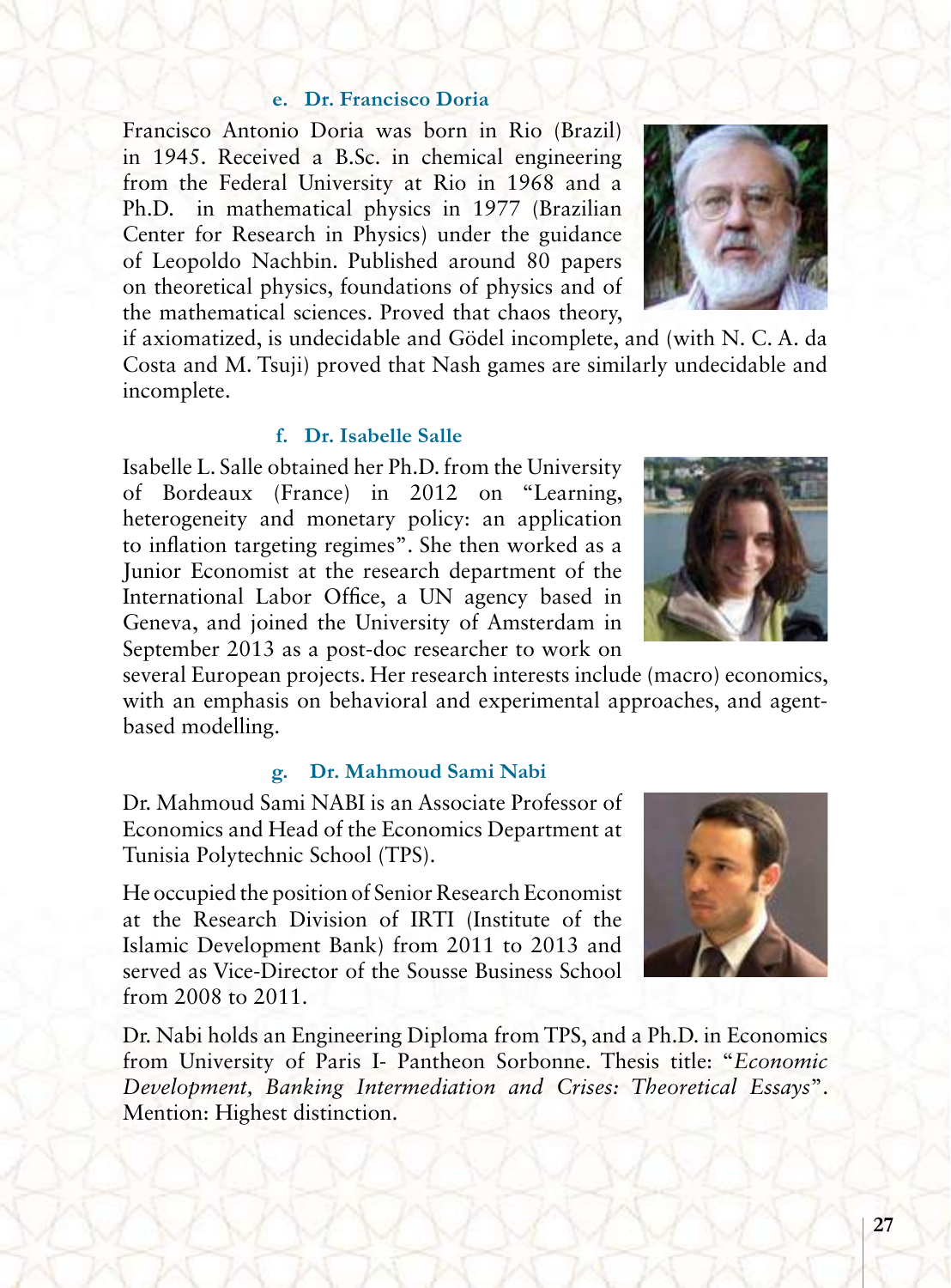#### **h. Dr. Mahmoud Bekri**

<span id="page-39-0"></span>Dr. Mahmoud Bekri received his doctorate degree in Quantitative Finance and Economics from Karlsruhe Institute of Technology (KIT) in Germany at 2014. He also received his diploma in Physics from the same university in 2011. Dr. Bekri collaborates to develop scientific work on Islamic Finance. He is also an instructor and a supervisor of different theses on the same topic. In addition, he provides consulting services



to develop Islamic Finance business activities for international banks and asset management companies and delivers courses on advanced financial engineering.

#### **i. Dr. Mohammed Karrat**

Dr. Mohammed Karrat studied Shari'ah from Al-Azhar University in Egypt. Dr Karrat holds a Ph.D. from the Faculty of Sharia (Fes) at Al Quarawyyine and is currently a Professor of Islamic Jurisprudence and its foundations at the same university as well as a Partner at Al Maali Islamic Finance Consulting.



Before joining Al Maali, Dr Mohamed held several

senior academic and research positions in Islamic jurisprudence in Awqaf (endowments) Ministry of the UAE before joining the Fatwa Committee in Abu Dhabi where he was in charge of Islamic financial and commercial transactions. Dr Mohammed was also involved in the preparation of the UAE legal framework for Waqf, Waqf product structuring for the Waqf ministry, Sukuk research for the National Sukuks Company in UAE. Dr. Mohammed Karrat is certified as an Arbitrator for Islamic Finance from the International Islamic Centre for Reconciliation and Arbitration (IICRA). He is also a trainer of "Certified Islamic Banker" which is a certificate programme of CIBAFI. Dr. Karrat also serves on the Shari'ah Board member of a number of investment funds.

#### **j. Dr. Ali Alami Idrissi**

Dr. Ali Alami Idrissi is a director and co-founder of Optima Finance. Till 2005, He was the Chief Risk Officer of Caisse de Depot et de Gestion (CDG), Rabat, in charge of the evaluation and monitoring of risks (activities of the Trading Room, Operational Risk and ALM)



Ph.D. in Econometrics of Finance from the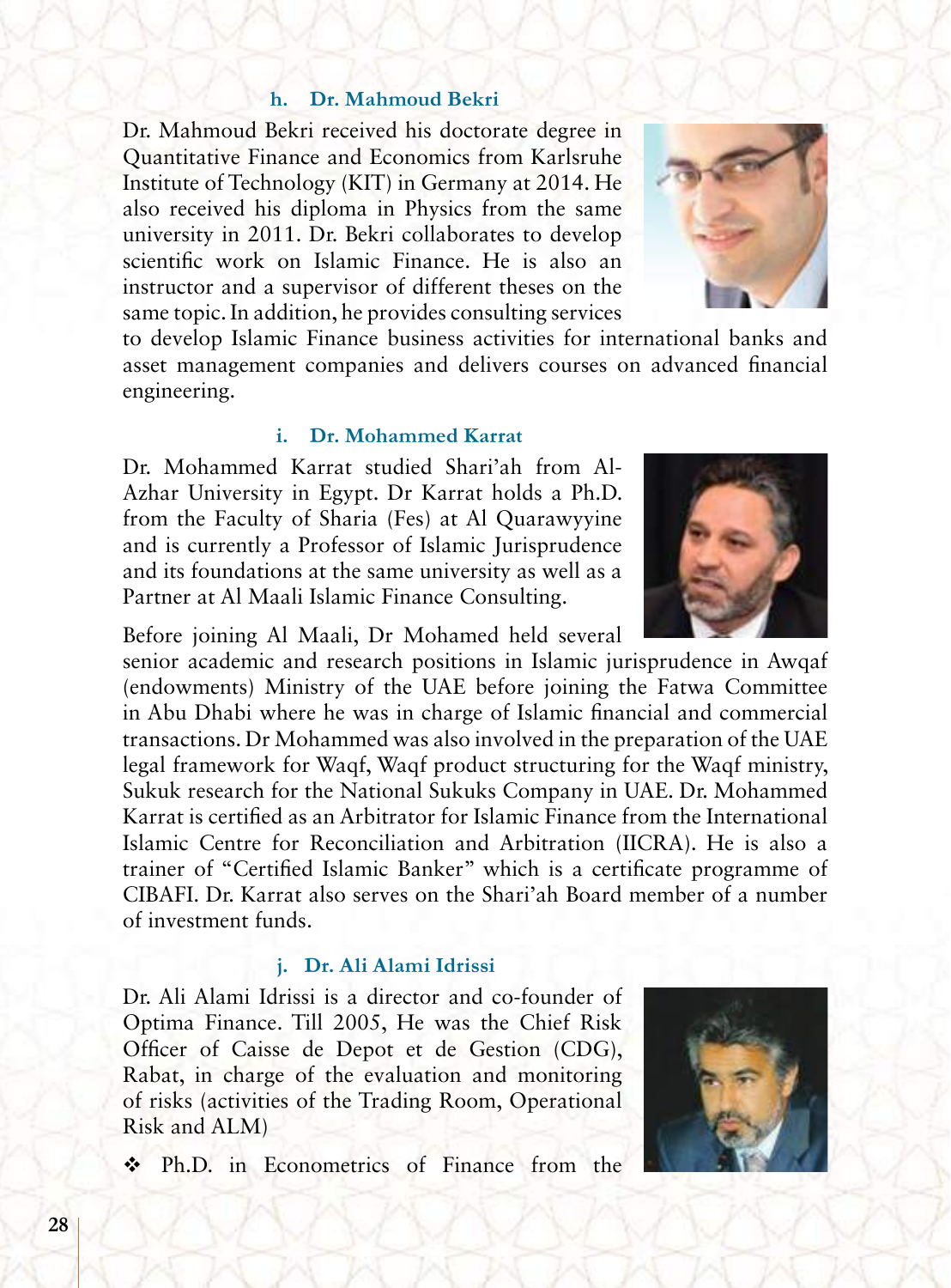University Paris IX-Dauphine, Paris, France, 1999

- <span id="page-40-0"></span> Masters in Markets and Financial Intermediaries, University Toulouse I, France, 1993
- Masters in Econometrics and Mathematical Economics, University Toulouse I, France, 1992

#### **k. Dr. Mohamed Amrani**

Dr. Mohamed Amrani is the CEO of a BNP Paribas Investment Partner, BMCI Asset Management (Banque Marocaine du Commerce et de l'Industrie) since 2008. He is member of the Board of Casablanca Stock Exchange. He is a Ph.D. holder in Applied Mathematics from University of Lorraine (France).



#### **l. Dr. Sami Assoulaimani**

Dr Sami Assoulaimani is a co-founder of Finéopolis. Before founding Finéopolis Consulting, Sami launched and led the African office of a specialized international consulting firm and participated in the development of its international strategy. He has consulted for various national and international projects for Islamic financial product development missions, Shariah governance, structured financing and design of



development strategies. He is a Ph.D. holder in Game Theory (multi-agent decision) from the University of Brest.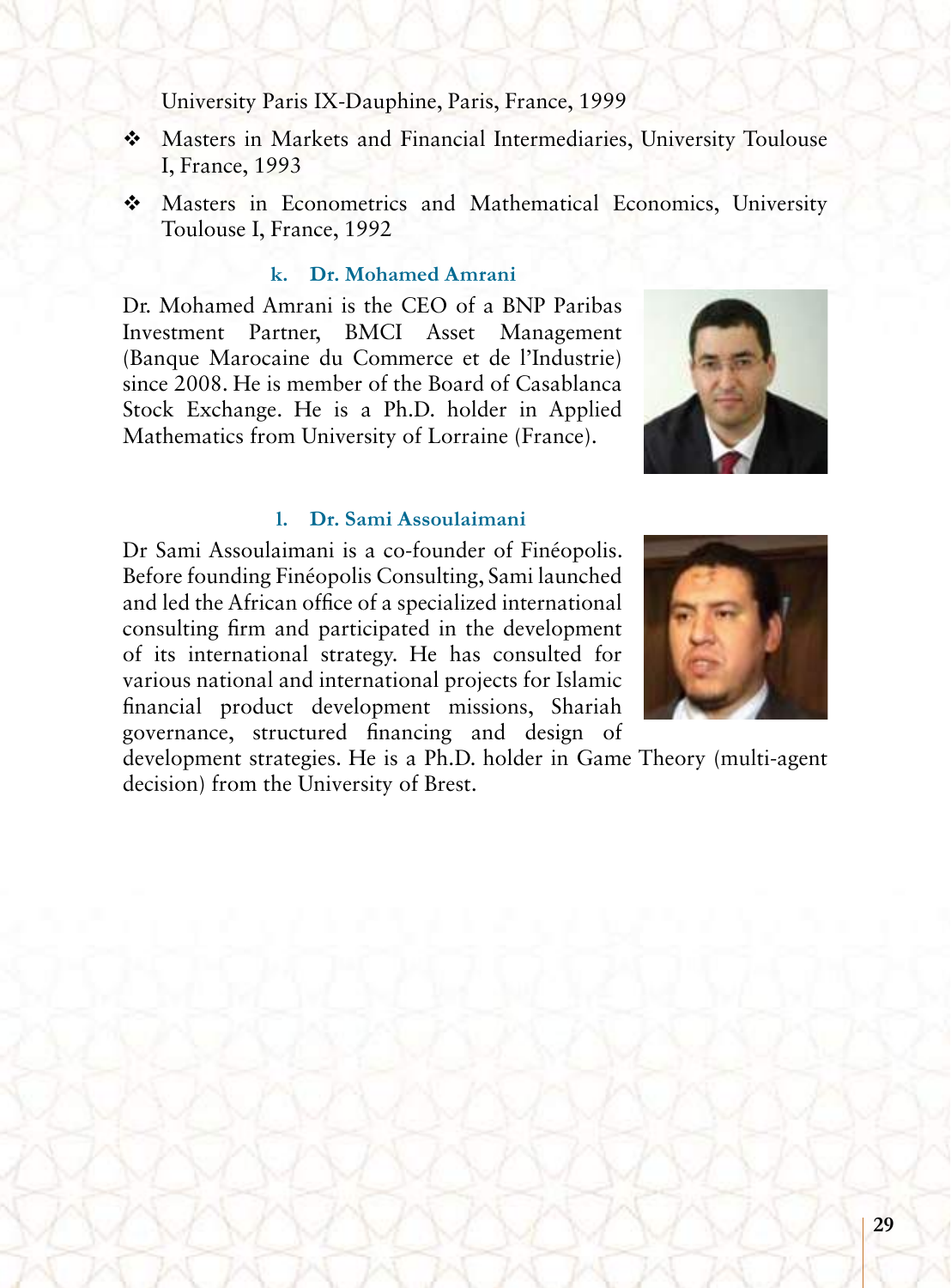#### **4.5. IFE Lab Students**

<span id="page-41-0"></span>

*1. Aaminou Wail*

- • Thesis aims at modeling the consumer behavior and its impacts on banks when the consumer is faced by Islamic and conventional banking choices.
- *2. Bensaid Khalid* 
	- • Takaful: The Islamic way of insurance: Investors' behavior: Simulation, study and analysis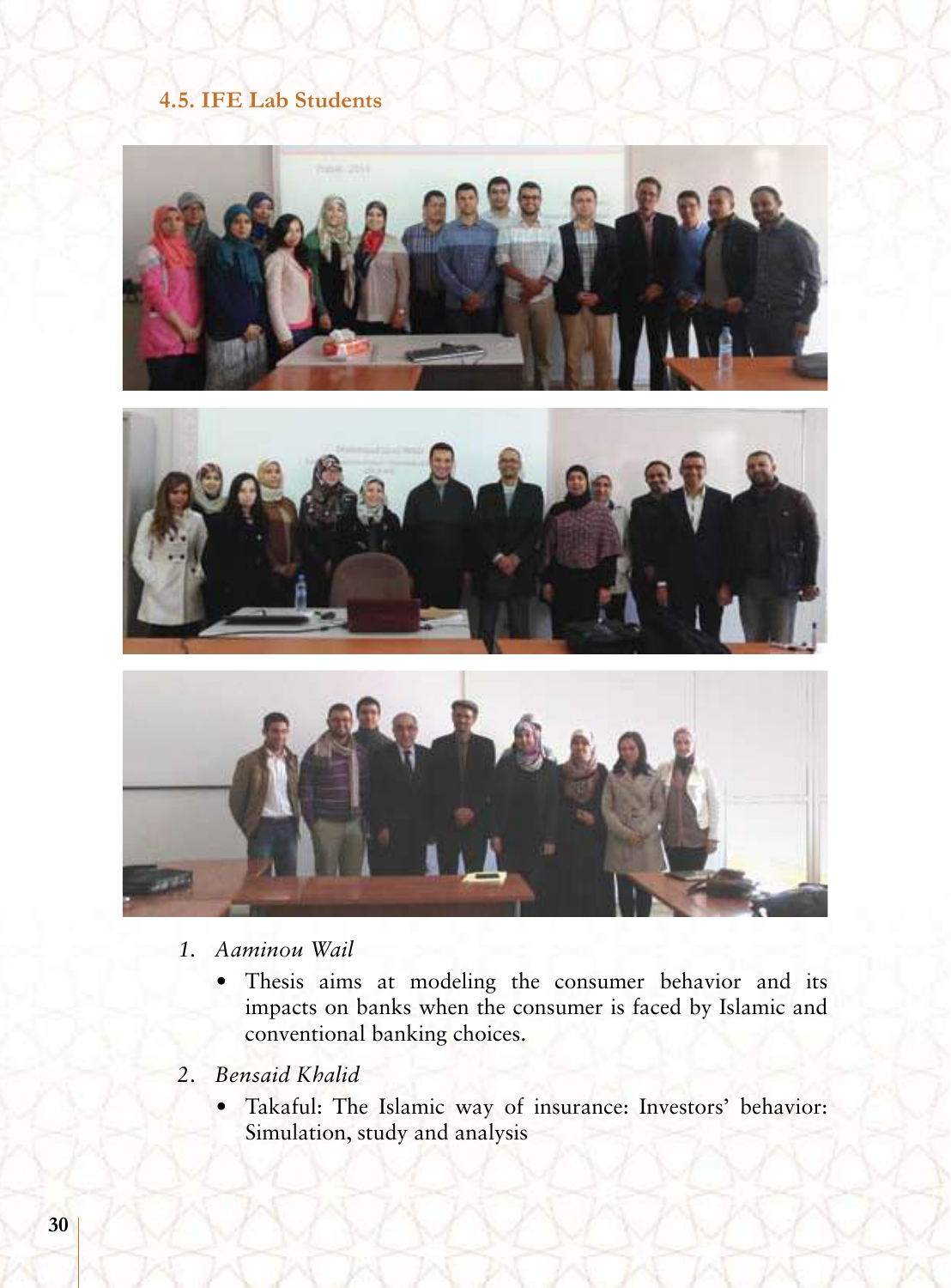- *3. Boularhmane Ilham*
	- Asset pricing model of Stocks applying Islamic Values
- *4. Dahani Khawla*
	- Building an agent-based model of Islamic monetary macroeconomics
- *5. Dchieche Amina*
	- Islamic Derivatives and hedging contracts
- *6. El Hachami Khadija*
	- The effect of the introduction of Islamic financial products in the overall balance of the Moroccan economy using the Calculable General Equilibrium Models.
- *7. El Haloui Ahmed Mouad*
	- • Private Equity in Islamic Finance environment: Allocation models of Private Equity funds and Investors' behavior
- *8. Fatima Zohra EL IHSSINI*
	- Due to the absence of any Islamic Index on the Casablanca stock market, she decided to work on this market to construct an Islamic MASI and MADEX.
- *9. Fquihi Kaoutar*
	- Modeling financial stability in the context of a dual banking system: the case of a new introduction of Islamic banking.
- *10. Naciri Nawfal*
	- • Islamic microfinance and ABS
- *11. Omrana Siham*
	- • Modeling "Bai Al Arboun" as a Shariah Compliant Alternative to Call Option
- *12. Souissi Mohamed Amine*
	- • Quantitative study of sukuk market in Morocco
- *13. Yachou Najlae*
	- Substitute the mortgage by the Musharakah contract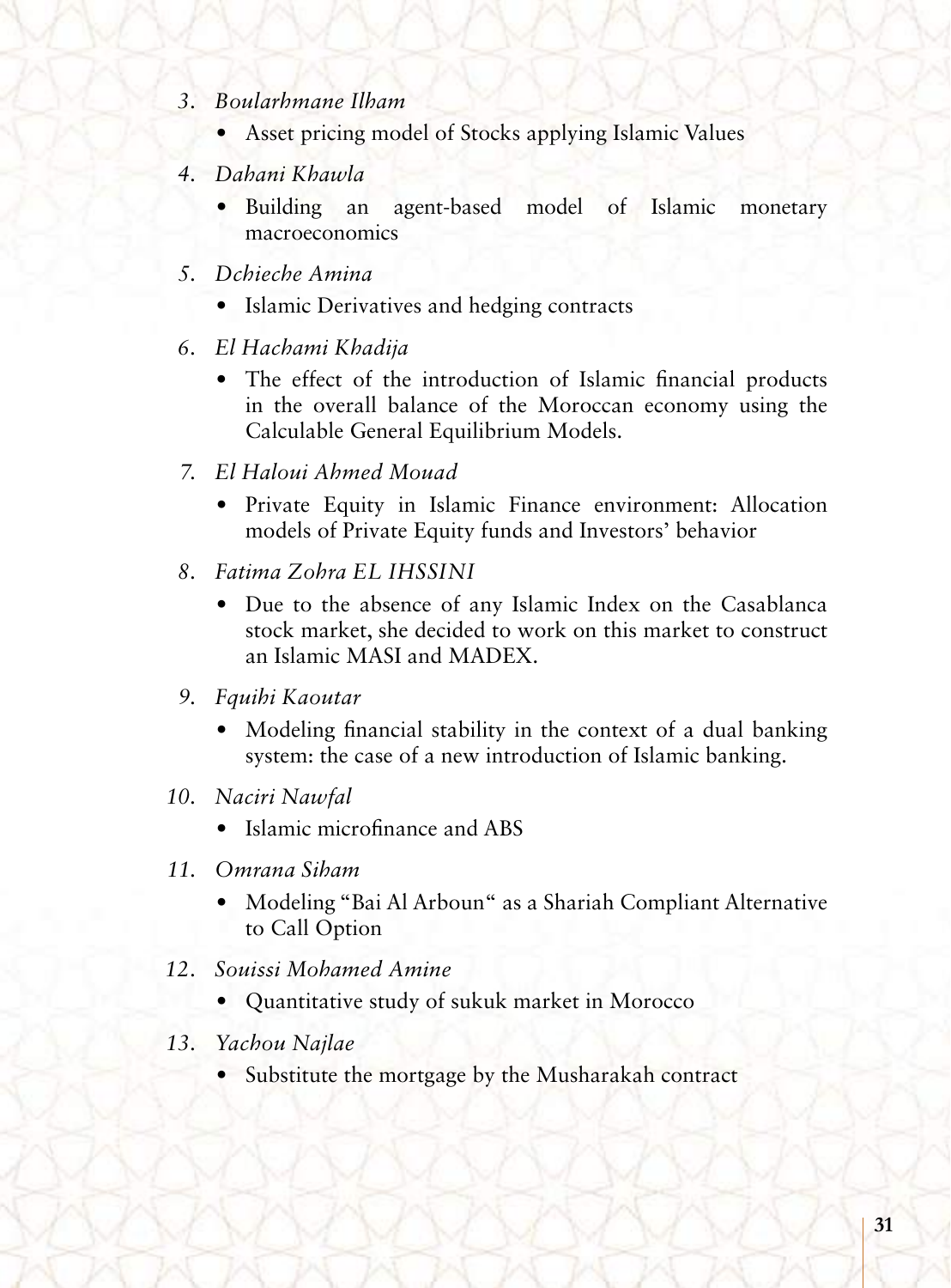# <span id="page-43-0"></span>5. Admission to IFE Lab

For admission to the IFE Lab, candidates have to fulfill the requirements of both the Moroccan Centre for Doctoral Studies (CEDOC) as well as the IFE Lab.

#### **1. Requirements of CEDOC**

CEDOC manages doctoral training and postgraduates in Morocco.

Access to Ph.D. is open to holders of Master degrees, specialists or Master graduates of Engineers (Bac + 5). The duration of the preparation of Ph.D. is three years. An additional year may be granted, as required by the Director of the school. An additional second year may be granted as an exception.

#### **2. Requirements of IFE Lab**

- **−** Letters of recommendation from professors of candidates;
- **−** Good level in English;
- **−** Age at time of registration should not exceed thirty (30);
- **−** Signed Letter of Commitment from the candidate committing to attend all classes, seminars and internships arranged by the IFE Lab.

#### **Obtaining a Ph.D. is conditional upon:**

- **−** Validating all trainings programmed by CEDOC and IFE LAB;
- **−** Publication of the results of the scientific work of the Ph.D. student as Lead Author in indexed journals (SCOPUS or more);
- **−** Participation in conferences;
- **−** Public defense of the research work in front of a jury of experts in the field.

#### **3. Conditions to defend the thesis:**

To defend his/her thesis, a student should have two requirements:

- **−** two papers indexed in SCOPUS
- **−** an ABS model for the simulation of a problem in Islamic finance or Islamic economics.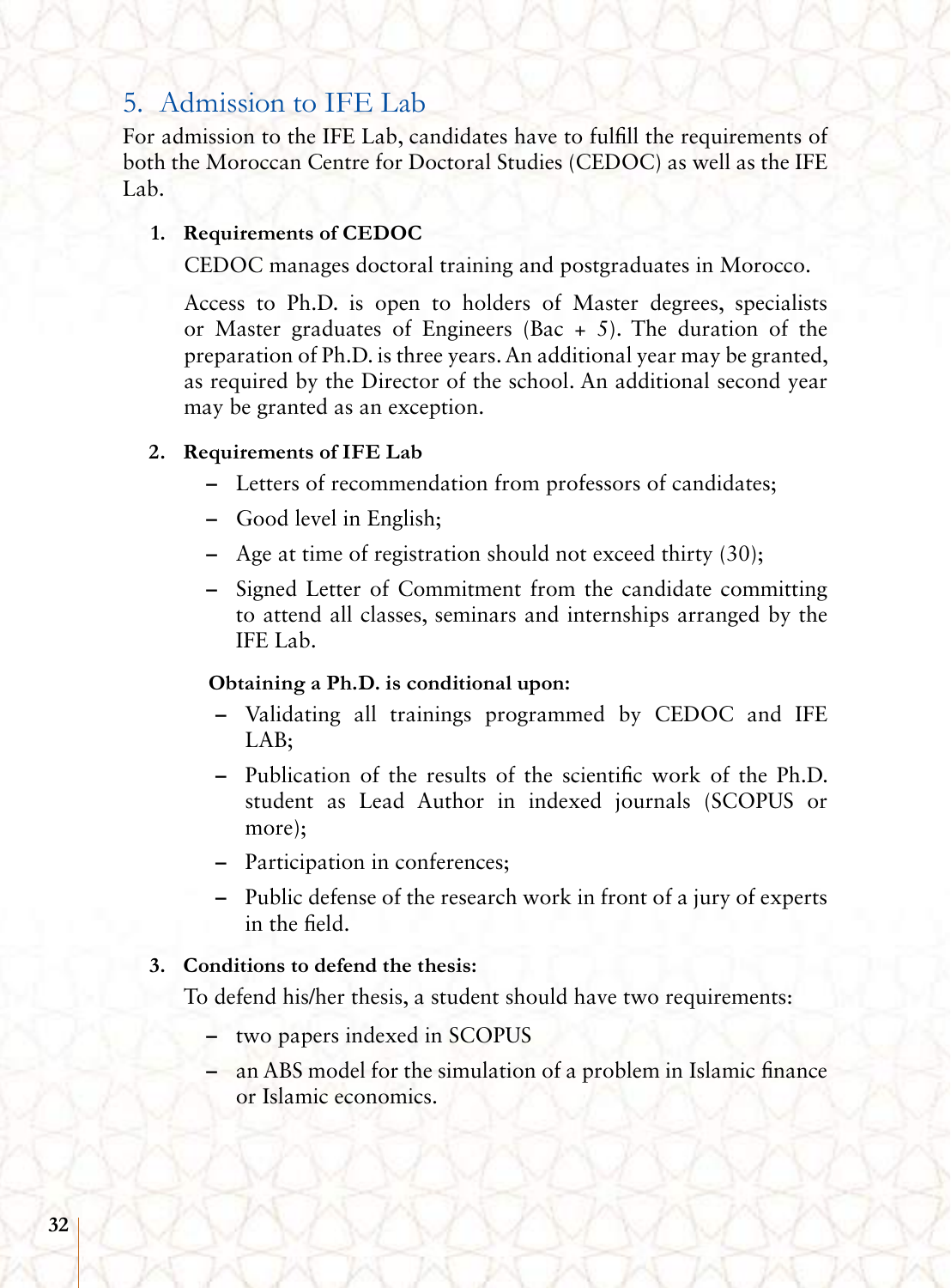# <span id="page-44-0"></span>6. Award for Best Application of ABS in Islamic Finance

In 2014, the Advisory Committee of the IFE Lab decided to launch a competition to award the Best Application of ABS in Islamic Finance to reach out to graduate students worldwide who are eager to learn new techniques and use these techniques to contribute to the advancement of Islamic economics and finance. The award encourages students to learn and apply these new tools in this field. Such efforts would greatly expand the scope of research in this area, and, more importantly, encourage a more systematic approach to Islamic financial engineering and product innovation.

The Award prizes are supported by the SABIC Chair of Islamic Financial Markets Studies from the Imam Muhammad bin Saud University, Riyadh.

#### **Timeline**

| Deadline for Submission of Paper and Codes |                              | $-20$ <sup>th</sup> October 2015  |
|--------------------------------------------|------------------------------|-----------------------------------|
| Announcement of Winners                    | $\sim$ 100 $\sim$ 100 $\sim$ | January 2016                      |
| Award Ceremony                             |                              | $-18$ <sup>th</sup> February 2016 |

#### **Prizes**

1) Cash Prize

| 1 <sup>st</sup> Place | -                        | USD 8,000/-   |
|-----------------------|--------------------------|---------------|
| $2nd$ Place           | $\overline{\phantom{0}}$ | $USD 6,000/-$ |
| 3 <sup>rd</sup> Place | $\overline{\phantom{0}}$ | USD 4,000/-   |

2) Commemorative Medal

3) Certificate of Honor

For more details, [www.facebook.com/absinif](www.facebook.com/absinif )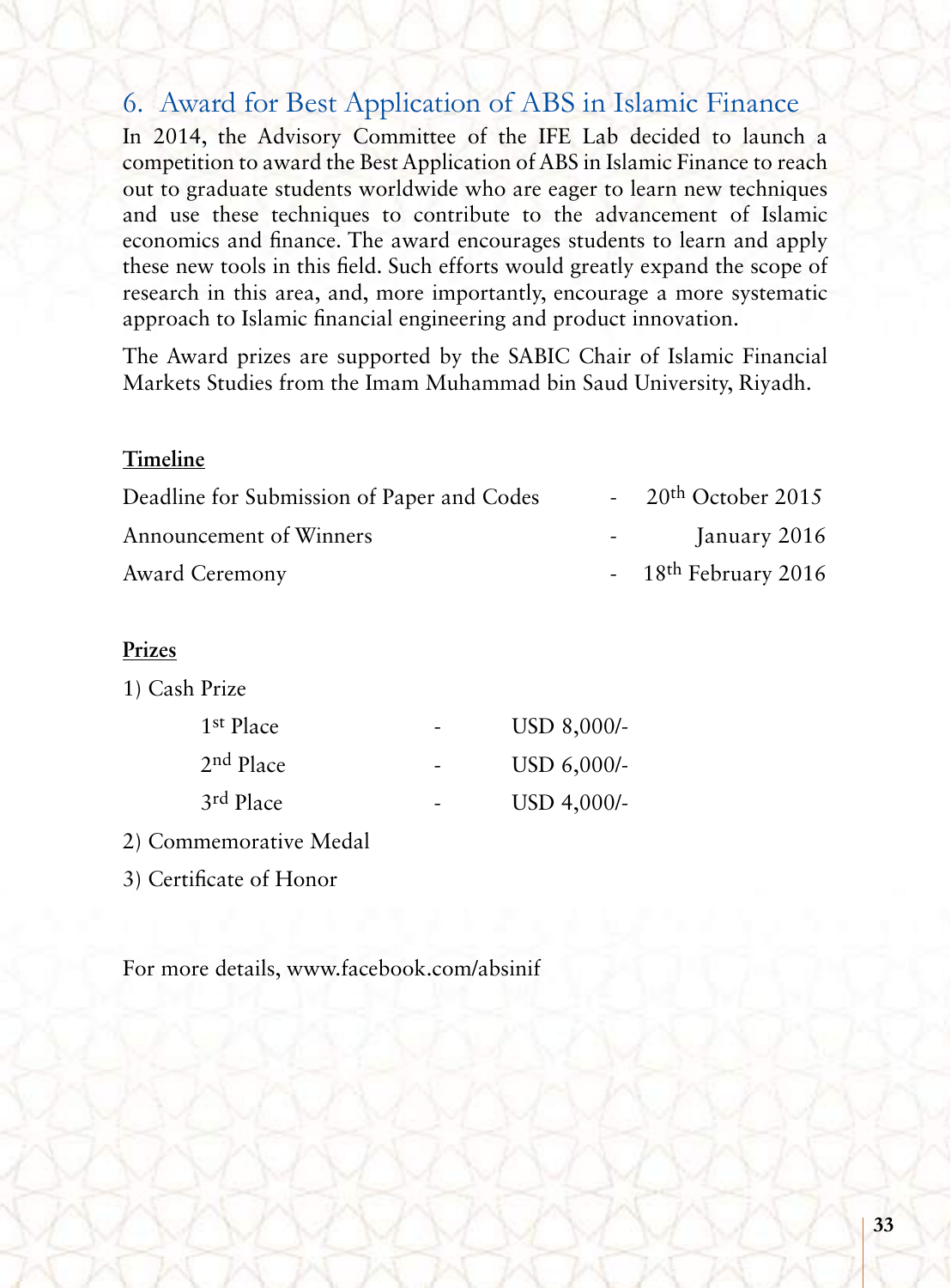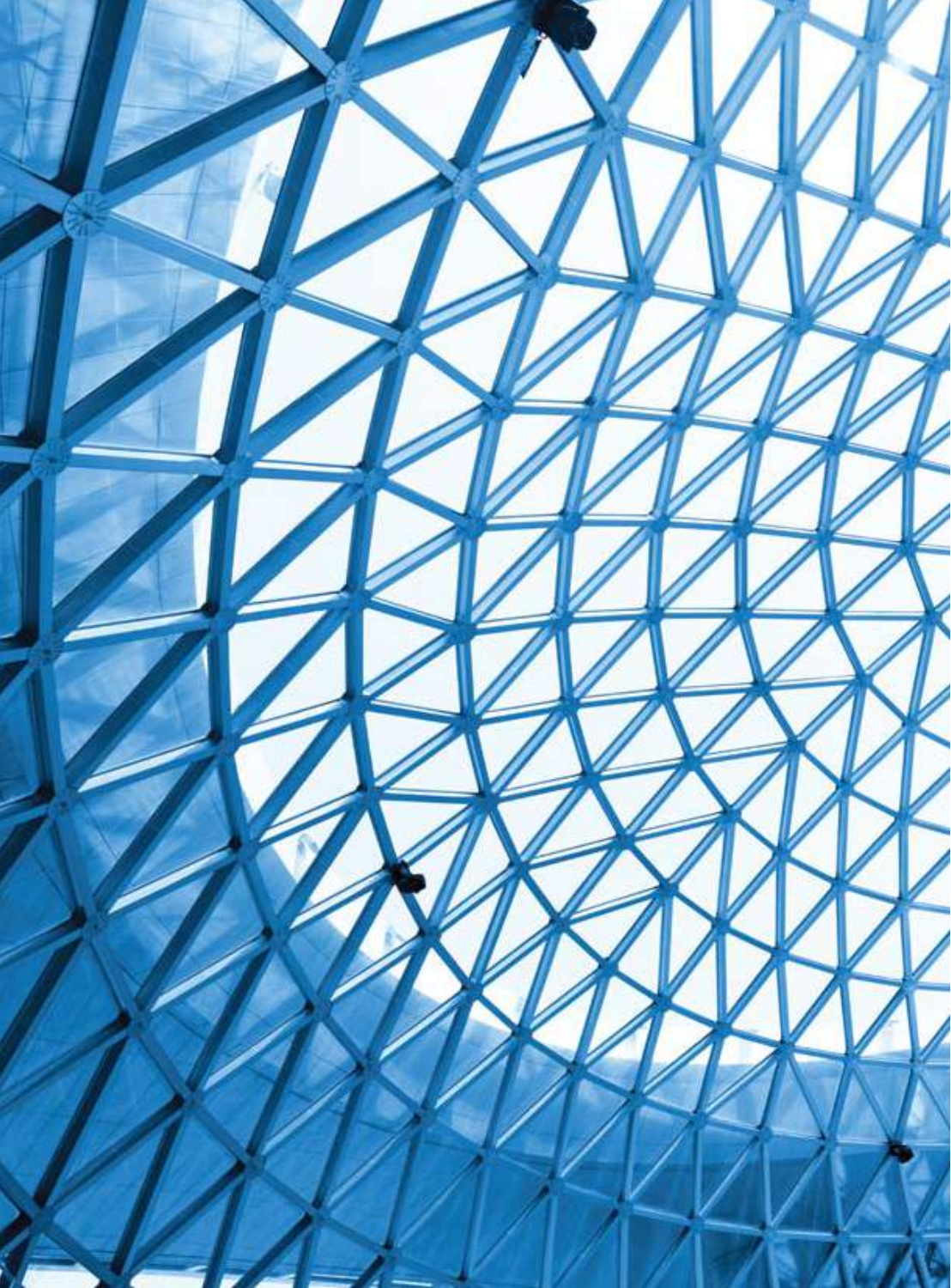# <span id="page-46-0"></span>7. In the media

| ZAWYA                                                                                          | Szulz : Sepneatherner.) Libert<br>a |                     |
|------------------------------------------------------------------------------------------------|-------------------------------------|---------------------|
| Home News Markets Countries Research Companies Projects Investments Islamic Finance Multimedia | Пелоцисет                           | <b>Printed Mars</b> |
| What's Helt, translation Dick, 2015 Dallace, Property Insider                                  | <b>Bushess</b>                      |                     |
|                                                                                                | 70 H H H S F<br>CHARLES COMPANY     |                     |
|                                                                                                |                                     |                     |
|                                                                                                |                                     |                     |
|                                                                                                |                                     |                     |
|                                                                                                |                                     |                     |
| Huma + Block Artists                                                                           |                                     |                     |
|                                                                                                | mer alges for Tress Release         |                     |

IDB, SABIC Chair and Islamic Financial Engineering (IFE) Lab announce "Award for Best Application of Agent-based Simulation (ABS) in Islamic Finance"

(4) 17 in 13 in the artic gastronate in Fig. 4

Sunday, 01 February 2015 - Jeddah, KSA - The Islamic Development Bank (IDB), SABIC Chair of Islamic Financial Markets Studies, and Islamic Financial Engineering Lab at Mohamed V University, Morocco, have joined hands to present the first Award for Best Application of Agent-based Simulation (ABS) in Islamic Finance.

The Award is aimed at inspiring student researchers across the world to use and apply Agent-based Simulation (ABS) to various aspects of Islamic economics and finance. ABS is a valuable tool for studying complex phenomena and developing practical solutions. Platforms such as ABS can prove to be effective in understanding multi-agent behavior in complex systems. Over the past 25 years, ABS has been increasingly applied in a variety of fields of knowledge such as science, finance among others.

The Award offers three prizes to the best three winners: first place: \$8,000; second place: \$6,000; third place: \$4,000. Deadline for submission is 30 September 2015.

The Award is in line with the mandate of IDB of promoting Islamic finance by developing innovative Islamic financial products and instruments that support economic growth and development of Member Countries and Islamic financial institutions.

Click here for a detailed Brochure of the Award.

© Islamic Development Bank - 1436H/2015G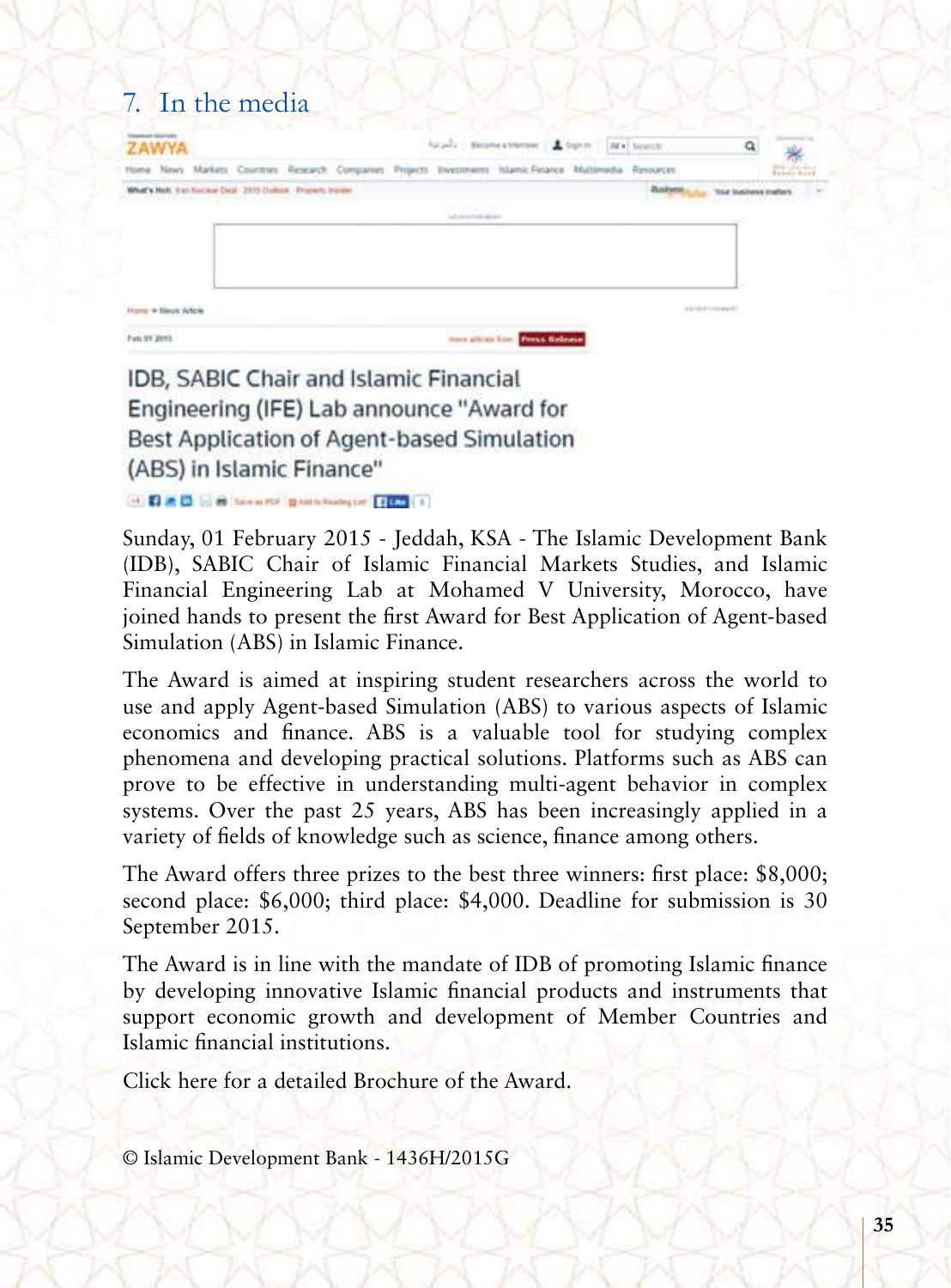

Sections / This Fan 16, 2015 T 47am (Mit)

#### Researchers take scientific approach to Islamic finance BY REBINARDO VOCABIO

# $0 0 0 0 0$

Feb 19 Researchers are seeking to apply the principles of game theory to Islamic finance, one of several efforts to shed new light on economic behaviour in an industry driven by religious principles.

Traditionally, research into Islamic finance has focused on what is religiously permissible - whether activities and instruments follow sharia law, such as bans on interest payments and pure monetary speculation.

But as the industry grows, attention is shifting to include practical matters such as how investors and fund-raising institutions make decisions, and how to design economically viable new products.

The shift comes as Islamic banks try to expand beyond a relatively small client base that focuses on sharia compliance, to a much larger one whose financial decisions are based on a wide range of factors such as pricing and service quality.

A competition launched this month by the Islamic Development Bank (IDB), in partnership with universities in Morocco and Saudi Arabia, invites entrants worldwide to submit computer models of some aspect of Islamic economics or finance. Cash prizes are offered for the best three submissions.

Models are to employ agent-based simulation (ABS), which uses individual rules for the behaviour of each participant and shows how their interaction can have results that no participant intended.

Sami Al Suwailem, head of the financial product development centre at the Jeddah-based IDB, said he hoped the models would reveal how various agents in Islamic finance - such as customers, banks and regulators - responded to each other.

"There is a disconnect now between theory and practice in Islamic finance. Not surprisingly, there is little innovation in the industry," he said. "ABS is one way, among many, to help bridge this gap and to spur innovation."

#### PRODUCT DESIGN

Conventional finance has used mathematical models and massive computing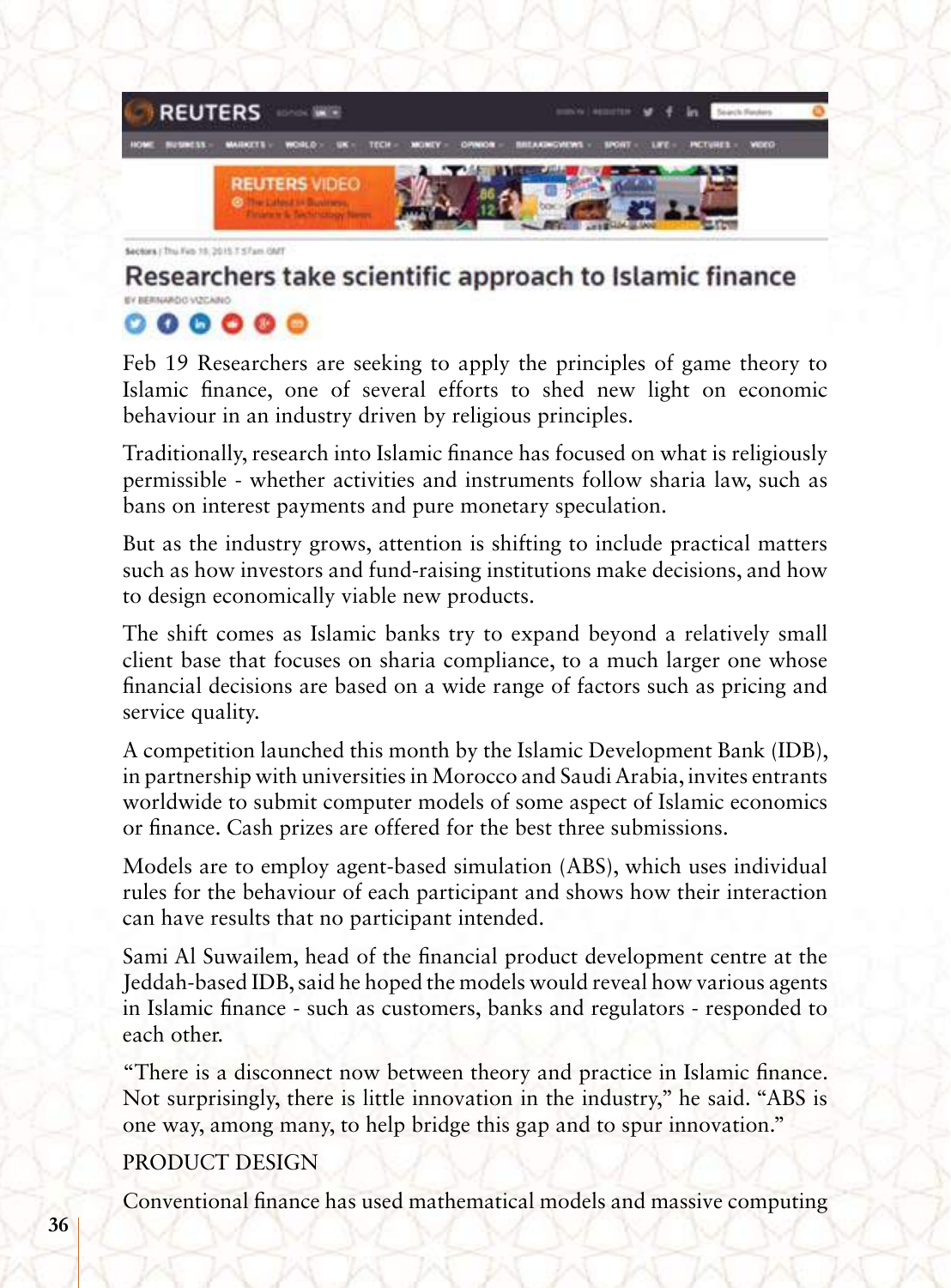power for decades. Islamic finance now seems to be reaching a size and complexity that make it worth doing the same; the industry's global assets are estimated to exceed \$2 trillion and are growing faster than conventional finance.

In 2013, the IDB set up an Islamic financial engineering laboratory at Morocco's Mohamed V University, which launched the ABS research competition with Saudi Arabia's Imam Mohammed Bin Saud Islamic University.

ABS could help estimate the impact of introducing new Islamic financial products to the market, said Mohammad Al Suhaibani, professor of economics at the Saudi university.

"The research in this topic is very important to improve our understanding of Muslim economic behavior. We are confident that this award will open a new chapter in Islamic finance and economics research."

Many new research efforts are backed by partnerships between financial institutions - either multilateral institutions such as the IDB, or commercial banks - and universities.

In November, Malaysia's CIMB Islamic Bank and the International Centre for Education in Islamic Finance (INCEIF) in Kuala Lumpur set up a research centre that focuses on product development.

Islamic financial research is evolving from a focus on theoretical concepts in the 1980s and the regulatory environment in the 1990s to operational issues such as product design and cross-border deals, INCEIF said in a statement to Reuters.

"There is a real need to bridge the gap between academic knowledge and industry experience," it said, adding that this was becoming possible because more historical data had been made available in recent years, allowing more empirical studies to be conducted.

Meanwhile, the World Bank and the Bahrain-based Al Baraka Banking Group have tied up to develop a series of research projects studying the legal and regulatory environment needed for equity-based Islamic finance contracts.

The first initiative will study the risk-management challenges facing Islamic banks, with a focus on profit-sharing contracts known as musharaka and mudaraba, which are widely known conceptually but little used in practice. Preliminary findings of that project are expected to be available in the first quarter of this year.

(Editing by Andrew Torchia)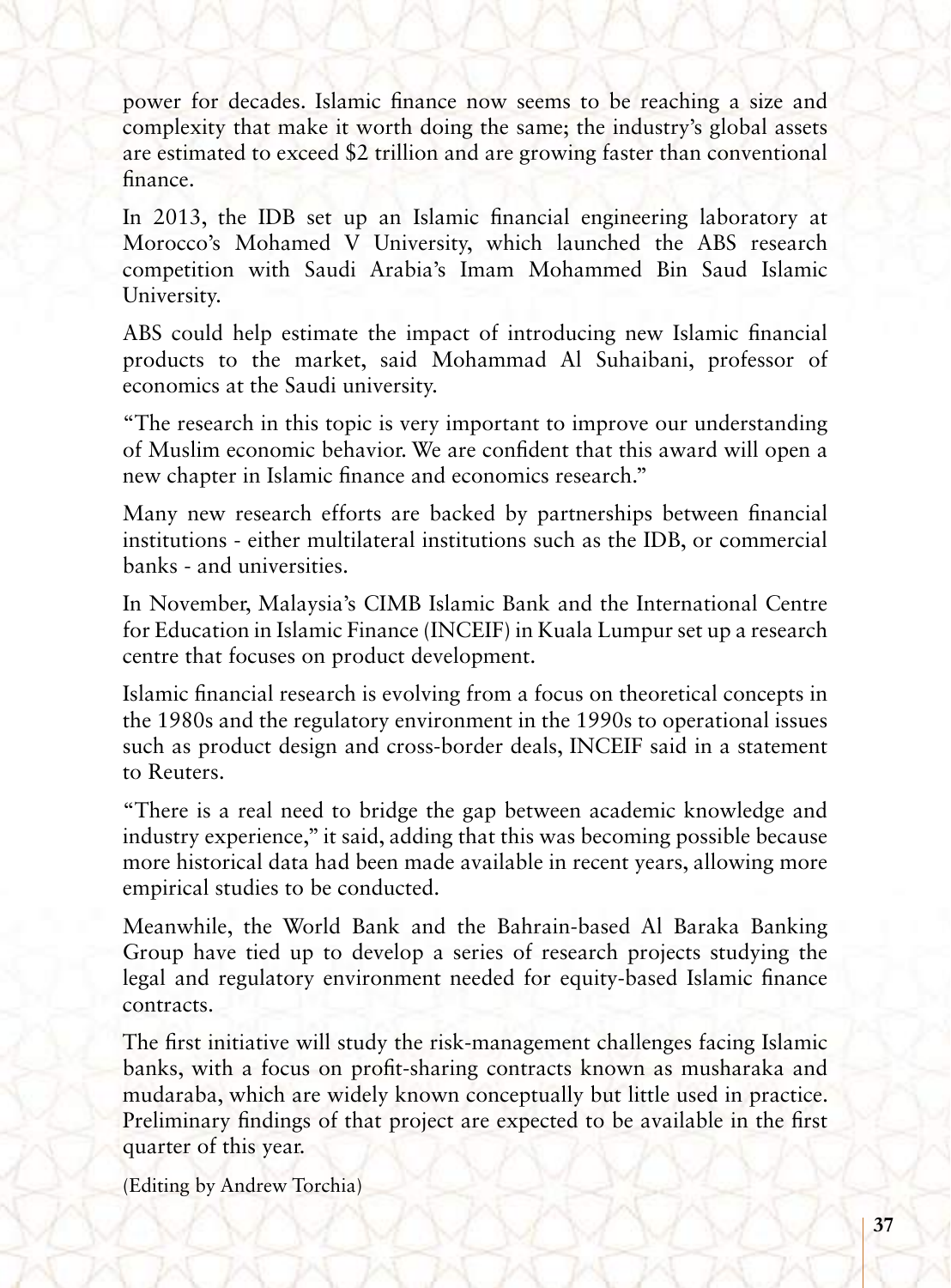**For any queries, please contact:** Financial Product Development Center Islamic Development Bank 19th Floor, HQ Building P.O. Box 5925, Jeddah 21432 Kingdom of Saudi Arabia Email: fpdc@isdb.org Tel: +966 12 646 7469 Fax: +966 12 636 7554